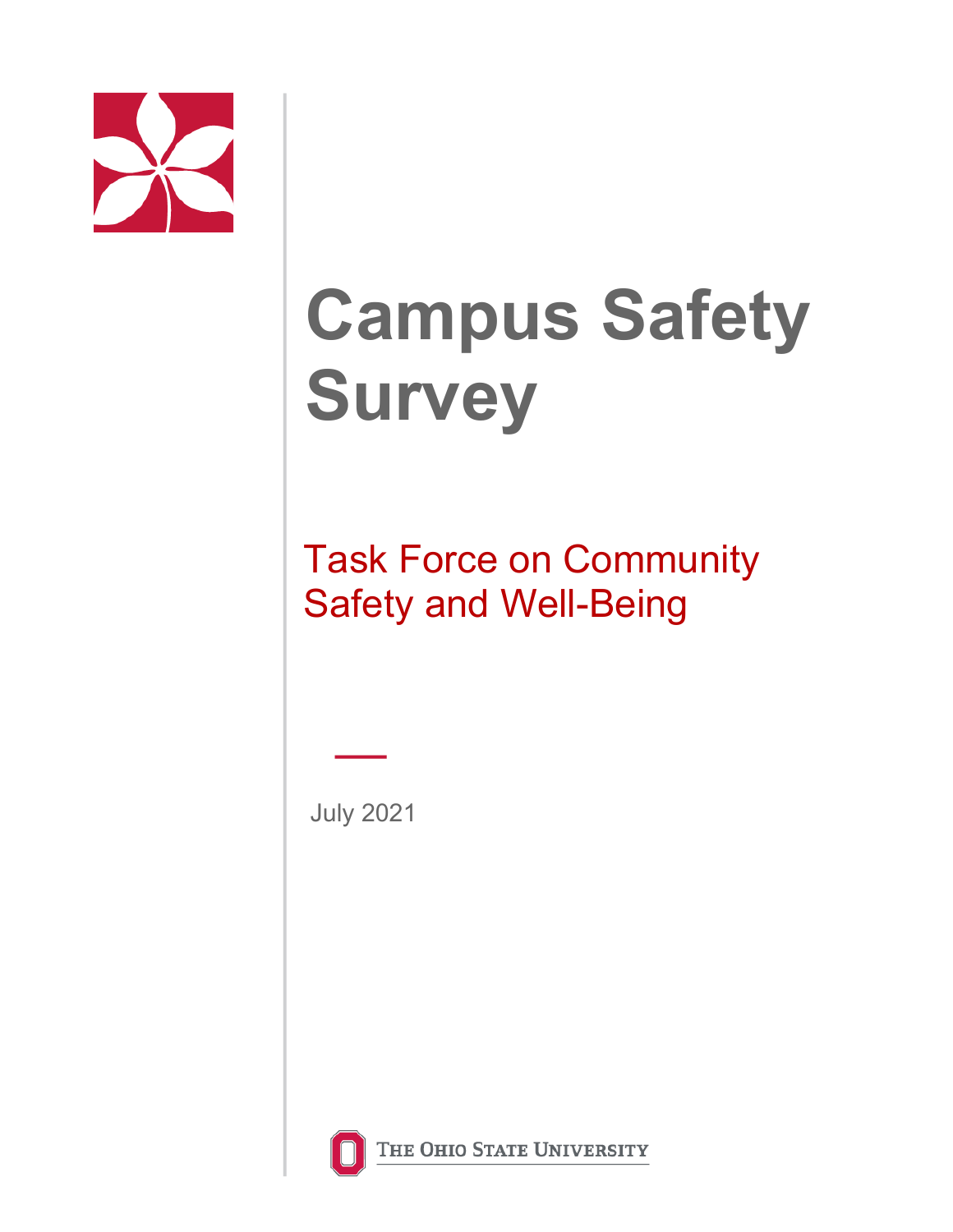## **TABLE OF CONTENTS**

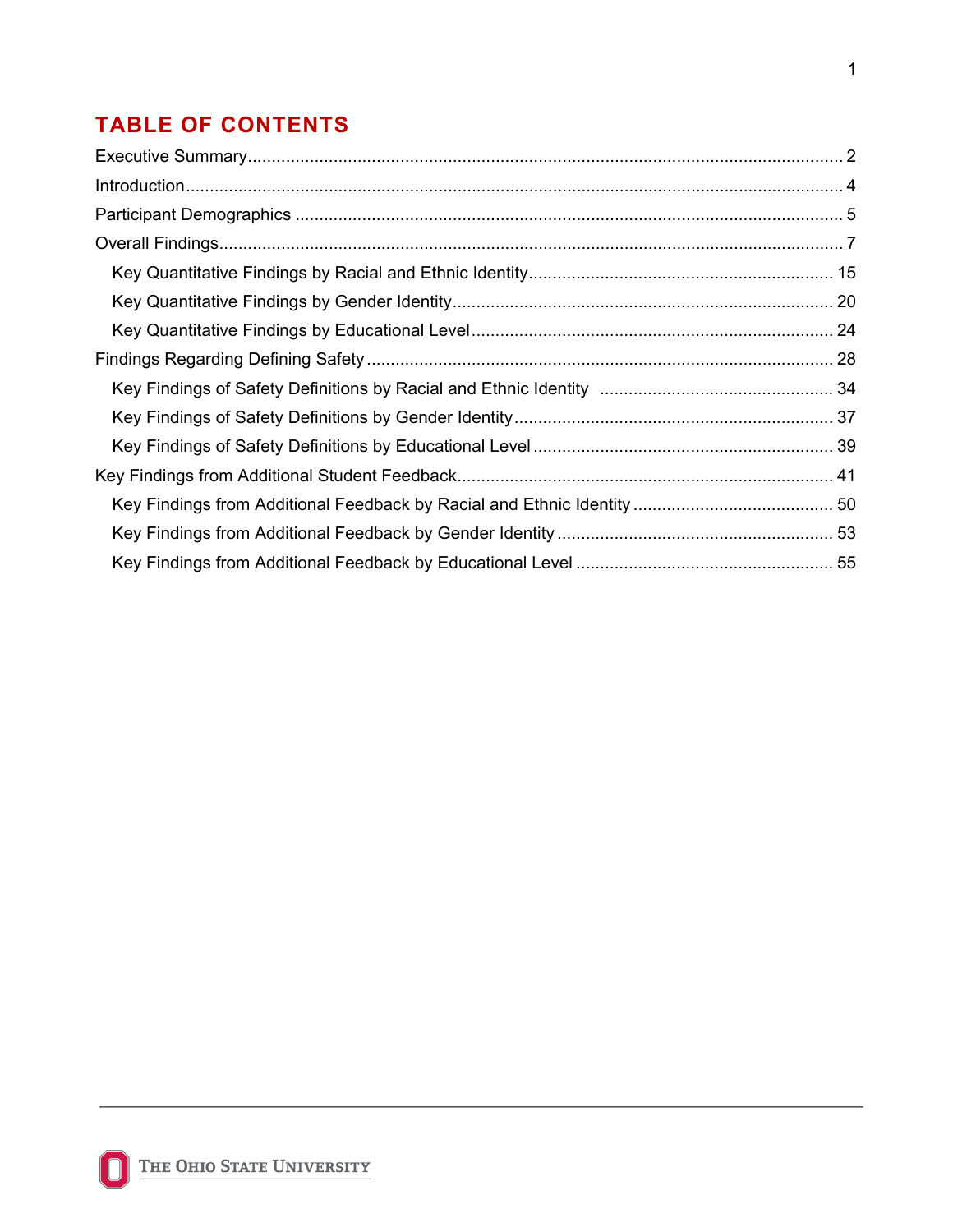### <span id="page-2-0"></span>**EXECUTIVE SUMMARY**

**Feelings of Safety**

- Students reported feeling much safer on campus (**85.8%** reported feeling safe or very safe) than off campus (**33.5%** reported feeling safe or very safe).
- The primary safety concerns among students were: crimes against people, sexual assault and crimes against property.
- The top three recommendations from students regarding safety improvement were: improving quality of life in the surrounding area, increased police presence and infrastructure changes.

#### **Crime and Resource Awareness**

- Students reported more awareness of on-campus crime (**55.8%** aware) than off-campus crime (**43.7%** aware).
- Students reported being most aware of Buckeye Alerts (**98%** aware), university safety emails (**84.3%** aware) and the Lyft Ride Smart program (**74.2%** aware).
- Fewer students reported awareness of Community Crime Patrol (**5.3%**), the Community Police Academy (**3.8%**), University District (**1.8%**) and Off-Campus and Commuter Student Services resources (**5-10%** were aware of different programs).

### **Police Interactions**

- **Students were much less likely to call the police to report information regarding a crime** (**57.3%**) than to report being a victim (**87.8%**) or a witness (**84.5%**) of a crime.
- Over half of students respondents reported feeling safe (**59%**) interacting with the Ohio State Police Division.
- Around half of students respondents reported feeling safe (**52.3%**) interacting with the Columbus Police Division.

### **Differences Between Race/Ethnicity, Gender and Educational Level**

- African American students were less likely to feel safe *on campus* (**75.2%** reported feeling safe) than any other race or ethnicity; White students and multiracial students were less likely to feel safe *off campus* (**~33%** reported feeling safe) than any other race or ethnicity. African American, Asian or Asian American and Hispanic/Latinx students also indicated much higher rates of concern for crimes based on race (**~65%** or more).
- African American and Asian or Asian American students were less likely to indicate they would call the police as a victim or as a witness of a crime (**~80%** indicated they would call the police in these scenarios) than any other race or ethnicity.
- Students who identify as transgender or gender non-conforming reported feeling less safe *on campus* (**77.7%** reported feeling safe) than those who identify as men or women; women reported feeling less safe *off campus* (**24.5%** reported feeling safe) than those who identify as men or transgender/gender non-conforming.
- Men reported more awareness of campus boundaries and when to call OSUPD versus CPD (**45.6%**) compared to women (**33.8%**) and transgender or gender non-conforming students (**37.9%**).
- Undergraduate students reported feeling less safe *off campus* (**29.9%** reported feeling safe) than graduate (**49%**) or professional students (**41%**).
- Undergraduate students reported more awareness of campus boundaries and when to call OSUPD versus CPD (**41.4%**) compared to graduate (**32.4%**) and professional students (**30.5%**).

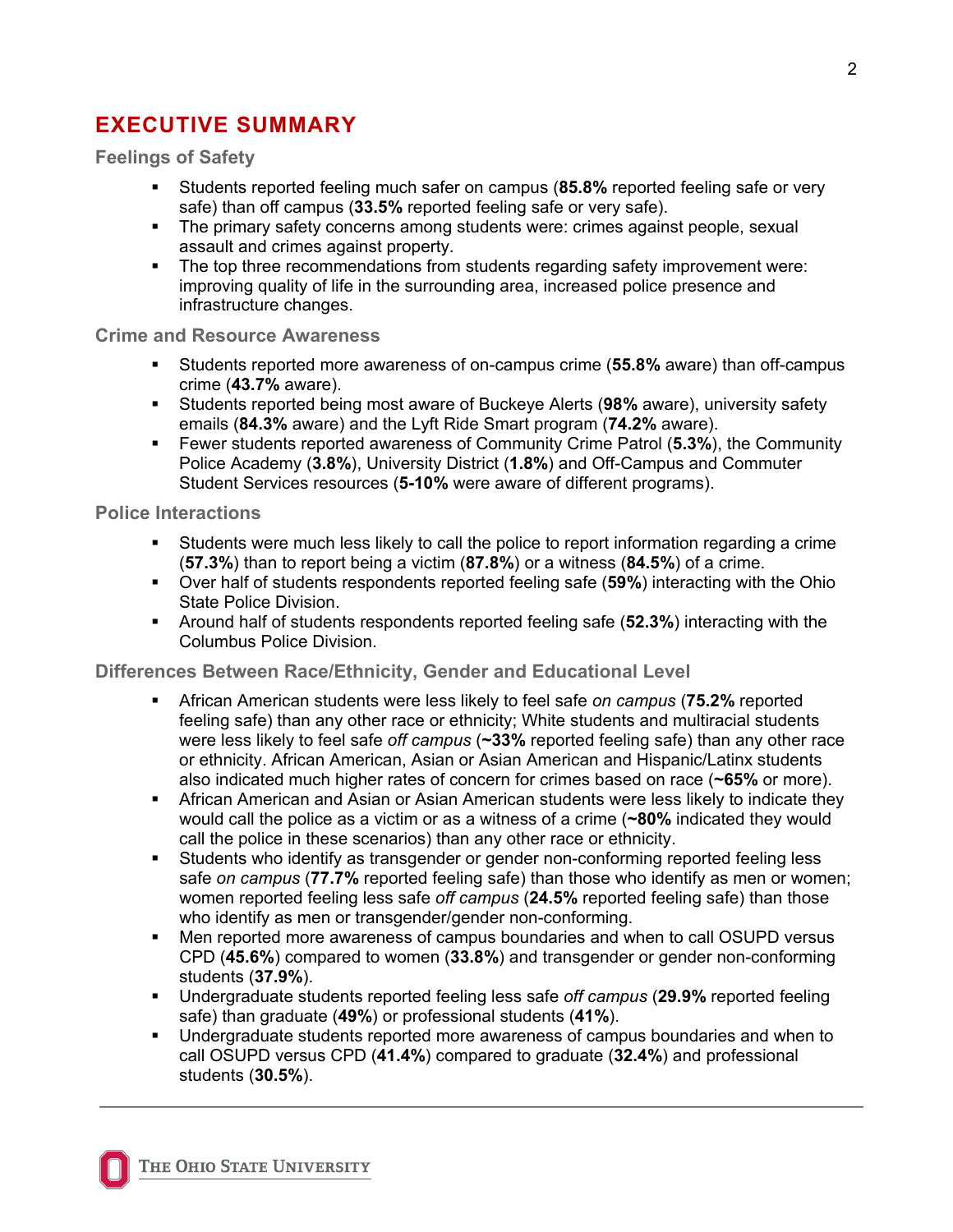### **EXECUTIVE SUMMARY CONTINUED**

**"Safety, to me, means…"**

- For over one-third of students (**33.4%**), safety was defined as living without worry or fear
- Students also mentioned the environment (**9.9%**), a culture of collective care (**5.5%**), protecting oneself (**5.1%**) and public health (**2.5%**) in response to the question asking what safety meant to them
- Most sub-populations noted the absence of worry or fear as their definition of safety; however, the top safety theme for students identifying as Transgender and Gender Non-Conforming was a feeling of holistic safety (mental, emotional and physical) and for those who identified as women, a general feeling of comfort was what safety meant to them

### **Unsafe in Off-Campus Areas**

- **38.0%** of the students who provided open-ended feedback at the end of the survey wrote about feeling unsafe off campus
- Fear around off-campus safety was the top theme addressed by undergraduate students (**42.2%**), professional students (**26.3%**), men (**38.0%**), women (**42.2%**), White students (**41.7%**) and those with more than one race/ethnicity (**38.3%**)
- **15.8%** of students' comments would like to see police patrolling the off-campus neighborhoods

### **Police**

- **12.8%** of the students expressed negative opinions of the Columbus Division of Police (CPD)
- The most common feedback provided by African American/Black students (**31.3%**) and graduate students (**21.7%**) were negative opinions about CPD
- The top theme for students identifying as Transgender and Gender Non-Conforming was the suggestion to minimize police presence (**50.0%**)

### **University Communication**

- **10.0%** of the students wrote about Public and Neighborhood Safety Notices and Buckeye Alerts, requesting to be notified immediately and with as much detail as possible
- **11.1%** of women, **7.8%** of men, **8.8%** of undergraduate students and **13.3%** of graduate students requested more educational opportunities, such as self-defense classes and education around how to respond to dangerous situations

### **Positive Feedback**

- **16.0%** of all students had generally positive feedback about safety
- **20.7%** of White students, **19.8%** of men and **18.2%** of undergraduate students wrote positive comments about safety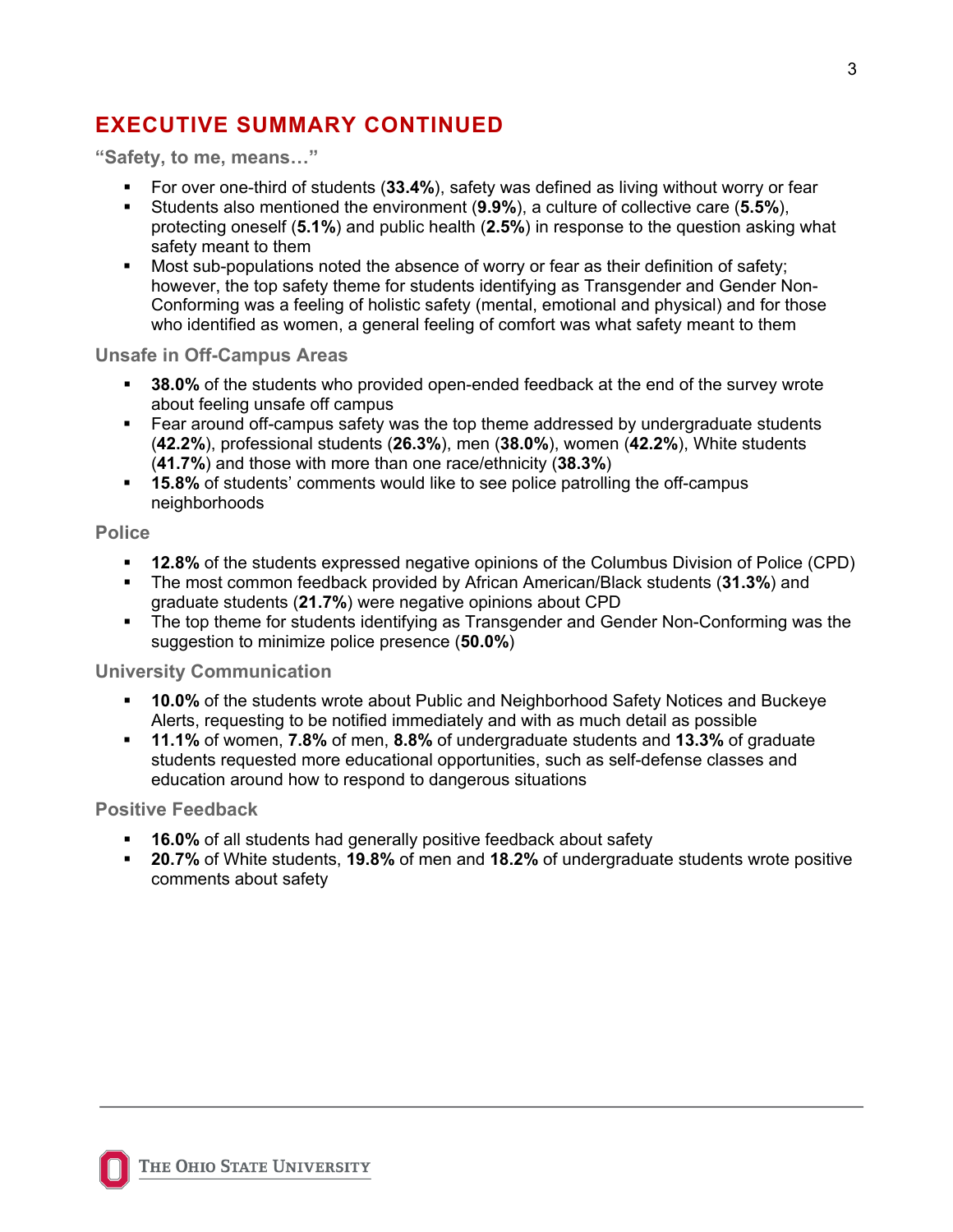### <span id="page-4-0"></span>**INTRODUCTION**

This report summarizes data collected during the spring 2021 semester regarding students' perceptions of and experiences with safety on and off campus. Data were collected via a Qualtrics survey, which was sent to a random sample of 8,000 students on the Columbus campus (5,000 undergraduate students, 2,250 graduate students and 750 professional students). Demographic groups with historically low survey response rates (i.e., African-American, Latinx and Asian students, those who identify as another race/ethnicity, students who have not disclosed their race/ethnicity to the University and first-generation students) were oversampled (*n* = 6,097). A total of 1,706 students responded out of the 14,097 students invited to take the survey. The overall response rate was 12.1% (20.2% for undergraduate students, 23.8% for graduate students and 21.3% for professional students).

This survey was recommended by the Task Force on Community Safety and Well-Being. The goal of this survey was to gauge the overall student perception of safety both on and off campus and use that information, where applicable, to help inform other recommendations. The survey covered topics related to safety awareness and resources, police interactions and suggestions for improving safety on campus and in the surrounding area. The first question on the survey asked students how they define safety. Specifically, students were asked to complete the sentence "Safety, to me, means  $\ldots$ , which identified several different perceptions of the concept of safety.

At the end of the survey, students had the opportunity to provide open-ended feedback about safety. Specifically, the item read "Please use this space to include any additional comments or suggestions you would like to share about safety on and off campus." Respondents wrote about their feelings and experiences and offered suggestions on ways to improve safety. Overall, students expressed feeling that their safety should be a higher priority for Ohio State leadership.

This report is organized into three sections: quantitative responses, students' definitions of safety and open-ended feedback. Each section summarizes data in aggregate, followed by sections disaggregating the data by race/ethnicity, gender identity and educational level. Data are not reported when there are fewer than 10 respondents in a demographic group. Data in this report were analyzed by the Center for the Study of Student Life; the qualitative section on safety definitions was a joint effort with partners in the College of Education and Human Ecology.

Out of 1,706 students who responded to the survey, 1,574 students provided definitions of safety (the first question on the survey) and 401 students provided additional comments or feedback (the last question on the survey). The responses for each of these questions were coded into common themes. Many individual comments addressed more than one theme.

Responses were weighted to address differences between the demographic characteristics of the survey respondents compared to the general student population at Ohio State and to adjust for the oversampling of specific student populations. A base weight of 1 was adjusted to reflect nonresponse. A raking procedure adjusted the base weight to the demographic data available on the sampling frame using gender, race/ethnicity and student educational level (i.e., undergraduate, graduate or professional). Weights were adjusted so the survey data are representative of the student population at Ohio State, based on demographic data from the Student Information System. For example, 63% of the survey respondents were female, but 52% of the student population is female. The survey weight adjusts for the over-representation of females in the data to make responses more reflective of the student population, thus making the data more generalizable to Ohio State students. Percentages in this report reflect weighted percentages, and number of respondents reflect weighted numbers of respondents, unless otherwise noted. In some cases, this means the percentages are different from what would be calculated by hand.

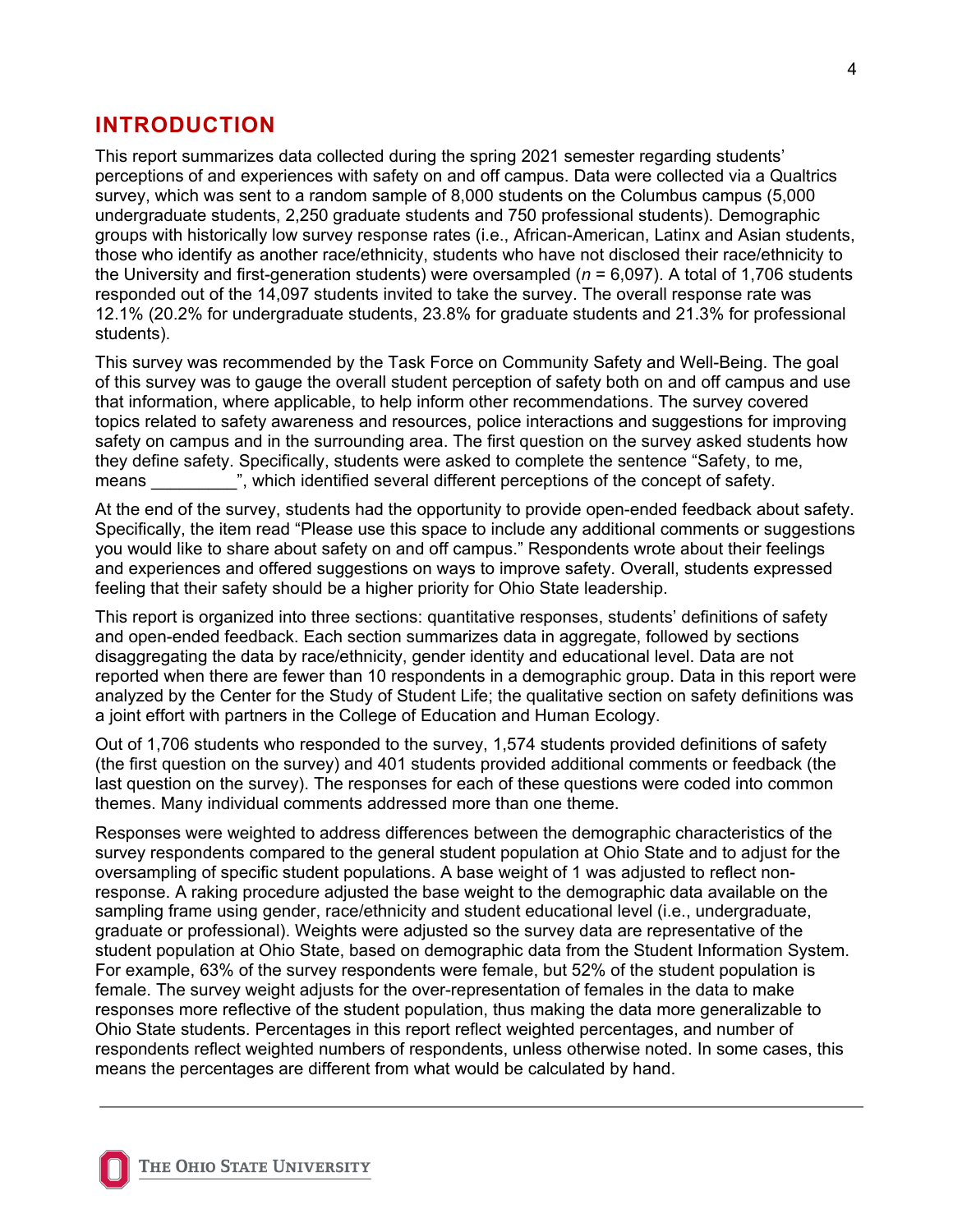### <span id="page-5-0"></span>**PARTICIPANT DEMOGRAPHICS**

|                                               | Weighted       |                | <b>Unweighted</b> |                |
|-----------------------------------------------|----------------|----------------|-------------------|----------------|
|                                               | $\mathbf n$    | <b>Percent</b> | $\mathbf n$       | <b>Percent</b> |
| <b>Total</b>                                  | 1,706          | 100.0%         | 1,706             | 100.0%         |
| <b>Educational Level</b>                      |                |                |                   |                |
| Undergraduate                                 | 1,331          | 78.0%          | 1,010             | 59.2%          |
| Graduate                                      | 288            | 16.9%          | 536               | 31.4%          |
| Professional                                  | 87             | 5.1%           | 160               | 9.4%           |
| Gender Identity <sup>1</sup>                  |                |                |                   |                |
| Agender                                       | $\overline{2}$ | 0.1%           | 4                 | 0.3%           |
| Genderqueer or gender fluid                   | 9              | 0.6%           | $\overline{7}$    | 0.5%           |
| Man                                           | 691            | 42.8%          | 495               | 32.1%          |
| Non-binary                                    | 11             | 0.7%           | 10                | 0.6%           |
| <b>Trans Man</b>                              | 3              | 0.2%           | $\overline{2}$    | 0.2%           |
| <b>Trans Woman</b>                            | 1              | 0.1%           | $\mathbf{1}$      | 0.1%           |
| Woman                                         | 817            | 50.6%          | 945               | 61.2%          |
| Two or more genders selected                  | 16             | 1.0%           | 14                | 0.9%           |
| Preferred identity not listed                 | $\overline{2}$ | 0.1%           | 1                 | 0.1%           |
| Prefer not to answer                          | 62             | 3.9%           | 65                | 4.2%           |
| Sex <sup>2</sup>                              |                |                |                   |                |
| Female                                        | 887            | 52.0%          | 1,075             | 63.0%          |
| Male                                          | 819            | 48.0%          | 621               | 36.4%          |
| Unknown                                       | 0              | 0.0%           | 10                | 0.6%           |
| Race/Ethnicity <sup>3</sup>                   |                |                |                   |                |
| African American/Black or African descent     | 125            | 7.3%           | 110               | 6.4%           |
| Asian/Asian American                          | 125            | 7.3%           | 350               | 20.5%          |
| Hispanic and/or Latinx                        | 90             | 5.3%           | 115               | 6.7%           |
| Middle Eastern/Arab American                  | 18             | 1.1%           | 25                | 1.5%           |
| Native American/American Indian/Alaska Native | $\overline{2}$ | 0.1%           | 20                | 1.2%           |
| Native Hawaiian/Pacific Islander              | $\overline{2}$ | 0.1%           | 9                 | 0.5%           |
| White or European American                    | 1,104          | 64.7%          | 728               | 42.7%          |
| Other                                         | 26             | 1.5%           | 34                | 2.0%           |
| Two or more races                             | 147            | 4.0%           | 152               | 8.9%           |
| Prefer not to answer/unknown                  | 68             | 8.6%           | 163               | 9.6%           |
| First-Generation Status <sup>2</sup>          |                |                |                   |                |
| First-generation student                      | 399            | 23.4%          | 364               | 21.3%          |
| Continuing-generation student                 | 1,307          | 76.6%          | 1,342             | 78.7%          |

<sup>1</sup>This demographic was self-identified.

2Data are from the Student Information System and language/terms used reflect those used in the Student Information System.

 ${}^{3}$ This demographic was a combination of self-identified data and those from the Student Information System.

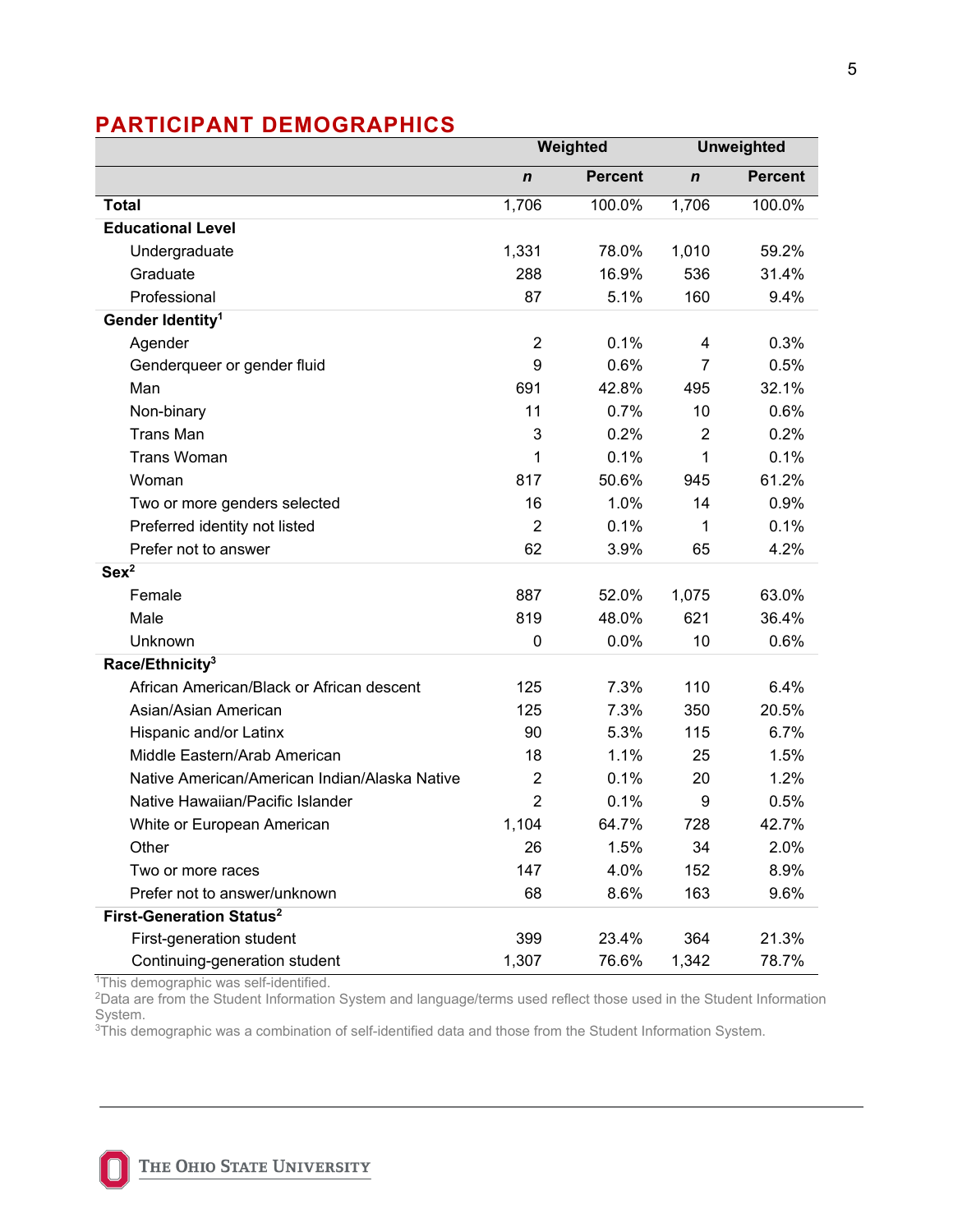### **PARTICIPANT DEMOGRAPHICS CONTINUED**

|                                           | Weighted    |                |             | <b>Unweighted</b> |
|-------------------------------------------|-------------|----------------|-------------|-------------------|
|                                           | $\mathbf n$ | <b>Percent</b> | $\mathbf n$ | <b>Percent</b>    |
| Age <sup>2</sup>                          |             |                |             |                   |
| 18-24                                     | 1,376       | 80.6%          | 1,192       | 69.9%             |
| 25-34                                     | 244         | 14.3%          | 392         | 23.0%             |
| 35-44                                     | 55          | 3.2%           | 82          | 4.8%              |
| 45-54                                     | 22          | 1.3%           | 33          | 1.9%              |
| $55+$                                     | 9           | 0.5%           | 7           | 0.4%              |
| <b>Enrollment Status<sup>2</sup></b>      |             |                |             |                   |
| Full-time                                 | 1,543       | 90.4%          | 1,488       | 87.2%             |
| Part-time                                 | 163         | 9.6%           | 218         | 12.8%             |
| Residence <sup>2</sup>                    |             |                |             |                   |
| On-campus                                 | 449         | 26.3%          | 353         | 20.7%             |
| Off-campus                                | 1,257       | 73.7%          | 1,353       | 79.3%             |
| International Student Status <sup>2</sup> |             |                |             |                   |
| International student                     | 99          | 5.8%           | 241         | 14.1%             |
| Domestic student                          | 1,607       | 94.2%          | 1,465       | 85.9%             |

2Data are from the Student Information System and language/terms used reflect those used in the Student Information System.

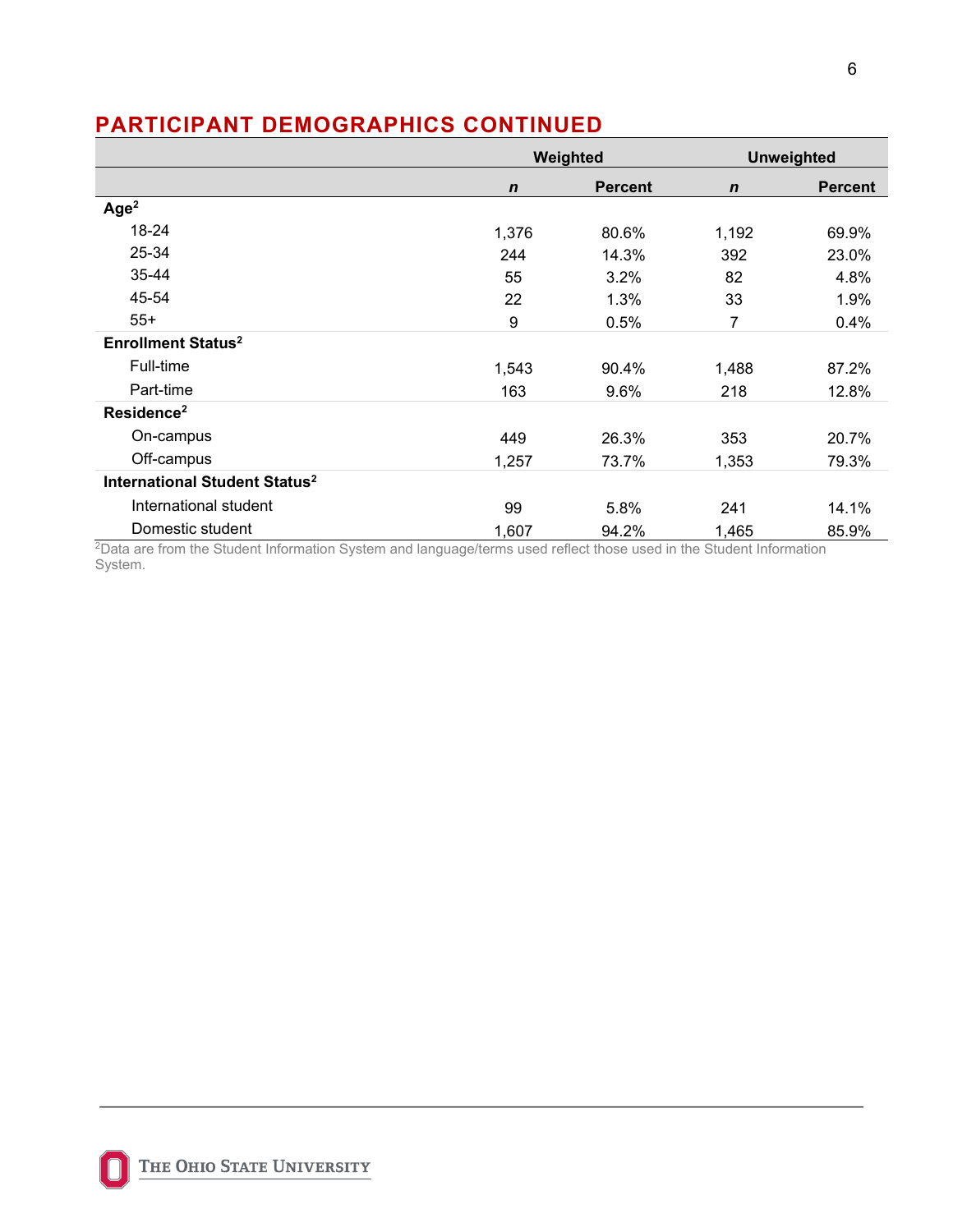### <span id="page-7-0"></span>**QUANTITATIVE FINDINGS**

The following questions identified students who have been on or near Ohio State's Columbus campus in the past 18 months. Students who answered "No" to all four questions only saw questions about safety perceptions and resources. If a student answered "Yes" to at least one of the four questions, they saw the entire survey. A total of 9.7% of the respondents answered "No" to all four questions. These screening questions were not weighted, but all other percentages in the report reflect weighted percentages and *n*'s.

### **In the past 18 months, have you… (***n* **= 1,706)**

|                                                                             | % Yes | $%$ No |
|-----------------------------------------------------------------------------|-------|--------|
| Taken any in-person classes on the Columbus campus?                         | 75.8% | 24.2%  |
| Regularly visited the Columbus campus?                                      | 79.0% | 21.0%  |
| Lived on campus in university housing?                                      | 30.5% | 69.5%  |
| Lived in off-campus housing within walking distance to the Columbus campus? | 45.4% | 54.6%  |

### **SAFETY PERCEPTIONS**

### **Overall, how safe do you feel… (***n* **= 1,541)**

|             | % Very unsafe | %<br><b>Unsafe</b> | % Neither safe<br>nor unsafe | %<br><b>Safe</b> | % Very safe | $%$ N/A |
|-------------|---------------|--------------------|------------------------------|------------------|-------------|---------|
| On campus?  | 0.9%          | $3.1\%$            | $9.4\%$                      | 54 1%            | 317%        | 0.8%    |
| Off campus? | $9.0\%$       | 26.1%              | 31.0%                        | 29.0%            | 4.5%        | $0.5\%$ |

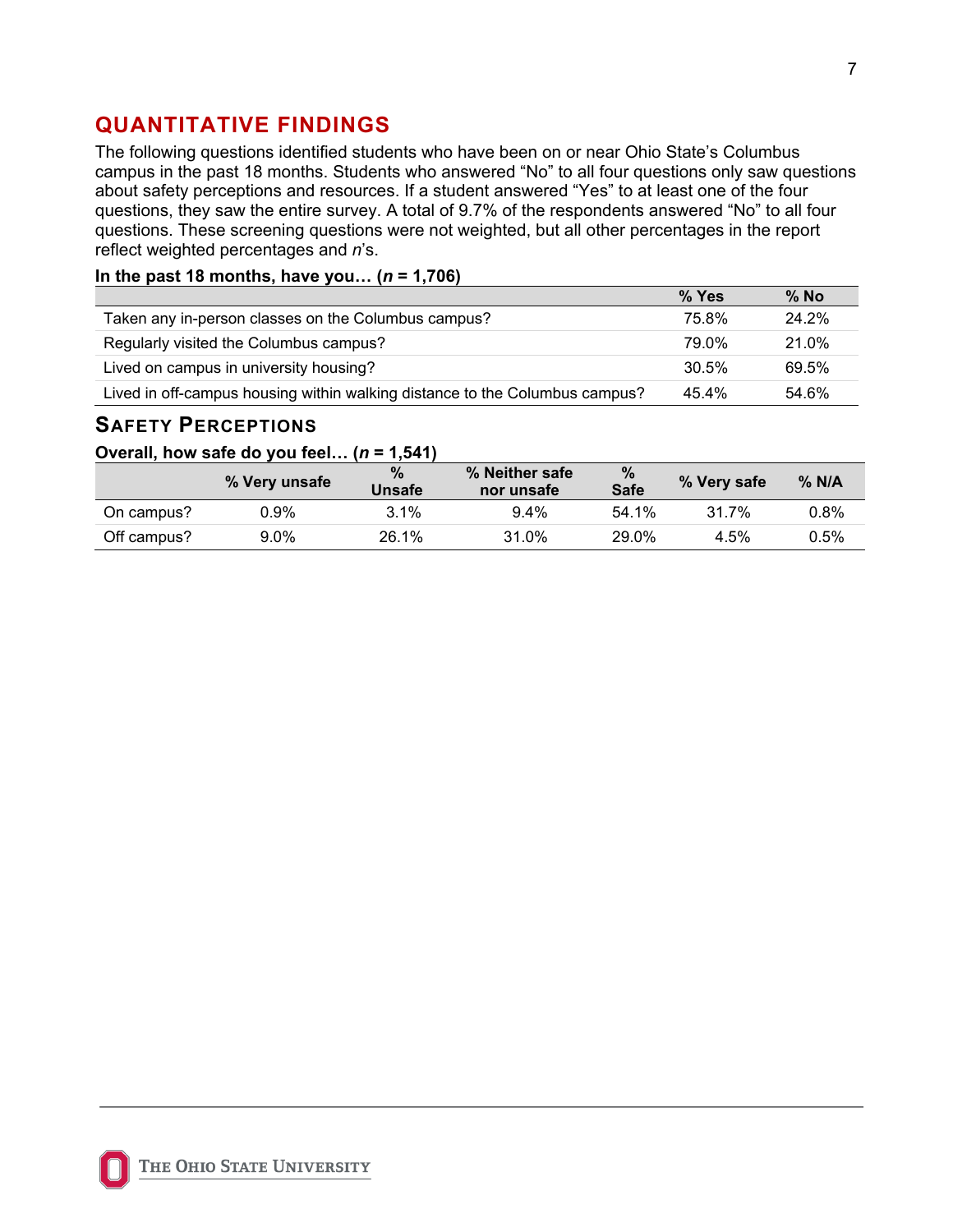|                                                | % Primary Concern |
|------------------------------------------------|-------------------|
| Crimes against people                          | 84.5%             |
| Sexual assault/rape                            | 60.0%             |
| Crimes against property/belongings             | 55.8%             |
| Crimes based on gender/sex                     | 47.6%             |
| Crimes based on race/ethnicity/national origin | 36.7%             |
| Not being taken seriously when a crime occurs  | 33.5%             |
| Unaware of how to report issues or crimes      | 27.7%             |
| Fear/distrust of police                        | 27.0%             |
| Crimes based on sexual orientation             | 25.8%             |
| Outdoor lighting                               | 22.9%             |
| Crimes based on political affiliation          | 21.4%             |
| Crimes based on immigration status             | 19.0%             |
| Scam/fraudulent activity awareness             | 18.2%             |
| Unavailability of police after hours           | 15.4%             |
| Alcohol or other drug violations               | 10.0%             |
| Emergency phone access                         | 8.6%              |
| Traffic law violations                         | 8.3%              |
| Landscaping (e.g., overgrown trees, bushes)    | 4.6%              |
| Pedestrian law violations                      | 4.6%              |
| None of the above                              | 3.0%              |

### Which of the following are your primary safety concerns?<sup> $4$ </sup> ( $n = 1.542$ )

<sup>4</sup>The sum of percentages exceeds 100% because participants could select more than one option.

### **How can we improve safety on campus? Please select up to three.<sup>4</sup> (***n* **= 1,541)**

|                                                           | $\frac{9}{6}$ |
|-----------------------------------------------------------|---------------|
| Improve quality of life in surrounding communities        | 51.8%         |
| Have a more visible police presence                       | 37.0%         |
| Infrastructure changes (e.g., lighting, emergency phones) | 36.1%         |
| Increase crisis/social worker engagement with community   | 28.7%         |
| Increase diversity among police officers                  | 24.7%         |
| Increase police engagement with the community             | 22.4%         |
| Increase safety education                                 | 22.1%         |
| Alternate patrols (foot, bike)                            | 18.1%         |
| Hire more police officers                                 | 10.8%         |
| Increase vehicle traffic enforcement                      | 3.5%          |
| Increase pedestrian traffic enforcement                   | 2.1%          |
| Increase bicycle traffic enforcement                      | 1.8%          |
| None of the above                                         | 4.0%          |

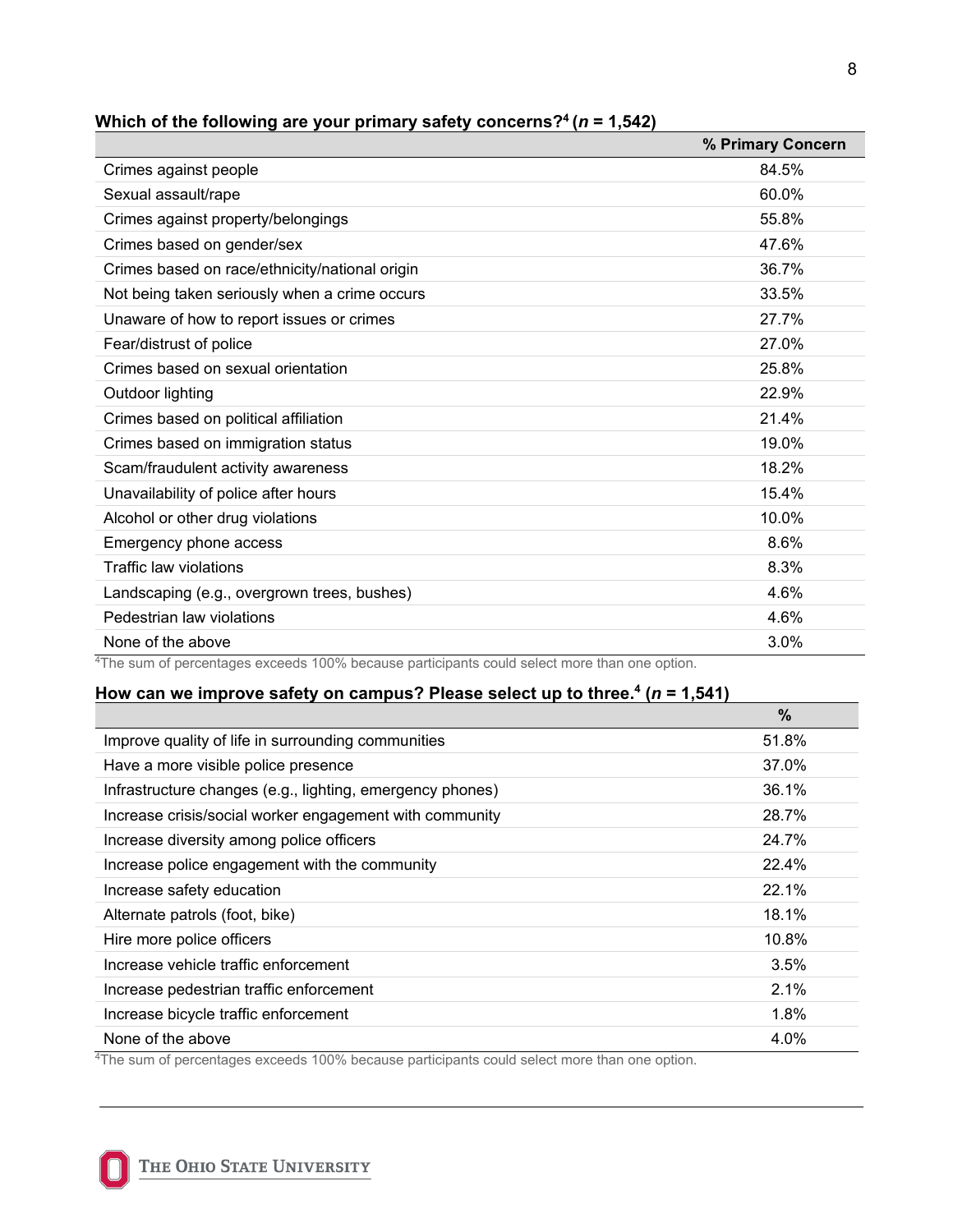### **SAFETY RESOURCES**

#### **Which of the following resources are you aware of?<sup>4</sup> (***n* **= 1,696)**

|                                                                                                             | $\frac{9}{6}$ |
|-------------------------------------------------------------------------------------------------------------|---------------|
| Buckeye Alerts (text or push notifications)                                                                 | 98.0%         |
| University safety emails (e.g., Public Safety Notices, Neighborhood Safety Notices)                         | 84.3%         |
| Lyft Ride Smart at Ohio State                                                                               | 74.2%         |
| Columbus Police Department non-emergency phone number (614-645-4545)                                        | 32.6%         |
| Surviving an Active Aggressor video                                                                         | 30.3%         |
| Ohio State Office of Institutional Equity (sexual assault, harassment, discrimination and Title IX)         | 26.0%         |
| City of Columbus non-emergency City Services Call Center request number (3-1-1)                             | 22.2%         |
| Ohio State Police Department non-emergency phone number (614-292-2121)                                      | 20.9%         |
| <b>Columbus Police Crime Map</b>                                                                            | 13.8%         |
| Rave Guardian                                                                                               | 10.5%         |
| Ohio State Rape Aggression Defense (R.A.D.) classes                                                         | 10.3%         |
| Ohio State Daily Crime Log                                                                                  | 9.8%          |
| Ohio State Off-Campus and Commuter Student Services - other resources (e.g., Buckeye<br><b>Block Watch)</b> | 8.6%          |
| Columbus Police mobile app                                                                                  | 7.9%          |
| Ohio State Off-Campus and Commuter Student Services - Housing Walk-Throughs                                 | 7.6%          |
| Ohio State Community Ambassador Program                                                                     | 6.1%          |
| <b>Community Crime Patrol</b>                                                                               | 5.3%          |
| Ohio State Community Police Academy                                                                         | 5.0%          |
| Ohio State Housing Excellence Program                                                                       | 4.9%          |
| Ohio State Party Smart Program                                                                              | 4.0%          |
| Columbus Citizen Police Academy                                                                             | 3.8%          |
| University District Special Improvement District                                                            | 1.8%          |
| None of the above                                                                                           | 0.4%          |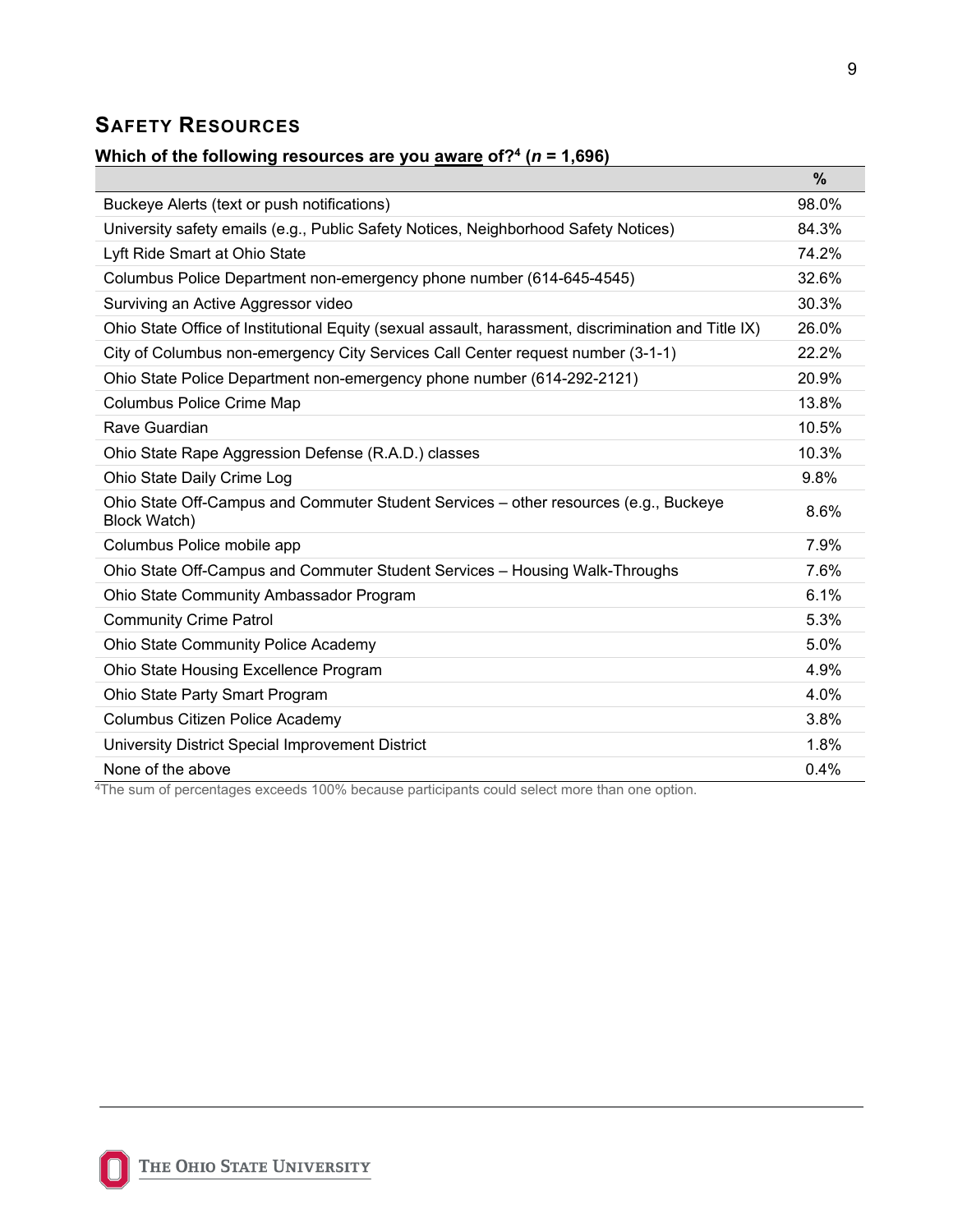|                                                                                                                                  | $\%$  |
|----------------------------------------------------------------------------------------------------------------------------------|-------|
| Buckeye Alerts (text or push notifications)                                                                                      | 92.9% |
| University safety emails (e.g., Public Safety Notices, Neighborhood safety Notices)                                              | 68.5% |
| Email from Ohio State leadership                                                                                                 | 54.6% |
| Friends and family                                                                                                               | 52.8% |
| Ohio State app                                                                                                                   | 44.2% |
| News media                                                                                                                       | 38.6% |
| University newsletters (e.g., onCampus Weekly)                                                                                   | 29.3% |
| Twitter – official Ohio State accounts (e.g., Ohio State, OSU Police, Office of Student Life)                                    | 21.7% |
| Twitter – non-Ohio State accounts                                                                                                | 20.5% |
| Instagram – non-Ohio State accounts                                                                                              | 19.3% |
| Reddit                                                                                                                           | 18.8% |
| Instagram – official Ohio State accounts (e.g., Ohio State, OSU Police, Office of Student Life)                                  | 15.7% |
| Student organization emails (e.g., Undergraduate Student Government, Council of Graduate<br>Students, Interprofessional Council) | 12.8% |
| Facebook - non-Ohio State accounts                                                                                               | 8.6%  |
| Facebook – official Ohio State accounts (e.g., Ohio State, OSU Police, Office of Student Life)                                   | 8.5%  |
| Other safety apps (e.g., Nextdoor, Citizen Crime)                                                                                | 7.2%  |
| Ohio State Department of Public Safety website (dps.osu.edu)                                                                     | 6.1%  |
| Compass.osu.edu                                                                                                                  | 5.8%  |
| Landlord or property manager                                                                                                     | 3.4%  |
| None of the above                                                                                                                | 1.0%  |

| Which of the following do you currently use to obtain safety information? <sup>4</sup> ( $n = 1,672$ ) |  |  |  |
|--------------------------------------------------------------------------------------------------------|--|--|--|
|--------------------------------------------------------------------------------------------------------|--|--|--|

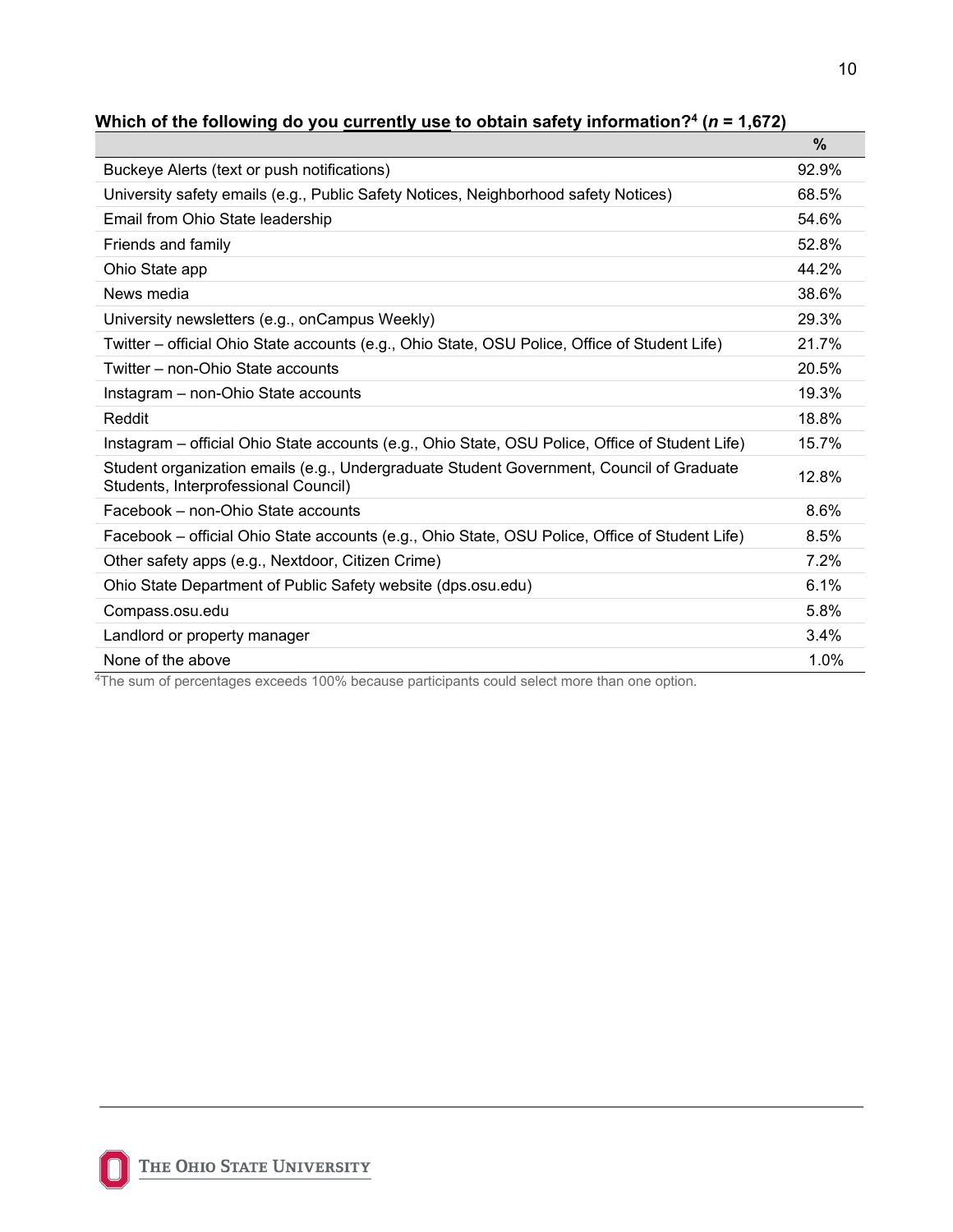|                                                                                                      | $\frac{9}{6}$ |
|------------------------------------------------------------------------------------------------------|---------------|
| Mental health and crisis situations                                                                  | 54.8%         |
| How to report a crime                                                                                | 53.2%         |
| Apartment safety conditions                                                                          | 50.6%         |
| Crime trends or alerts                                                                               | 49.5%         |
| Sexual assault and harassment                                                                        | 43.3%         |
| Scam awareness                                                                                       | 40.2%         |
| Personal physical safety and security                                                                | 37.6%         |
| Columbus Police Crime Map                                                                            | 33.5%         |
| Community safety information (e.g., community events, neighborhood safety information)               | 33.1%         |
| Ohio State Rape Aggression Defense (R.A.D.) classes                                                  | 31.0%         |
| City of Columbus non-emergency `City Services Call Center request number (3-1-1)                     | 29.2%         |
| Columbus Police mobile app                                                                           | 29.0%         |
| <b>Community Crime Patrol</b>                                                                        | 25.9%         |
| Surviving an Active Aggressor video                                                                  | 25.1%         |
| Ohio State Daily Crime Log                                                                           | 24.5%         |
| Ohio State Off-Campus and Commuter Student Services - Housing Walk-Throughs                          | 24.2%         |
| Ohio State Off-Campus and Commuter Student Services - other resources (e.g., Buckeye Block<br>Watch) | 23.2%         |
| Columbus Police Department non-emergency phone number (614-645-4545)                                 | 22.6%         |
| Alcohol and other drugs                                                                              | 20.0%         |
| Lyft Ride Smart at Ohio State                                                                        | 19.7%         |
| Ohio State Party Smart Program                                                                       | 18.9%         |
| Buckeye Alerts (texts or push notifications)                                                         | 18.8%         |
| Ohio State Office of Institutional Equity (sexual assault, harassment, discrimination and Title IX)  | 18.4%         |
| University safety emails (e.g., Public Safety Notices, Neighborhood Safety Notices)                  | 16.9%         |
| Ohio State Police Department non-emergency phone number (614-292-2121)                               | 14.1%         |
| Rave Guardian                                                                                        | 13.9%         |
| Columbus Citizen Police Academy                                                                      | 13.8%         |
| Ohio State Housing Excellence Program                                                                | 13.7%         |
| Ohio State Community Ambassador Program                                                              | 11.2%         |
| University District Special Improvement District                                                     | 10.0%         |
| <b>Ohio State Community Police Academy</b>                                                           | 9.8%          |
| None of the above                                                                                    | 3.8%          |

### **What type of safety resources should Ohio State provide more education about? Please select all that apply.<sup>4</sup> (***n* **= 1,684)**

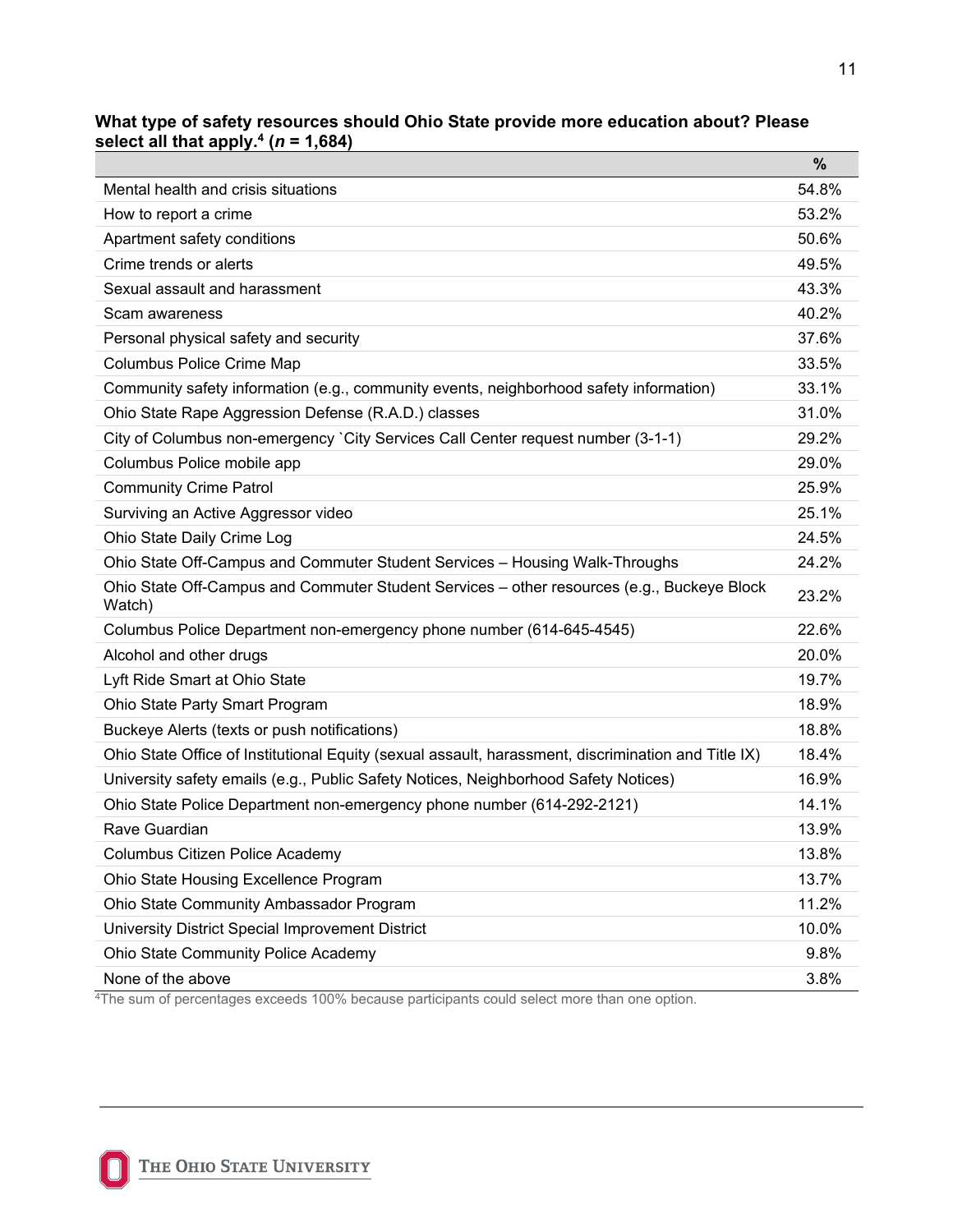### **EXPERIENCES WITH LAW ENFORCEMENT**

|                                                                       | $\frac{9}{6}$<br><b>Extremely</b><br><b>Unlikely</b> | % Unlikely | % Neither<br>likely nor<br>unlikely | % Likely | $\frac{9}{6}$<br><b>Extremely</b><br>Likely |
|-----------------------------------------------------------------------|------------------------------------------------------|------------|-------------------------------------|----------|---------------------------------------------|
| To report a crime as a victim of<br>a crime? ( $n = 1,663$ )          | 3.4%                                                 | $4.2\%$    | 4.6%                                | 28.1%    | 59.7%                                       |
| To report a crime as a witness<br>of a crime? ( $n = 1,662$ )         | $2.2\%$                                              | 5.6%       | $7.7\%$                             | 44.2%    | 40.3%                                       |
| To report information regarding<br>a suspected crime? ( $n = 1,662$ ) | 6.2%                                                 | 16.4%      | 20.1%                               | 40.6%    | 16.7%                                       |

#### **How likely are you to call the police…**

|                                                                                                                                                                                                                                 | $\%$<br><b>Strongly</b><br><b>Disagree</b> | $\%$<br><b>Disagree</b> | % Neither<br>agree nor<br>disagree | $\%$<br>Agree | $\frac{0}{0}$<br><b>Strongly</b><br>Agree |
|---------------------------------------------------------------------------------------------------------------------------------------------------------------------------------------------------------------------------------|--------------------------------------------|-------------------------|------------------------------------|---------------|-------------------------------------------|
| am aware of the campus boundaries<br>and therefore understand when to<br>report crimes to The Ohio State<br>University Police Division (OSUPD)<br>and when to report to the Columbus<br>Division of Police (CPD). $(n = 1,650)$ | 14.2%                                      | $31.4\%$                | 15.3%                              | 28.5%         | 10.6%                                     |
| I feel informed about crime trends<br>and/or when safety incidents occur on<br>campus. ( $n = 1,650$ )                                                                                                                          | 5.3%                                       | 19.7%                   | $19.2\%$                           | 45.8%         | 10.0%                                     |
| I feel informed about crime trends<br>and/or when safety incidents occur off<br>campus. ( $n = 1,650$ )                                                                                                                         | 8.4%                                       | 24.3%                   | 23.6%                              | 37.1%         | 6.6%                                      |

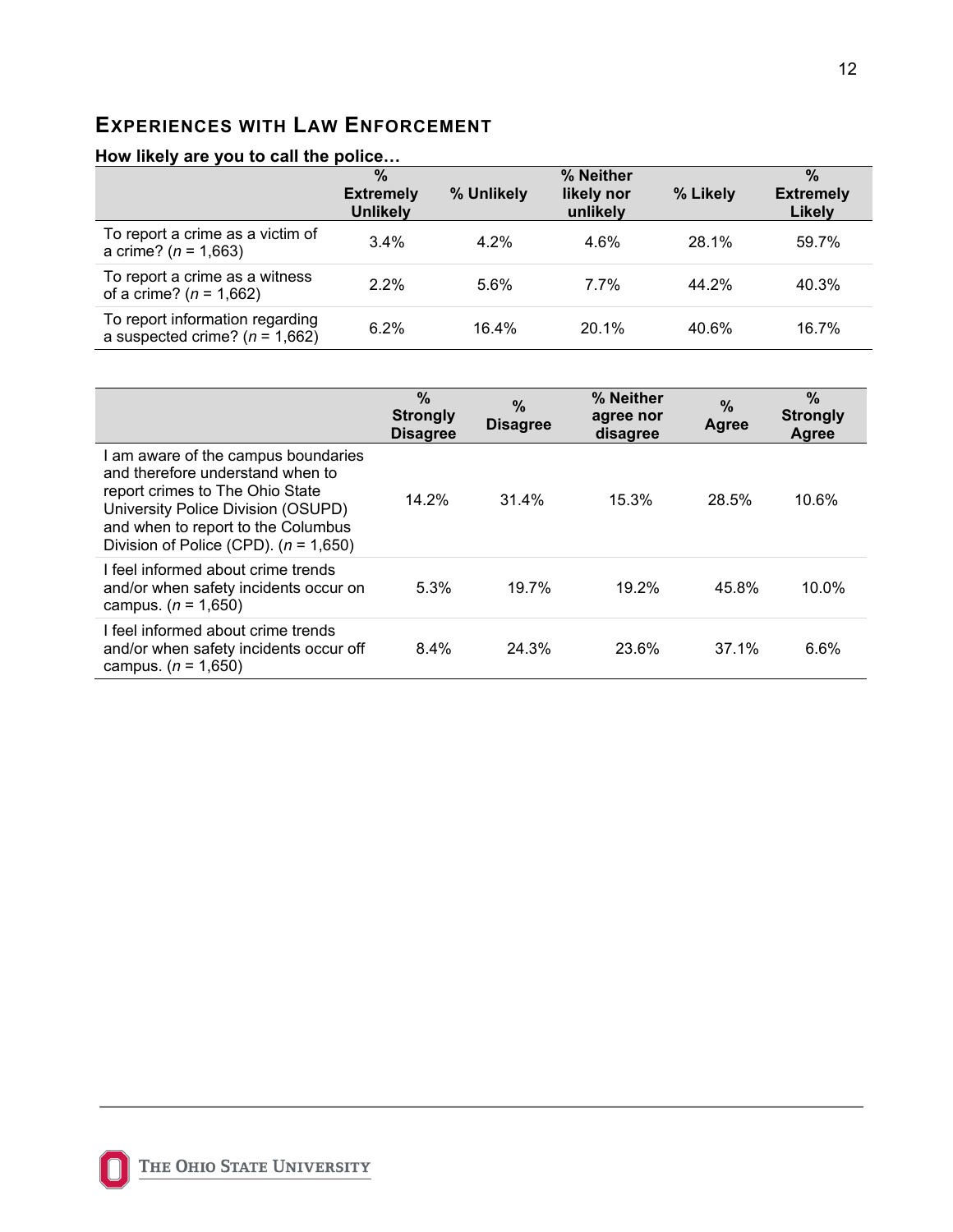#### **The Ohio State University Police Division**

#### **How safe do you feel interacting with The Ohio State University Police Division (OSUPD)?**   $(n = 1, 541)$

| % Very Unsafe | % Unsafe | % Neither safe<br>nor unsafe | % Safe | % Very safe |
|---------------|----------|------------------------------|--------|-------------|
| $3.7\%$       | 6.5%     | 30.8%                        | 38.5%  | 20.5%       |

#### **Have you had any interaction with a member of The Ohio State University Police Division (OSUPD) in the last 18 months? (***n* **= 1,544)**

|        | $\%$  |
|--------|-------|
| Yes    | 12.5% |
| No     | 83.0% |
| Unsure | 4.5%  |

### **Select the answer that best describes your** *most recent* **interaction with The Ohio State University Police Division (OSUPD). 5 (***n* **= 193)**

|                                                                                   | $\frac{9}{6}$ |
|-----------------------------------------------------------------------------------|---------------|
| Informal interaction at an event or campus building                               | 23.2%         |
| Bystander (conversation with police or providing a statement as a witness)        | 21.6%         |
| Non-emergency call for service (e.g., report a theft, property destruction, etc.) | 18.5%         |
| Emergency call for service (9-1-1)                                                | 7.1%          |
| Alcohol or other drug violation                                                   | 4.7%          |
| Safety training class or event                                                    | 3.2%          |
| <b>Traffic violation</b>                                                          | $1.2\%$       |
| Traffic accident                                                                  | 1.0%          |
| Other                                                                             | 19.6%         |

<sup>5</sup>Students only saw this question if they indicated they had interacted with a member of OSUPD in the last 18 months.

### **How would you rate the quality of… (OSUPD)5 (***n* **= 192)**

|                                                                                                           | % Very | %    | $\%$  | $\frac{0}{0}$ | $\frac{0}{0}$    | $\frac{0}{0}$ |
|-----------------------------------------------------------------------------------------------------------|--------|------|-------|---------------|------------------|---------------|
|                                                                                                           | Poor   | Poor | Fair  | Good          | <b>Excellent</b> | N/A           |
| Officer attitude                                                                                          | 8.1%   | 5.5% | 11.9% | 26.6%         | 44.7%            | 3.2%          |
| Officer approachability                                                                                   | 8.6%   | 7.4% | 12.6% | 22.6%         | 45.4%            | 3.5%          |
| Officer behavior                                                                                          | 7.2%   | 6.9% | 9.9%  | 23.1%         | 46.1%            | 6.9%          |
| Concern for the campus community                                                                          | 5.2%   | 8.2% | 14.8% | 22.6%         | 41.5%            | 7.6%          |
| Response time to emergency calls for service<br>(9-1-1)                                                   | 1.3%   | 0.7% | 6.8%  | 15.7%         | 24.4%            | 51.1%         |
| Response time to non-emergency calls for<br>service (e.g., report a theft, property<br>destruction, etc.) | 6.1%   | 1.2% | 12.0% | 13.9%         | 17.9%            | 49.0%         |
| Safety training, class or event facilitation                                                              | 2.2%   | 3.6% | 8.9%  | 9.8%          | 21.6%            | 53.9%         |
| Overall quality of police services                                                                        | 5.7%   | 9.5% | 11.5% | 32.0%         | 32.4%            | 8.9%          |

<sup>5</sup>Students only saw this question if they indicated they had interacted with a member of OSUPD in the last 18 months.

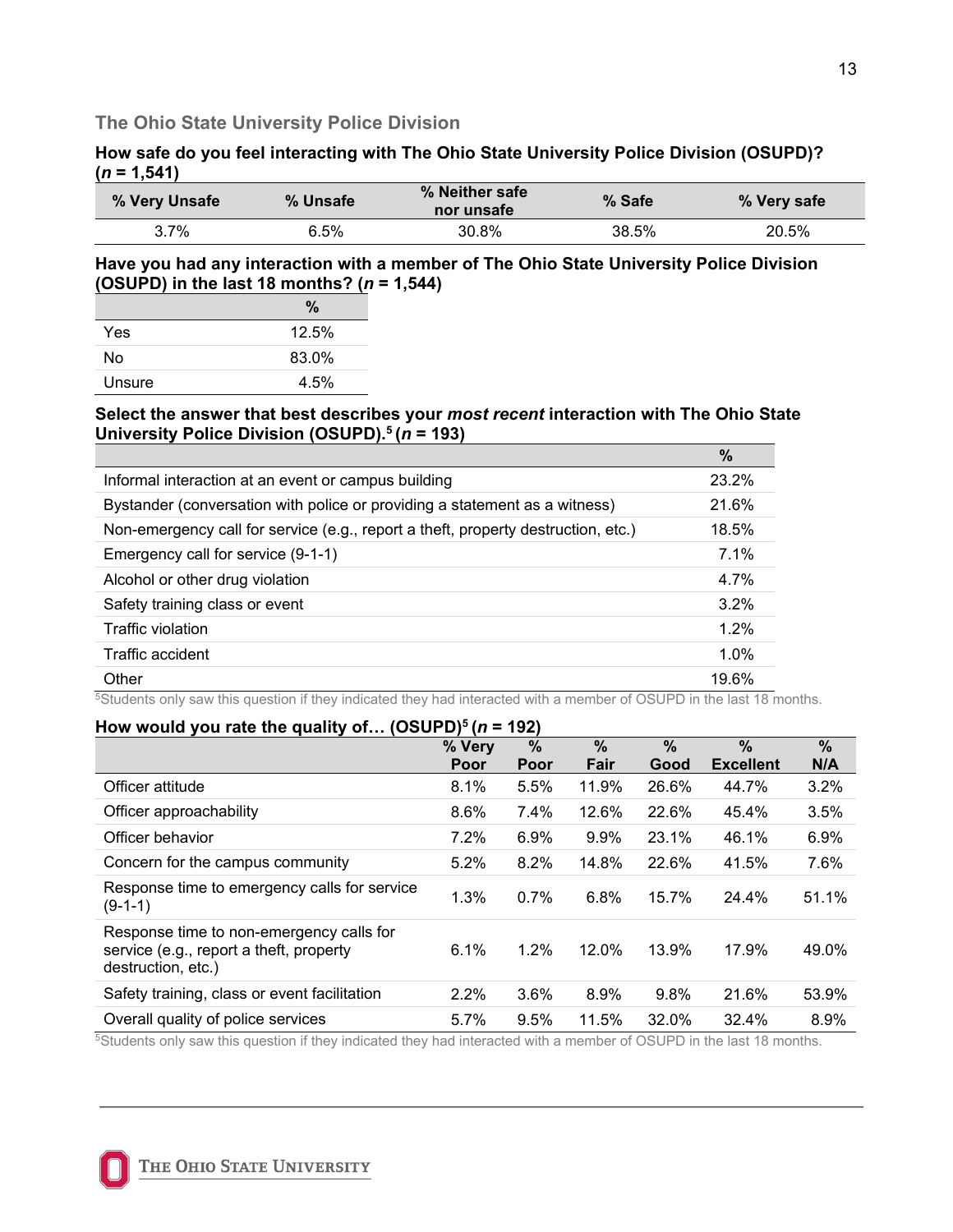### **The Columbus Division of Police**

#### **How safe do you feel interacting with the Columbus Division of Police (CPD)? (***n* **= 1,539)**

| % Very Unsafe | % Unsafe | % Neither safe<br>nor unsafe | % Safe | % Very safe |
|---------------|----------|------------------------------|--------|-------------|
| 7.2%          | 8.7%     | 31.8%                        | 35.4%  | 16.9%       |

#### **Have you had any interaction with a member of the Columbus Division of Police (CPD) in the last 18 months? (***n* **= 1,543)**

|        | $\frac{0}{0}$ |
|--------|---------------|
| Yes    | 16.5%         |
| No     | 79.1%         |
| Unsure | 4.4%          |

#### **Select the answer that best describes your** *most recent* **interaction with the Columbus Division of Police (CPD).<sup>6</sup> (***n* **= 254)**

|                                                                                   | $\%$    |
|-----------------------------------------------------------------------------------|---------|
| Non-emergency call for service (e.g., report a theft, property destruction, etc.) | 24.8%   |
| Bystander (conversation with police or providing a statement as a witness)        | 11.8%   |
| Informal interaction at an event or campus building                               | 11.0%   |
| Emergency call for service (9-1-1)                                                | 10.8%   |
| Traffic violation                                                                 | 4.8%    |
| Traffic accident                                                                  | 2.9%    |
| Alcohol or other drug violation                                                   | $3.2\%$ |
| Safety training class or event                                                    | 1.2%    |
| Other                                                                             | 29.6%   |

<sup>6</sup>Students only saw this question if they indicated they had interacted with a member of CPD in the last 18 months.

#### **How would you rate the quality of… (CPD)<sup>6</sup>**

|                                                                                                           | % Very<br>Poor | $\frac{9}{6}$<br>Poor | %<br>Fair | $\frac{9}{6}$<br>Good | %<br><b>Excellent</b> | $\frac{0}{0}$<br>N/A |
|-----------------------------------------------------------------------------------------------------------|----------------|-----------------------|-----------|-----------------------|-----------------------|----------------------|
| Officer attitude                                                                                          | 17.5%          | $9.0\%$               | 18.2%     | 28.8%                 | 23.1%                 | 3.4%                 |
| Officer approachability                                                                                   | 21.7%          | 7.6%                  | 17.7%     | 28.3%                 | 21.6%                 | 3.1%                 |
| Officer behavior                                                                                          | 18.6%          | $9.9\%$               | 13.9%     | 28.5%                 | 24.6%                 | 4.6%                 |
| Concern for the campus community                                                                          | 21.6%          | 13.3%                 | 14.0%     | 16.1%                 | 16.1%                 | 18.9%                |
| Response time to emergency calls for<br>service (9-1-1)                                                   | 8.8%           | 5.0%                  | $12.2\%$  | 14.6%                 | 15.9%                 | 43.5%                |
| Response time to non-emergency calls for<br>service (e.g., report a theft, property<br>destruction, etc.) | 12.5%          | 10.8%                 | 10.4%     | 16.0%                 | 11.2%                 | 39.0%                |
| Safety training, class or event facilitation                                                              | 9.5%           | 4.2%                  | $9.7\%$   | 6.8%                  | 8.3%                  | 61.5%                |
| Overall quality of police services                                                                        | 18.6%          | 15.3%                 | 20.4%     | 22.7%                 | 16.1%                 | 6.9%                 |

<sup>6</sup>Students only saw this question if they indicated they had interacted with a member of CPD in the last 18 months.

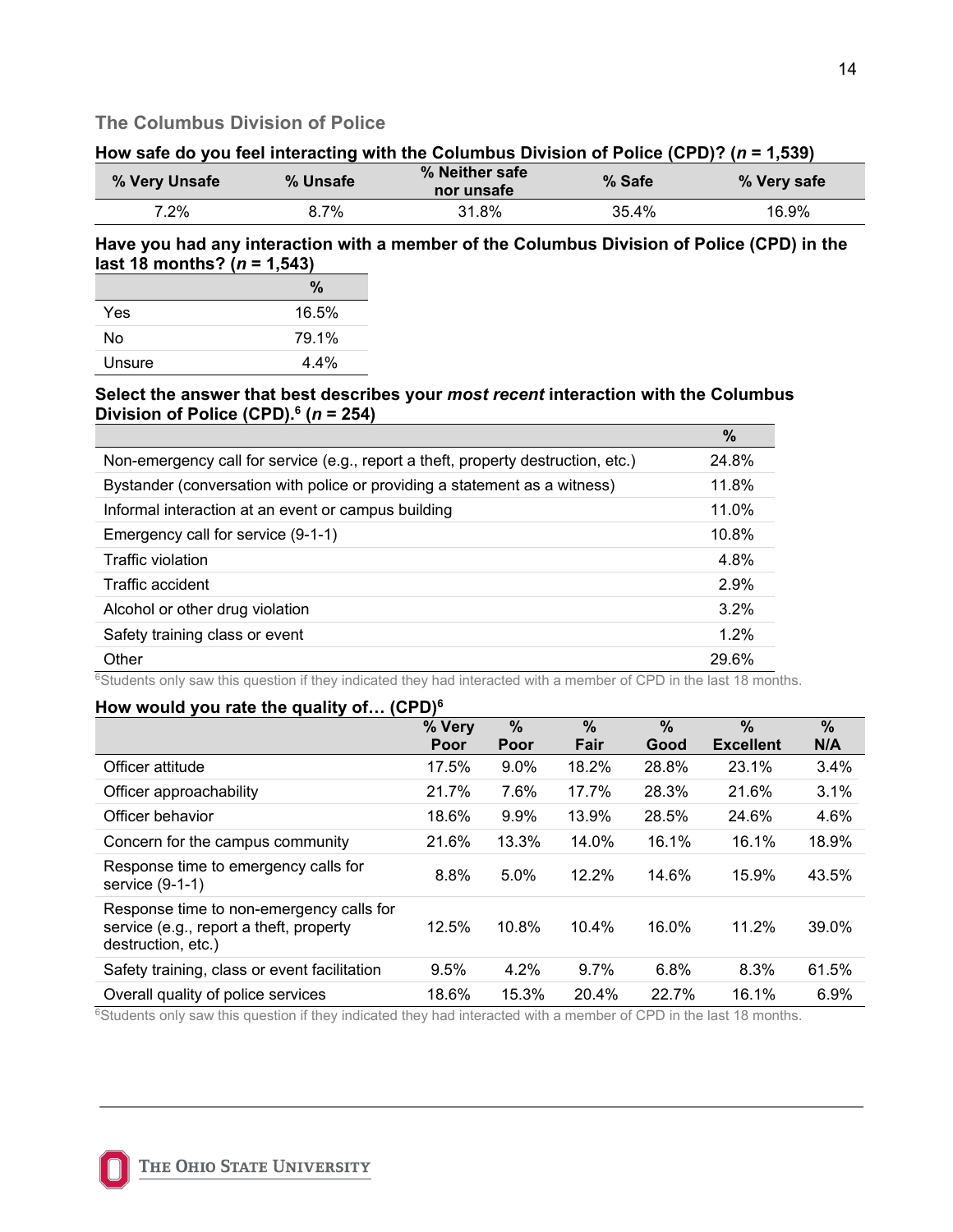### <span id="page-15-0"></span>**KEY QUANTITATIVE FINDINGS BY RACIAL AND ETHNIC IDENTITY**

The following section presents key findings by students' race and/or ethnicity. Students who identified as Middle Eastern, Arab American, Native American, American Indian, Alaskan Native, Hawaiian, Pacific Islander, another racial or ethnic identity or preferred not to provide their racial or ethnic identity are presented in the "other racial/ethnic identity" category due to small sample sizes within each group and to ensure their results are presented.

### **Safety Perceptions**

|                            | <b>African</b><br>American/<br><b>Black</b><br>$(n = 84)$ | Asian/<br>Asian<br>American<br>$(n = 70)$ | Hispanic/<br>Latinx<br>$(n = 31)$ | White<br>$(n = 889)$ | Multi-<br>racial<br>$(n = 194)$ | <b>Other</b><br>racial/<br>ethnic<br>identity<br>( <i>n</i> = 176) |
|----------------------------|-----------------------------------------------------------|-------------------------------------------|-----------------------------------|----------------------|---------------------------------|--------------------------------------------------------------------|
| Very unsafe                | 0.4%                                                      | $0.0\%$                                   | $0.0\%$                           | 1.0%                 | 1.8%                            | 0.2%                                                               |
| Unsafe                     | 3.8%                                                      | 2.3%                                      | 5.3%                              | 2.9%                 | 2.7%                            | 4.6%                                                               |
| Neither safe<br>not unsafe | 20.6%                                                     | 11.3%                                     | 13.9%                             | 6.6%                 | 12.8%                           | 13.0%                                                              |
| Safe                       | 57.2%                                                     | 55.9%                                     | 44.2%                             | 54.9%                | 53.2%                           | 50.6%                                                              |
| Very safe                  | 18.0%                                                     | 30.6%                                     | 36.5%                             | 33.5%                | 29.1%                           | 31.6%                                                              |
| N/A                        | 0.0%                                                      | 0.0%                                      | 0.0%                              | 1.2%                 | 0.3%                            | $0.0\%$                                                            |

#### **Overall, how safe do you feel on campus?**

#### **Overall, how safe do you feel off campus?**

|                            | <b>African</b><br>American/<br><b>Black</b><br>$(n = 83)$ | Asian/<br><b>Asian</b><br>American<br>$(n = 70)$ | Hispanic/<br>Latinx<br>$(n = 31)$ | White<br>$(n = 889)$ | Multi-<br>racial<br>$= 194$<br>(n | <b>Other</b><br>racial/<br>ethnic<br>identity<br>$(n = 176)$ |
|----------------------------|-----------------------------------------------------------|--------------------------------------------------|-----------------------------------|----------------------|-----------------------------------|--------------------------------------------------------------|
| Very unsafe                | 4.0%                                                      | 3.5%                                             | 1.4%                              | 10.2%                | 9.2%                              | 8.6%                                                         |
| Unsafe                     | 18.5%                                                     | 19.3%                                            | 14.2%                             | 27.0%                | 27.5%                             | 28.5%                                                        |
| Neither safe<br>not unsafe | 23.1%                                                     | 32.9%                                            | 56.8%                             | 29.3%                | 30.3%                             | 39.0%                                                        |
| Safe                       | 37.3%                                                     | 38.3%                                            | 27.6%                             | 29.0%                | 28.2%                             | 22.1%                                                        |
| Very safe                  | 14.8%                                                     | 5.1%                                             | 0.0%                              | 4.4%                 | 4.2%                              | 1.1%                                                         |
| N/A                        | 2.3%                                                      | 0.9%                                             | $0.0\%$                           | 0.2%                 | 0.6%                              | 0.7%                                                         |

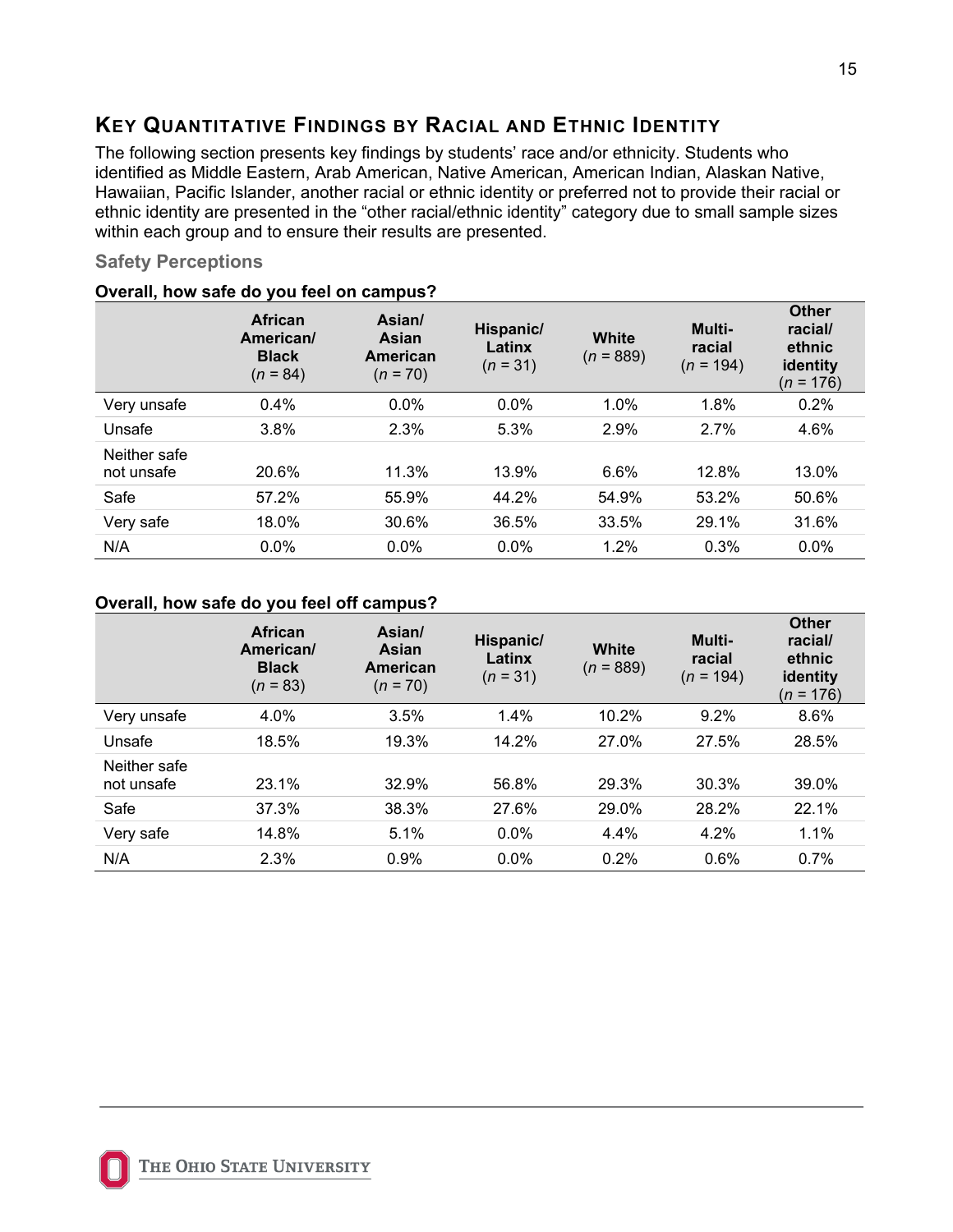|                                                                                                                                 | <b>African</b><br>American/<br><b>Black</b><br>$(n = 84)$ | Asian/<br>Asian<br><b>American</b><br>$(n = 70)$ | <b>Hispanic</b><br>/ Latinx<br>$(n = 31)$ | <b>White</b><br>$(n = 888)$ | Multi-<br>racial<br>$(n = 193)$ | <b>Other</b><br>racial/<br>ethnic<br>identity<br>$(n = 177)$ |
|---------------------------------------------------------------------------------------------------------------------------------|-----------------------------------------------------------|--------------------------------------------------|-------------------------------------------|-----------------------------|---------------------------------|--------------------------------------------------------------|
| Crimes against<br>people                                                                                                        | 77.3%                                                     | 81.0%                                            | 89.1%                                     | 85.4%                       | 86.3%                           | 82.1%                                                        |
| Sexual assault/rape                                                                                                             | 44.9%                                                     | 40.7%                                            | 55.5%                                     | 62.5%                       | 66.0%                           | 56.0%                                                        |
| Crimes against<br>property/belongings                                                                                           | 43.2%                                                     | 56.1%                                            | 45.9%                                     | 56.0%                       | 54.7%                           | 63.7%                                                        |
| Crimes based on<br>gender/sex                                                                                                   | 48.3%                                                     | 50.6%                                            | 52.5%                                     | 46.5%                       | 50.4%                           | 47.6%                                                        |
| Crimes based on<br>race/ethnicity/national<br>origin                                                                            | 68.0%                                                     | 69.4%                                            | 63.1%                                     | 28.6%                       | 45.3%                           | 35.3%                                                        |
| Not being taken<br>seriously when a<br>crime occurs                                                                             | 37.1%                                                     | 24.6%                                            | 33.8%                                     | 32.6%                       | 39.9%                           | 32.9%                                                        |
| Fear/distrust of police                                                                                                         | 55.1%                                                     | 26.0%                                            | 43.1%                                     | 23.7%                       | 28.9%                           | 25.3%                                                        |
| Unaware of how to<br>report issues or<br>crimes                                                                                 | 25.0%                                                     | 28.6%                                            | 32.9%                                     | 28.6%                       | 24.6%                           | 26.3%                                                        |
| Crimes based on<br>sexual orientation                                                                                           | 33.6%                                                     | 27.3%                                            | 34.5%                                     | 23.5%                       | 26.4%                           | 30.7%                                                        |
| Crimes based on<br>immigration status                                                                                           | 28.9%                                                     | 41.4%                                            | 40.4%                                     | 13.9%                       | 28.0%                           | 17.8%                                                        |
| Outdoor lighting                                                                                                                | 15.0%                                                     | 21.2%                                            | 35.0%                                     | 22.8%                       | 23.9%                           | 25.0%                                                        |
| Crimes based on<br>political affiliation                                                                                        | 33.0%                                                     | 25.4%                                            | 37.3%                                     | 18.2%                       | 26.7%                           | 21.4%                                                        |
| Scam/fraudulent<br>activity awareness                                                                                           | 16.4%                                                     | 25.0%                                            | 20.7%                                     | 18.1%                       | 18.3%                           | 16.7%                                                        |
| Unavailability of<br>police after hours                                                                                         | 21.5%                                                     | 15.9%                                            | 20.7%                                     | 14.0%                       | 13.8%                           | 20.0%                                                        |
| Alcohol or other drug<br>violations                                                                                             | 18.2%                                                     | 21.5%                                            | 13.8%                                     | 8.0%                        | 10.7%                           | 9.7%                                                         |
| Emergency phone<br>access                                                                                                       | 11.2%                                                     | 13.9%                                            | 17.5%                                     | 8.8%                        | 7.1%                            | 4.9%                                                         |
| Traffic law violations                                                                                                          | 9.2%                                                      | 15.3%                                            | 10.0%                                     | 8.1%                        | 5.7%                            | 8.4%                                                         |
| Landscaping (e.g.,<br>overgrown trees,<br>bushes)                                                                               | 5.4%                                                      | 6.0%                                             | 3.4%                                      | 4.3%                        | 6.8%                            | 3.0%                                                         |
| Pedestrian law<br>violations                                                                                                    | 6.6%                                                      | 8.6%                                             | 6.6%                                      | 4.5%                        | 2.6%                            | 4.4%                                                         |
| None of the above<br><sup>4</sup> The sum of perceptages may exceed 100% because participants could select more than one option | 5.5%                                                      | 2.7%                                             | 0.0%                                      | 3.0%                        | 1.7%                            | 3.3%                                                         |

### **Which of the following are your primary safety concerns?<sup>4</sup>**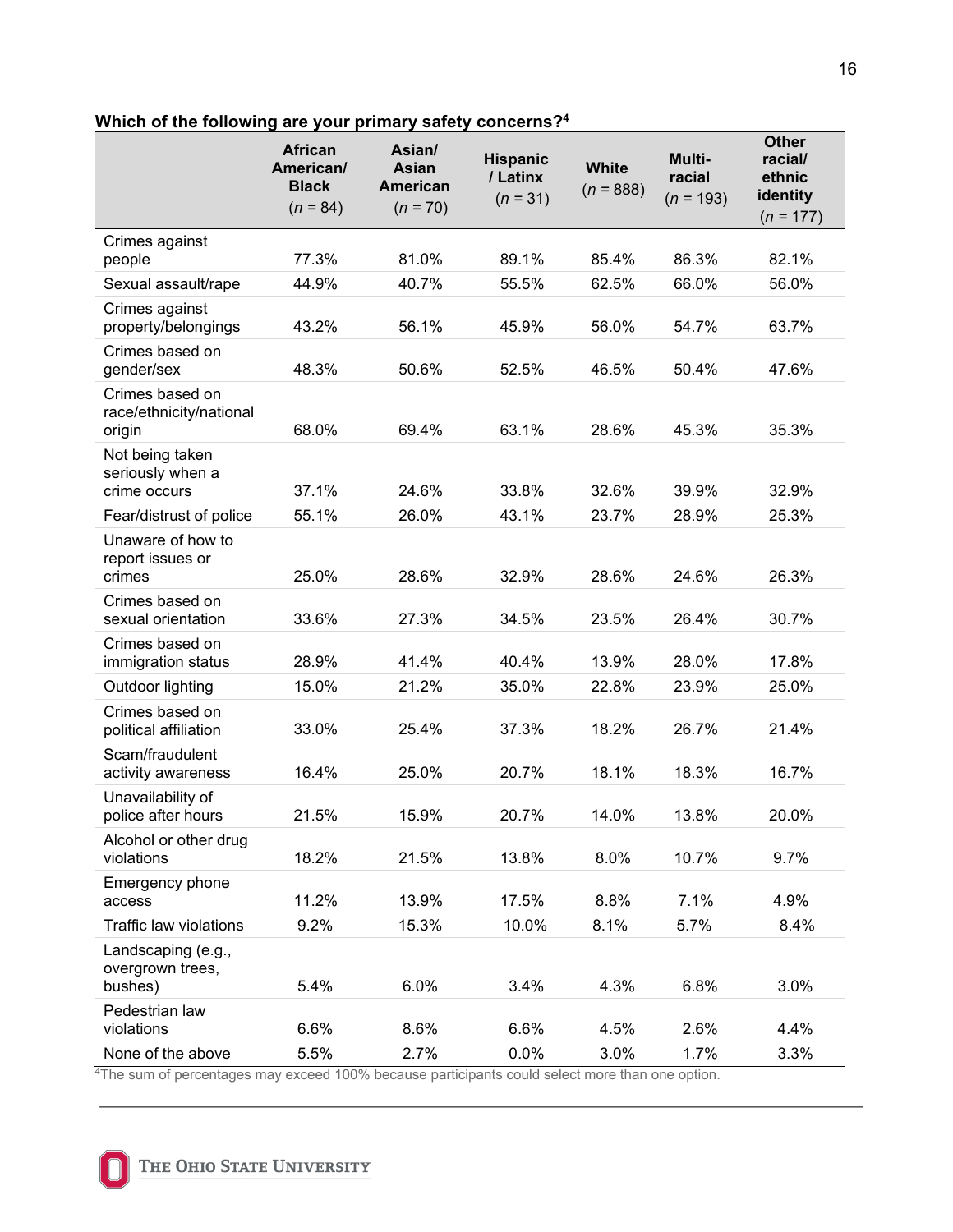|                                                              | <b>African</b><br>American/<br><b>Black</b><br>$(n = 83)$ | Asian/<br>Asian<br>American<br>$(n = 70)$ | Hispanic/<br>Latinx<br>$(n = 31)$ | <b>White</b><br>$(n = 888)$ | Multi-<br>racial<br>$(n = 192)$ | <b>Other</b><br>racial/<br>ethnic<br>identity<br>$(n = 177)$ |
|--------------------------------------------------------------|-----------------------------------------------------------|-------------------------------------------|-----------------------------------|-----------------------------|---------------------------------|--------------------------------------------------------------|
| Improve quality of life in<br>surrounding communities        | 45.4%                                                     | 48.7%                                     | 53.5%                             | 52.7%                       | 49.6%                           | 53.5%                                                        |
| Have a more visible police<br>presence                       | 26.4%                                                     | 44.1%                                     | 55.1%                             | 37.4%                       | 34.9%                           | 36.6%                                                        |
| Infrastructure changes (e.g.,<br>lighting, emergency phones) | 30.2%                                                     | 32.5%                                     | 43.9%                             | 36.2%                       | 41.7%                           | 32.5%                                                        |
| Increase crisis/social worker<br>engagement with community   | 35.4%                                                     | 19.7%                                     | 31.4%                             | 28.6%                       | 30.8%                           | 26.7%                                                        |
| Increase diversity among<br>police officers                  | 54.0%                                                     | 25.3%                                     | 30.1%                             | 21.9%                       | 26.5%                           | 21.9%                                                        |
| Increase police engagement<br>with the community             | 18.4%                                                     | 22.3%                                     | 12.8%                             | 24.5%                       | 19.6%                           | 18.0%                                                        |
| Increase safety education                                    | 26.2%                                                     | 17.1%                                     | 21.0%                             | 22.3%                       | 22.1%                           | 21.9%                                                        |
| Alternate patrols (foot, bike)                               | 9.3%                                                      | 24.0%                                     | 20.7%                             | 17.3%                       | 20.8%                           | 20.4%                                                        |
| Hire more police officers                                    | 3.7%                                                      | 9.3%                                      | 8.6%                              | 12.4%                       | 9.5%                            | 8.7%                                                         |
| Increase vehicle traffic<br>enforcement                      | 0.7%                                                      | 2.2%                                      | 2.4%                              | 3.3%                        | 3.8%                            | 6.1%                                                         |
| Increase pedestrian traffic<br>enforcement                   | 7.7%                                                      | 5.8%                                      | 0.0%                              | 1.2%                        | 3.5%                            | 1.2%                                                         |
| Increase bicycle traffic<br>enforcement                      | 0.6%                                                      | 6.9%                                      | 0.0%                              | 1.4%                        | 3.0%                            | 1.1%                                                         |
| None of the above                                            | 4.3%                                                      | 5.7%                                      | 2.0%                              | 4.2%                        | 2.8%                            | 4.0%                                                         |

#### **How can we improve safety on campus? Please select up to three.<sup>4</sup>**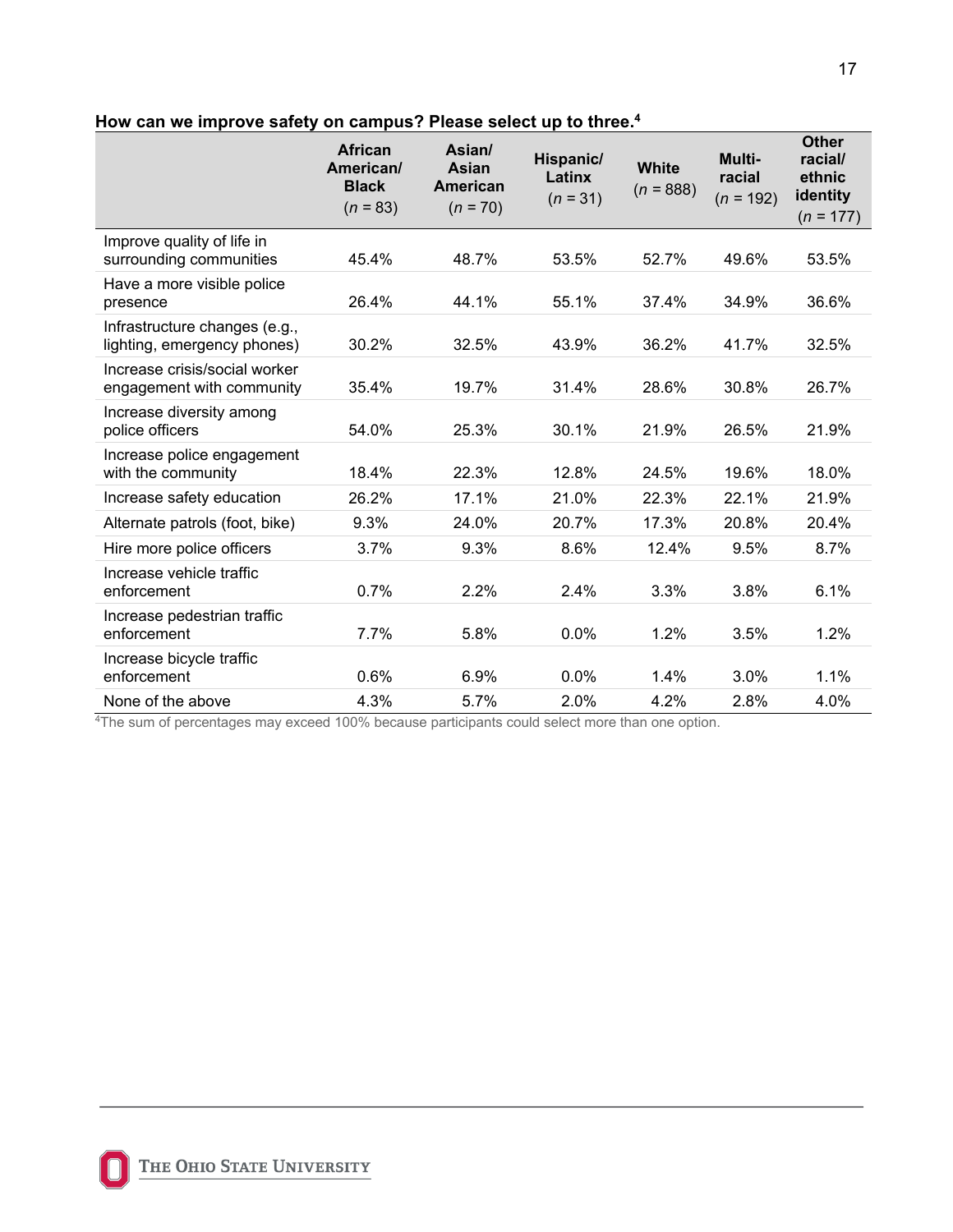### **Experiences with Law Enforcement**

### **How likely are you to call the police….?**

| % Likely or Extremely<br>Likely                          | <b>African</b><br>American/<br><b>Black</b><br>$(n = 109)$ | Asian/<br>Asian<br><b>America</b><br>n<br>$(n = 90)$ | <b>Hispanic</b><br>/ Latinx<br>$(n = 35)$ | <b>White</b><br>$(n = 977)$ | <b>Multi-</b><br>racial<br>$(n = 215)$ | <b>Other</b><br>racial/<br>ethnic<br>identity<br>$(n = 198)$ |
|----------------------------------------------------------|------------------------------------------------------------|------------------------------------------------------|-------------------------------------------|-----------------------------|----------------------------------------|--------------------------------------------------------------|
| To report a crime as a<br>victim of a crime?             | 79.1%                                                      | 82.6%                                                | 95.2%                                     | 89.7%                       | 85.0%                                  | 87.3%                                                        |
| To report a crime as a<br>witness of a crime?            | 79.9%                                                      | 80.6%                                                | 83.7%                                     | 84.8%                       | 87.0%                                  | 84.6%                                                        |
| To report information<br>regarding a suspected<br>crime? | 58.3%                                                      | 53.3%                                                | 66.3%                                     | 58.2%                       | 60.4%                                  | 49.3%                                                        |

| % Agree or Strongly<br>Agree                                                                                                            | African<br>American/<br><b>Black</b><br>$(n = 107)$ | Asian/<br>Asian<br><b>American</b><br>$(n = 89)$ | <b>Hispanic</b><br>/ Latinx<br>$(n = 33)$ | White<br>$(n = 964)$ | Multi-<br>racial<br>$(n = 209)$ | <b>Other</b><br>racial/<br>ethnic<br>identity<br>( <i>n</i> = 194) |
|-----------------------------------------------------------------------------------------------------------------------------------------|-----------------------------------------------------|--------------------------------------------------|-------------------------------------------|----------------------|---------------------------------|--------------------------------------------------------------------|
| am aware of the<br>campus boundaries and<br>therefore understand<br>when to report crimes to<br>OSUPD and when to<br>report to the CPD. | 46.3%                                               | 43.2%                                            | 26.9%                                     | 38.0%                | 35.7%                           | 43.8%                                                              |
| l feel informed about<br>crime trends and/or<br>when safety incidents<br>occur on campus.                                               | 69.0%                                               | 65.9%                                            | 49.3%                                     | 53.6%                | 60.2%                           | 51.3%                                                              |
| I feel informed about<br>crime trends and/or<br>when safety incidents<br>occur off campus.                                              | 58.3%                                               | 50.5%                                            | 40.0%                                     | 41.7%                | 50.6%                           | 36.0%                                                              |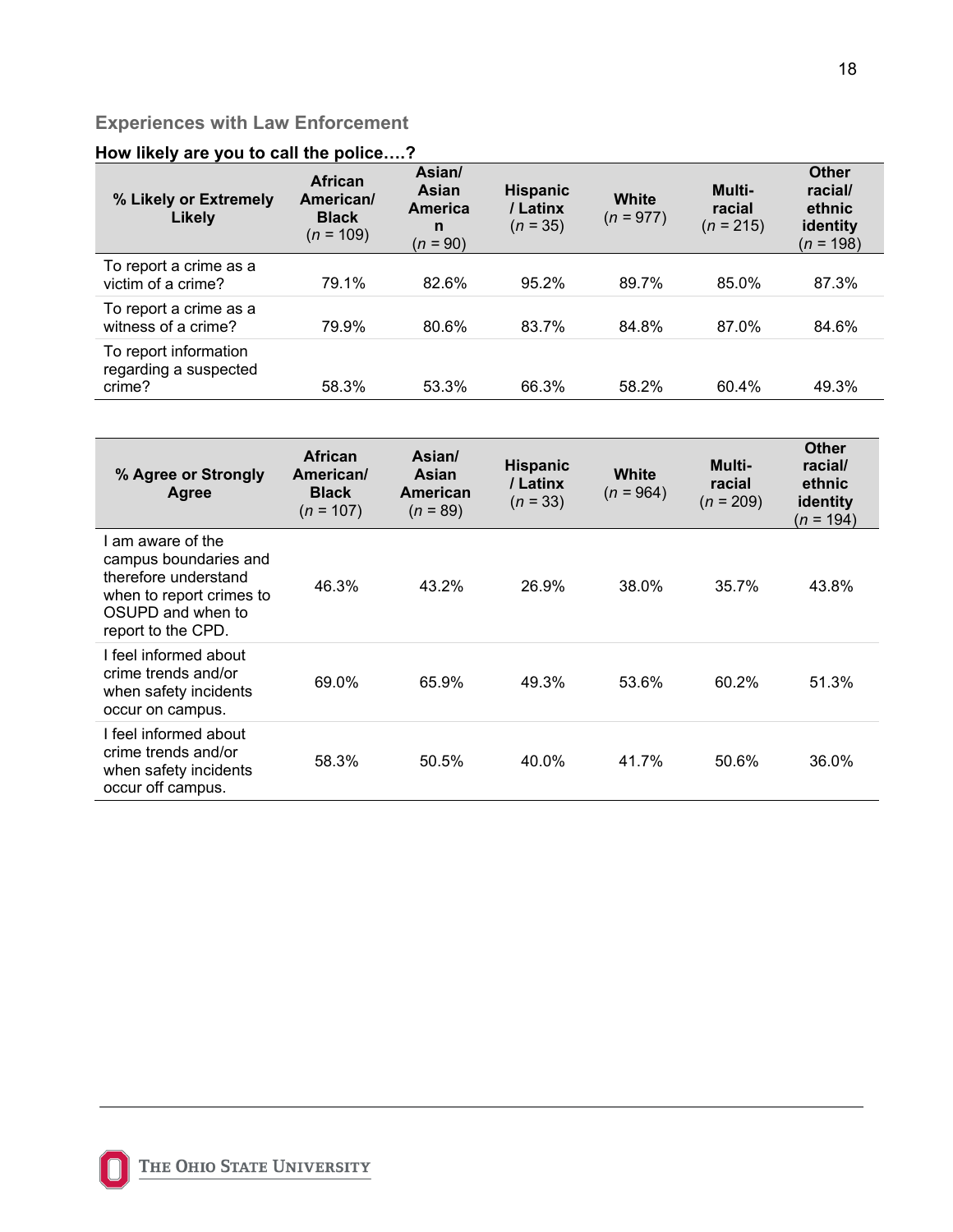### **The Ohio State University and Columbus Police Division**

The following assesses students' feeling of safety with OSUPD and CPD. Follow-up questions were asked about specific interactions with both police departments, but sample sizes were limited so results were not disaggregated by race/ethnicity to protect student confidentiality.

|                            | <b>African</b><br>American/<br><b>Black</b><br>$(n = 84)$ | Asian/<br>Asian<br><b>American</b><br>$(n = 70)$ | Hispanic/<br>Latinx<br>$(n = 31)$ | White<br>$(n = 891)$ | Multi-<br>racial<br>$(n = 194)$ | <b>Other</b><br>racial/<br>ethnic<br>identity<br>$(n = 176)$ |
|----------------------------|-----------------------------------------------------------|--------------------------------------------------|-----------------------------------|----------------------|---------------------------------|--------------------------------------------------------------|
| Very unsafe                | 10.6%                                                     | 1.9%                                             | 4.4%                              | $3.2\%$              | 4.8%                            | 2.3%                                                         |
| Unsafe                     | 6.5%                                                      | 4.7%                                             | 7.4%                              | 6.6%                 | 9.8%                            | 2.6%                                                         |
| Neither safe<br>nor unsafe | 43.6%                                                     | 33.7%                                            | 44.5%                             | 29.3%                | 24.9%                           | 35.2%                                                        |
| Safe                       | 21.8%                                                     | 45.6%                                            | 37.6%                             | 39.3%                | 40.2%                           | 38.0%                                                        |
| Very safe                  | 17.5%                                                     | 14.1%                                            | 6.1%                              | 21.6%                | 20.3%                           | 21.9%                                                        |

### **How safe do you feel interacting with The Ohio State University Police Division (OSUPD)?**

**How safe do you feel interacting with the Columbus Division of Police (CPD)?** 

|                            | <b>African</b><br>American/<br><b>Black</b><br>$(n = 84)$ | Asian/Asian<br>American<br>$(n = 70)$ | Hispanic/<br>Latinx<br>$(n = 31)$ | White<br>$(n = 887)$ | Multi-<br>racial<br>$(n = 194)$ | <b>Other</b><br>racial/<br>ethnic<br>identity<br>$(n = 176)$ |
|----------------------------|-----------------------------------------------------------|---------------------------------------|-----------------------------------|----------------------|---------------------------------|--------------------------------------------------------------|
| Very unsafe                | 13.9%                                                     | 4.9%                                  | 11.7%                             | 6.5%                 | 8.7%                            | 6.5%                                                         |
| Unsafe                     | 14.3%                                                     | 7.7%                                  | 18.4%                             | 8.2%                 | 8.8%                            | 6.7%                                                         |
| Neither safe nor<br>unsafe | 41.9%                                                     | 31.7%                                 | 39.2%                             | 29.7%                | 32.3%                           | 35.9%                                                        |
| Safe                       | 23.3%                                                     | 42.0%                                 | 26.0%                             | 37.2%                | 33.1%                           | 33.3%                                                        |
| Very safe                  | 6.7%                                                      | 13.7%                                 | 4.8%                              | 18.4%                | 17.0%                           | 17.7%                                                        |

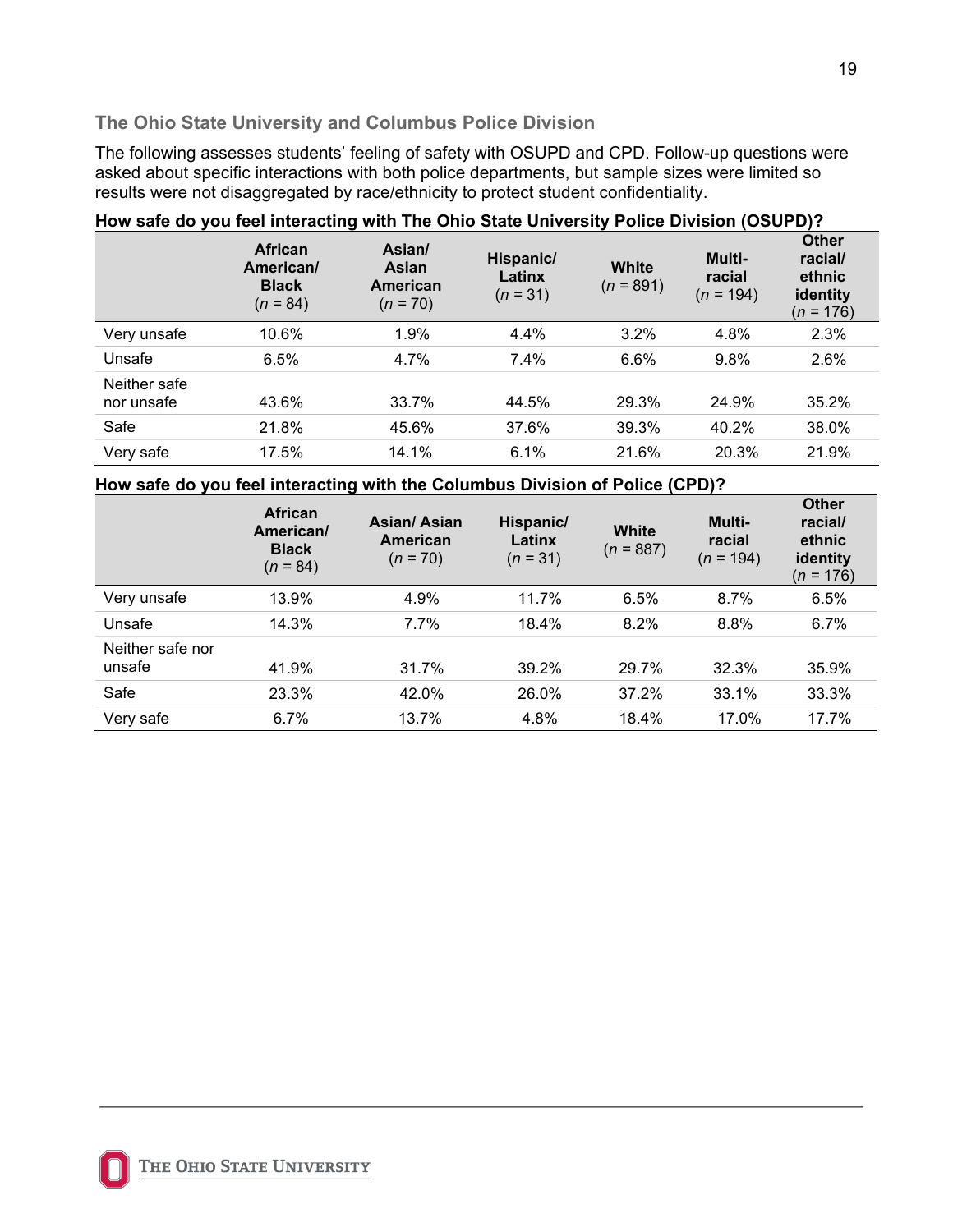### <span id="page-20-0"></span>**KEY QUANTITATIVE FINDINGS BY GENDER IDENTITY**

The following section presents key findings by students' self-reported gender identity. Due to small sample sizes, students who identified as agender, genderqueer or gender fluid, non-binary, trans men, trans women, two or more genders or other identity are combined for analysis and included in the category "transgender and gender non-conforming (TGNC)".

### **Safety Perceptions**

### **Overall, how safe do you feel on campus?**

|                         | Man<br>$(n = 606)$ | Woman<br>$(n = 701)$ | <b>TGNC</b><br>$(n = 92)$ |
|-------------------------|--------------------|----------------------|---------------------------|
| Very unsafe             | 1.0%               | 0.9%                 | 0.4%                      |
| Unsafe                  | 2.6%               | 3.0%                 | 7.0%                      |
| Neither safe not unsafe | 4.9%               | 12.6%                | 14.8%                     |
| Safe                    | 50.0%              | 59.9%                | 38.0%                     |
| Very safe               | 40.8%              | 22.8%                | 39.7%                     |
| N/A                     | 0.8%               | 0.9%                 | 0.0%                      |

### **Overall, how safe do you feel off campus?**

|                         | Man<br>$(n = 606)$ | <b>Woman</b><br>$(n = 701)$ | <b>TGNC</b><br>$(n = 92)$ |
|-------------------------|--------------------|-----------------------------|---------------------------|
| Very unsafe             | 8.0%               | 9.9%                        | 6.6%                      |
| Unsafe                  | 18.9%              | 33.9%                       | 21.4%                     |
| Neither safe not unsafe | 30.0%              | 31.3%                       | 35.7%                     |
| Safe                    | 36.5%              | 22.3%                       | 26.3%                     |
| Very safe               | 6.0%               | 2.2%                        | 9.9%                      |
| N/A                     | 0.6%               | 0.4%                        | 0.0%                      |

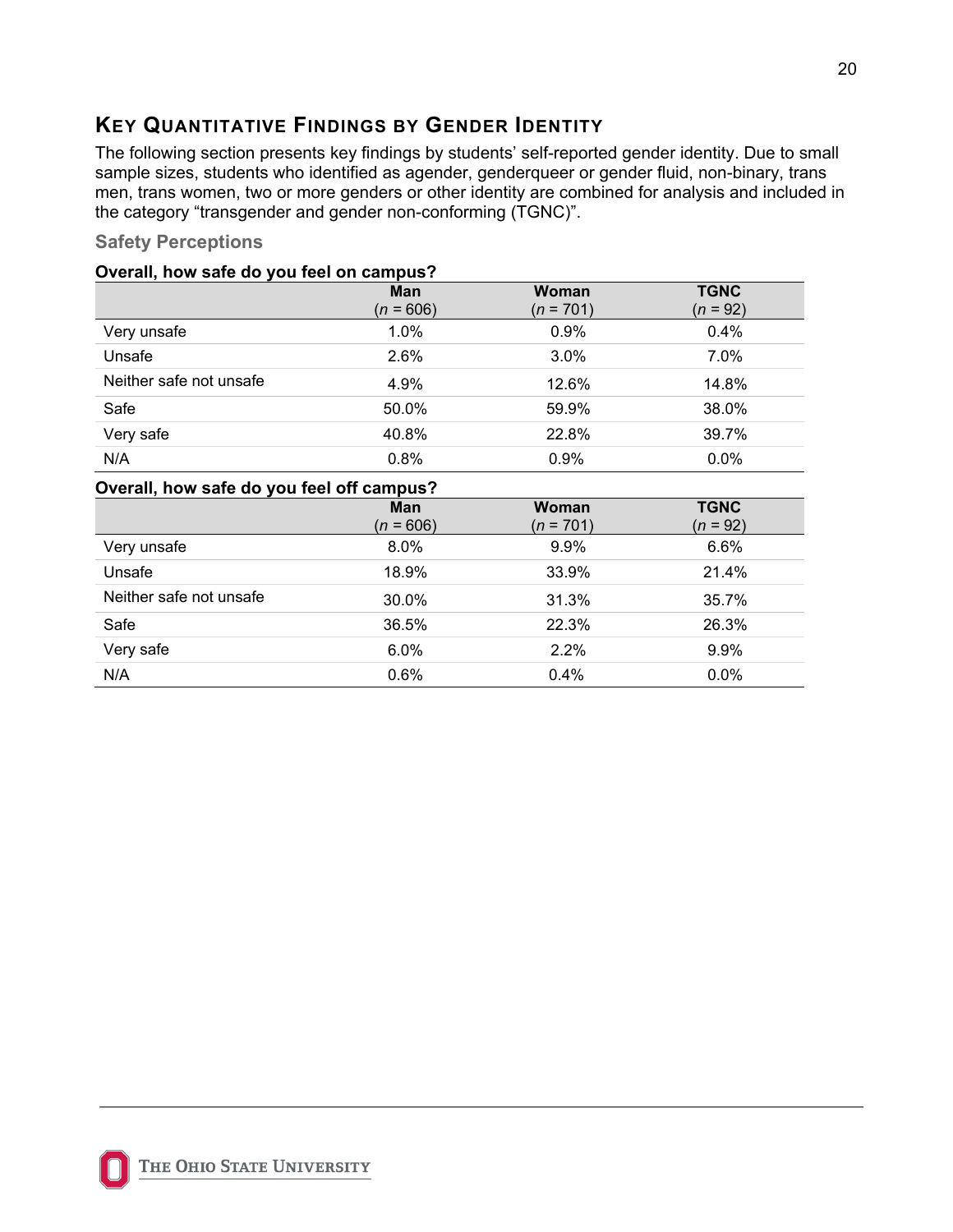| --- -<br>$ -$                                  | <b>Man</b>  | <b>Woman</b> | <b>TGNC</b> |
|------------------------------------------------|-------------|--------------|-------------|
|                                                | $(n = 606)$ | $(n = 701)$  | $(n = 92)$  |
| Crimes against people                          | 86.0%       | 86.8%        | 63.9%       |
| Sexual assault/rape                            | 42.9%       | 77.7%        | 50.8%       |
| Crimes against property/belongings             | 59.8%       | 55.4%        | 37.8%       |
| Crimes based on gender/sex                     | 31.8%       | 62.1%        | 45.4%       |
| Crimes based on race/ethnicity/national origin | 35.4%       | 38.8%        | 33.7%       |
| Not being taken seriously when a crime occurs  | 21.2%       | 44.5%        | 34.6%       |
| Fear/distrust of police                        | 23.1%       | 28.8%        | 43.4%       |
| Unaware of how to report issues or crimes      | 18.5%       | 36.9%        | 20.5%       |
| Crimes based on sexual orientation             | 23.5%       | 26.2%        | 44.1%       |
| Crimes based on immigration status             | 20.1%       | 18.3%        | 20.7%       |
| Outdoor lighting                               | 19.5%       | 27.9%        | 13.3%       |
| Crimes based on political affiliation          | 20.0%       | 22.5%        | 25.6%       |
| Scam/fraudulent activity awareness             | 20.0%       | 16.8%        | 16.3%       |
| Unavailability of police after hours           | 10.5%       | 20.3%        | 12.5%       |
| Alcohol or other drug violations               | 11.3%       | 8.7%         | 10.1%       |
| Emergency phone access                         | 3.1%        | 13.7%        | 6.4%        |
| <b>Traffic law violations</b>                  | 11.1%       | 6.2%         | 6.3%        |
| Landscaping (e.g., overgrown trees, bushes)    | 5.0%        | 4.9%         | 0.0%        |
| Pedestrian law violations                      | 5.2%        | 4.0%         | 4.8%        |
| None of the above                              | 4.2%        | 1.2%         | 5.8%        |

**Which of the following are your primary safety concerns?<sup>4</sup>**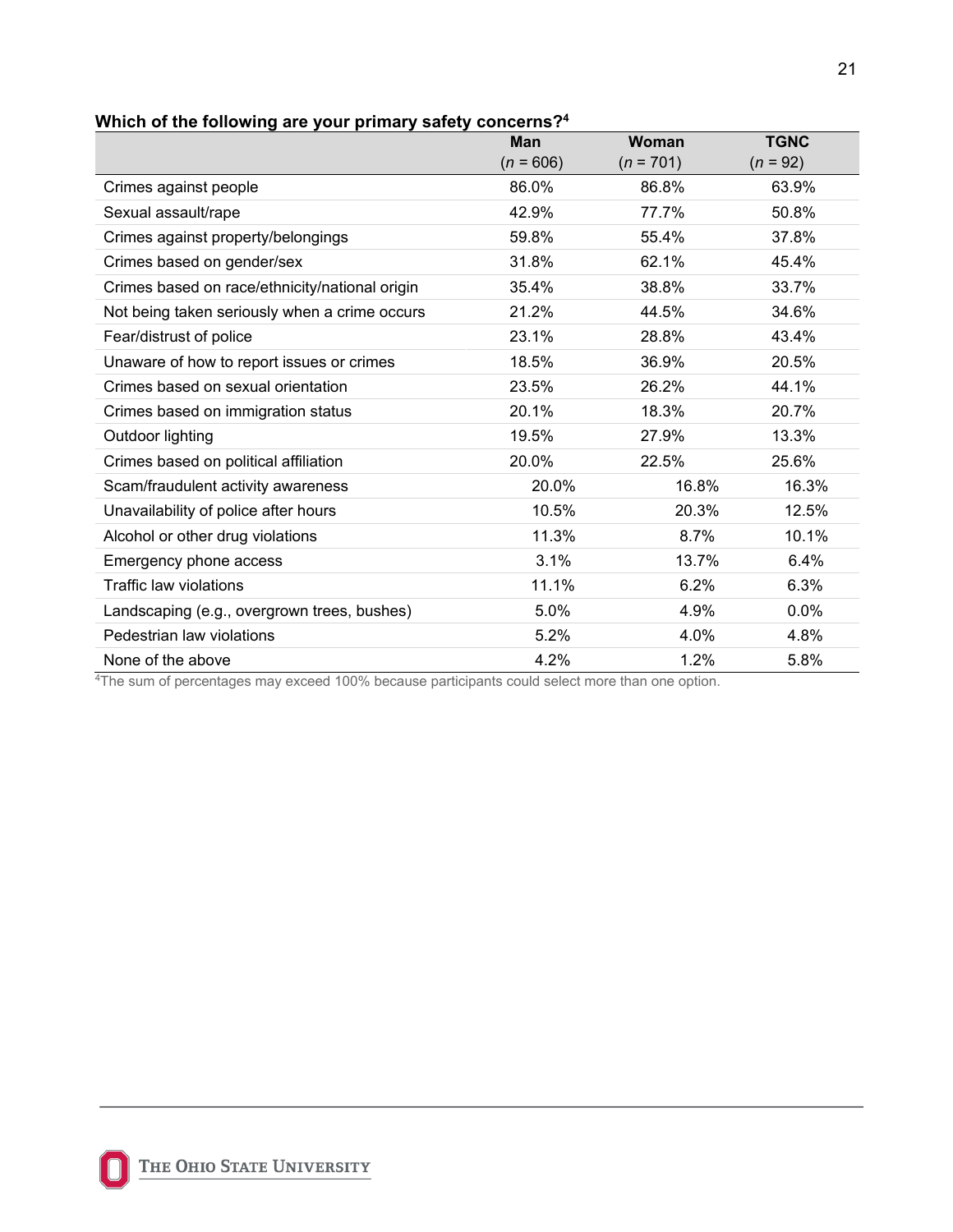| - - - - - -                                       | <b>Man</b>  | Woman       | <b>TGNC</b> |
|---------------------------------------------------|-------------|-------------|-------------|
|                                                   | $(n = 606)$ | $(n = 701)$ | $(n = 92)$  |
| Improve quality of life in surrounding            |             |             |             |
| communities                                       | 51.1%       | 54.6%       | 44.6%       |
| Have a more visible police presence               | 40.0%       | 36.8%       | 24.4%       |
| Infrastructure changes (e.g., lighting, emergency |             |             |             |
| phones)                                           | 34.3%       | 37.7%       | 39.0%       |
| Increase crisis/social worker engagement with     |             |             |             |
| community                                         | 27.0%       | 28.9%       | 38.2%       |
| Increase diversity among police officers          | 22.8%       | 27.9%       | 18.5%       |
| Increase police engagement with the community     | 21.2%       | 25.4%       | 9.7%        |
| Increase safety education                         | 18.4%       | 26.1%       | 18.7%       |
| Alternate patrols (foot, bike)                    | 19.1%       | 17.3%       | 15.9%       |
| Hire more police officers                         | 12.9%       | 8.9%        | 12.3%       |
| Increase vehicle traffic enforcement              | 3.5%        | 3.2%        | 2.7%        |
| Increase pedestrian traffic enforcement           | 2.2%        | 2.1%        | $1.7\%$     |
| Increase bicycle traffic enforcement              | 2.5%        | 1.1%        | 1.8%        |
| None of the above                                 | 5.5%        | 2.0%        | 6.9%        |

### **How can we improve safety on campus? Please select up to three.<sup>4</sup>**

<sup>4</sup>The sum of percentages may exceed 100% because participants could select more than one option.

### **Experiences with Law Enforcement**

#### **How likely are you to call the police to report….?**

| % Likely or Extremely Likely                          | <b>Man</b><br>$(n = 660)$ | Woman<br>$(n = 782)$ | <b>TGNC</b><br>$(n = 101)$ |
|-------------------------------------------------------|---------------------------|----------------------|----------------------------|
| To report a crime as a victim of a crime?             | 88.0%                     | 90.0%                | 71.3%                      |
| To report a crime as a witness of a crime?            | 83.7%                     | 86.8%                | 72.4%                      |
| To report information regarding a<br>suspected crime? | 56.2%                     | 59.4%                | 48.6%                      |

| % Agree or Strongly Agree                                                                                                      | <b>Man</b><br>$(n = 661)$ | Woman<br>$(n = 781)$ | <b>TGNC</b><br>$(n = 101)$ |
|--------------------------------------------------------------------------------------------------------------------------------|---------------------------|----------------------|----------------------------|
| am aware of the campus boundaries and<br>therefore understand when to report crimes<br>to OSUPD and when to report to the CPD. | 45.6%                     | 33.8%                | 37.9%                      |
| feel informed about crime trends and/or<br>when safety incidents occur on campus.                                              | 56.5%                     | 54.1%                | 56.4%                      |
| feel informed about crime trends and/or<br>when safety incidents occur off campus.                                             | 45.3%                     | 42.3%                | 36.6%                      |

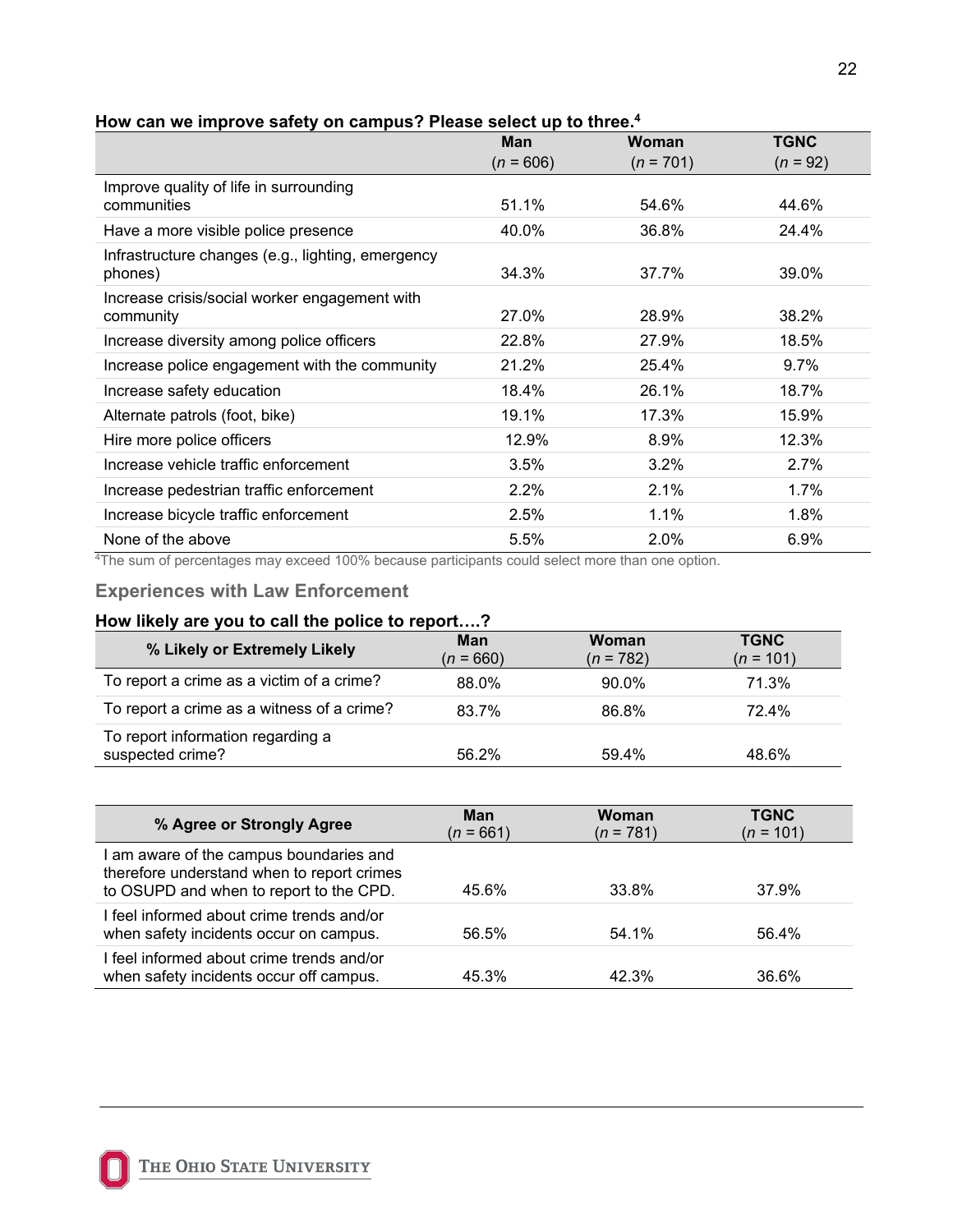### **The Ohio State University and Columbus Police Division**

The following assesses students' feeling of safety with OSUPD and CPD. Follow-up questions were asked about specific interactions with both police departments, but sample sizes were limited so results were not disaggregated by gender to protect student confidentiality.

| How safe do you feel interacting with The Ohio State University Police Division (OSUPD)? |                           |                      |                           |  |  |
|------------------------------------------------------------------------------------------|---------------------------|----------------------|---------------------------|--|--|
|                                                                                          | <b>Man</b><br>$(n = 605)$ | Woman<br>$(n = 700)$ | <b>TGNC</b><br>$(n = 91)$ |  |  |
| Very unsafe                                                                              | $4.2\%$                   | $2.1\%$              | 11.9%                     |  |  |
| Unsafe                                                                                   | 4.0%                      | 6.8%                 | 22.6%                     |  |  |
| Neither safe not unsafe                                                                  | 28.1%                     | 34.8%                | 21.5%                     |  |  |
| Safe                                                                                     | 39.1%                     | 40.5%                | 16.8%                     |  |  |
| Very safe                                                                                | 24.7%                     | 15.8%                | 27.3%                     |  |  |

### **How safe do you feel interacting with the Columbus Division of Police (CPD)?**

|                         | <b>Man</b><br>$(n = 606)$ | <b>Woman</b><br>$(n = 700)$ | <b>TGNC</b><br>$(n = 90)$ |
|-------------------------|---------------------------|-----------------------------|---------------------------|
| Very unsafe             | 6.8%                      | 5.0%                        | 29.0%                     |
| Unsafe                  | 6.7%                      | 10.5%                       | 9.0%                      |
| Neither safe not unsafe | 29.6%                     | 35.6%                       | 23.6%                     |
| Safe                    | 35.3%                     | 36.8%                       | 17.8%                     |
| Very safe               | 21.6%                     | 12.1%                       | 20.7%                     |



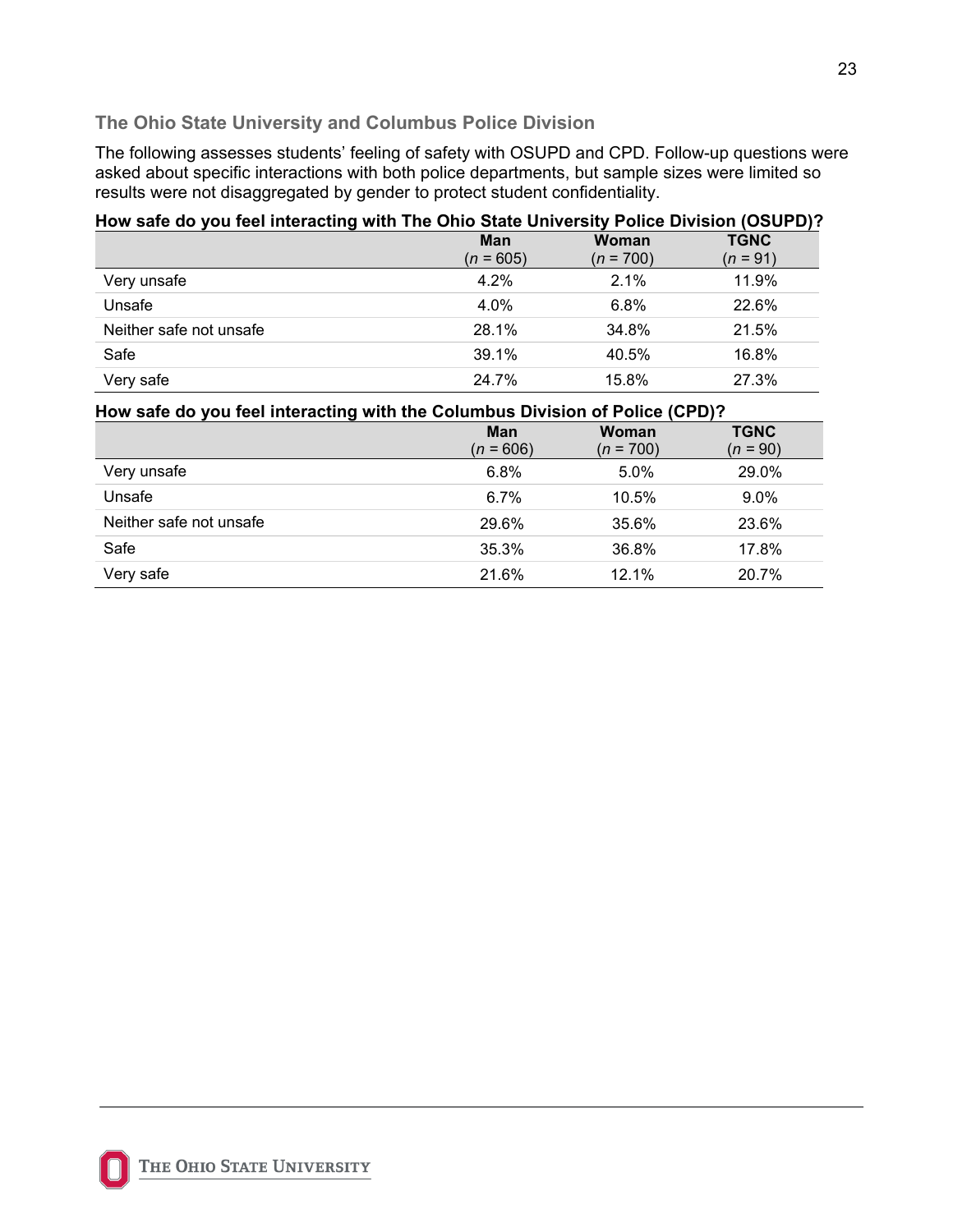### <span id="page-24-0"></span>**KEY QUANTITATIVE FINDINGS BY EDUCATIONAL LEVEL**

The following section presents key findings from the survey disaggregated by students' educational level. Students are categorized based on their rank in the Student Information System as undergraduate, graduate or professional students.

### **Safety Perceptions**

| Overall, how safe do you feel on campus? |                 |
|------------------------------------------|-----------------|
| Undergrad                                | <b>Graduate</b> |
| $(n = 1.146)$                            | $(n = 223)$     |

|                         | $(n = 1, 146)$ | $(n = 223)$ | $(n = 75)$ |
|-------------------------|----------------|-------------|------------|
| Very unsafe             | 1.0%           | 0.5%        | $0.0\%$    |
| Unsafe                  | 2.7%           | 4.6%        | 5.7%       |
| Neither safe not unsafe | 8.7%           | 10.0%       | 18.5%      |
| Safe                    | 53.3%          | 56.0%       | 61.6%      |
| Very safe               | 33.6%          | 27.7%       | 14.2%      |
| N/A                     | 0.8%           | 1.2%        | 0.0%       |

### **Overall, how safe do you feel off campus?**

|                         | <b>Undergrad</b><br>$(n = 1, 146)$ | <b>Graduate</b><br>$(n = 223)$ | <b>Professional</b><br>$(n = 75)$ |
|-------------------------|------------------------------------|--------------------------------|-----------------------------------|
| Very unsafe             | 10.3%                              | 2.8%                           | 6.8%                              |
| Unsafe                  | 28.8%                              | 13.6%                          | 21.9%                             |
| Neither safe not unsafe | 30.5%                              | 33.7%                          | 30.4%                             |
| Safe                    | 25.6%                              | 42.9%                          | 38.5%                             |
| Very safe               | 4.3%                               | 6.1%                           | 2.5%                              |
| N/A                     | 0.4%                               | 1.1%                           | 0.0%                              |

**Professional**

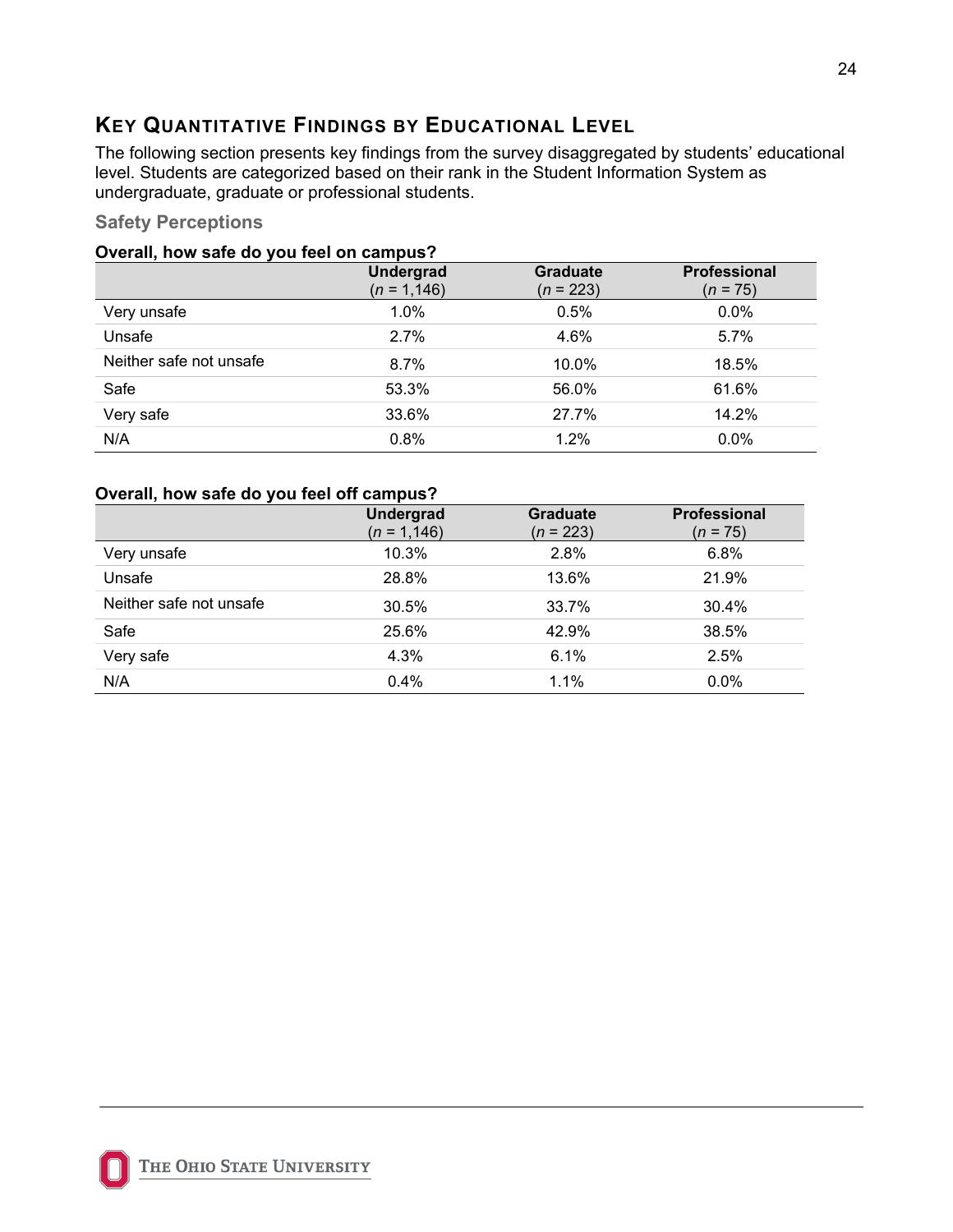|                                                   | <b>Graduate</b><br><b>Undergrad</b> |             | <b>Professional</b> |
|---------------------------------------------------|-------------------------------------|-------------|---------------------|
|                                                   | $(n = 1, 145)$                      | $(n = 223)$ | $(n = 74)$          |
| Crimes against people                             | 85.2%                               | 81.4%       | 83.2%               |
| Sexual assault/rape                               | 62.2%                               | 50.6%       | 53.7%               |
| Crimes against property/belongings                | 55.7%                               | 56.3%       | 56.7%               |
| Crimes based on gender/sex                        | 47.5%                               | 49.8%       | 41.9%               |
| Crimes based on race/ethnicity/national<br>origin | 33.8%                               | 51.1%       | 38.0%               |
| Not being taken seriously when a crime<br>occurs  | 35.0%                               | 27.4%       | 27.8%               |
| Fear/distrust of police                           | 25.9%                               | 34.5%       | 20.7%               |
| Unaware of how to report issues or<br>crimes      | 29.7%                               | 20.3%       | 17.9%               |
| Crimes based on sexual orientation                | 24.8%                               | 32.7%       | 20.6%               |
| Crimes based on immigration status                | 15.7%                               | 36.1%       | 20.2%               |
| Outdoor lighting                                  | 21.8%                               | 26.4%       | 30.6%               |
| Crimes based on political affiliation             | 21.1%                               | 23.3%       | 19.4%               |
| Scam/fraudulent activity awareness                | 18.0%                               | 19.8%       | 17.8%               |
| Unavailability of police after hours              | 16.8%                               | 9.8%        | 9.5%                |
| Alcohol or other drug violations                  | 9.8%                                | 10.7%       | 9.5%                |
| Emergency phone access                            | 8.6%                                | 6.6%        | 15.0%               |
| Traffic law violations                            | 7.5%                                | 11.6%       | 9.8%                |
| Landscaping (e.g., overgrown trees,<br>bushes)    | 4.3%                                | 5.4%        | 7.0%                |
| Pedestrian law violations                         | 4.6%                                | 4.7%        | 4.3%                |
| None of the above                                 | 3.2%                                | 2.0%        | 1.5%                |

**Which of the following are your primary safety concerns?<sup>4</sup>**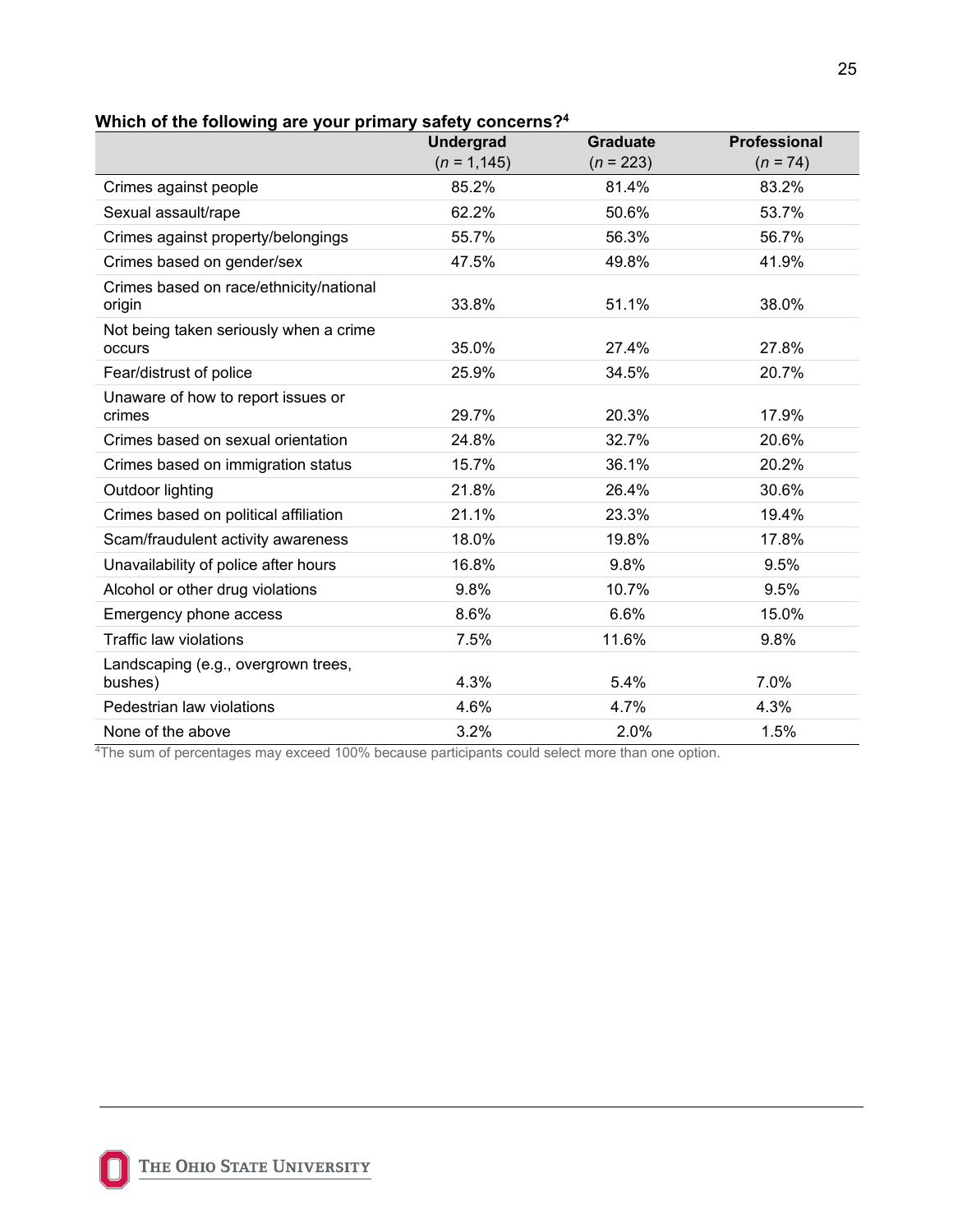|                                                   | <b>Undergrad</b> | <b>Graduate</b> | Professional |
|---------------------------------------------------|------------------|-----------------|--------------|
|                                                   | $(n = 1, 144)$   | $(n = 223)$     | $(n = 74)$   |
| Improve quality of life in surrounding            |                  |                 |              |
| communities                                       | 51.6%            | 53.3%           | 50.5%        |
| Have a more visible police presence               | 38.6%            | 29.2%           | 36.1%        |
| Infrastructure changes (e.g., lighting, emergency |                  |                 |              |
| phones)                                           | 36.2%            | 34.3%           | 40.2%        |
| Increase crisis/social worker engagement with     |                  |                 |              |
| community                                         | 26.6%            | 37.7%           | 33.9%        |
| Increase diversity among police officers          | 23.7%            | 29.3%           | 26.0%        |
| Increase police engagement with the community     | 22.0%            | 22.8%           | 27.1%        |
| Increase safety education                         | 23.5%            | 17.2%           | 15.5%        |
| Alternate patrols (foot, bike)                    | 18.0%            | 19.4%           | 14.5%        |
| Hire more police officers                         | 11.3%            | 6.6%            | 16.0%        |
| Increase vehicle traffic enforcement              | 3.5%             | 4.1%            | 2.3%         |
| Increase pedestrian traffic enforcement           | 2.1%             | 2.1%            | 2.4%         |
| Increase bicycle traffic enforcement              | 1.7%             | 2.0%            | 2.5%         |
| None of the above                                 | 4.3%             | 3.7%            | 1.2%         |

#### **How can we improve safety on campus? Please select up to three.<sup>4</sup>**

<sup>4</sup>The sum of percentages may exceed 100% because participants could select more than one option.

### **Experiences with Law Enforcement**

### **How likely are you to call the police to report….?**

| % Likely or Extremely Likely                                                                                                     | <b>Undergrad</b><br>$(n = 1,265)$ | <b>Graduate</b><br>$(n = 276)$ | <b>Professional</b><br>$(n = 83)$ |
|----------------------------------------------------------------------------------------------------------------------------------|-----------------------------------|--------------------------------|-----------------------------------|
| To report a crime as a victim of a crime?                                                                                        | 88.1%                             | 87.2%                          | 85.7%                             |
| To report a crime as a witness of a crime?                                                                                       | 84.9%                             | 83.9%                          | 80.1%                             |
| To report information regarding a<br>suspected crime?                                                                            | 56.7%                             | 58.9%                          | 61.7%                             |
| % Agree or Strongly Agree                                                                                                        | <b>Undergrad</b><br>$(n = 1,244)$ | <b>Graduate</b><br>$(n = 272)$ | Professional<br>$(n = 81)$        |
| I am aware of the campus boundaries and<br>therefore understand when to report crimes<br>to OSUPD and when to report to the CPD. | 41.1%                             | 32.4%                          | 30.5%                             |
| I feel informed about crime trends and/or<br>when safety incidents occur on campus.                                              | 53.9%                             | 62.1%                          | 64.6%                             |
| I feel informed about crime trends and/or<br>when safety incidents occur off campus.                                             | 43.1%                             | 46.4%                          | 44.0%                             |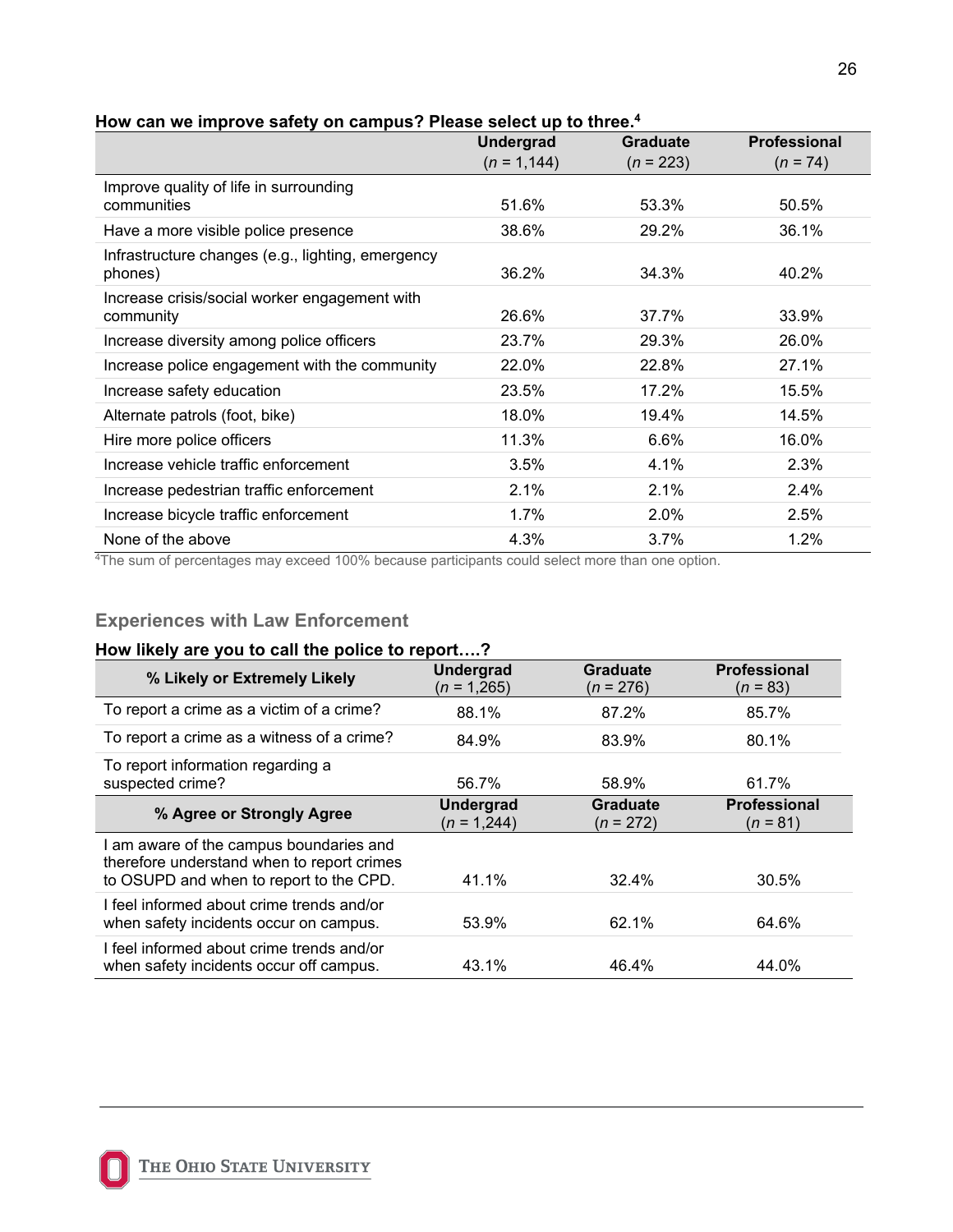### **The Ohio State University and Columbus Police Division**

The following assesses students' feeling of safety with OSUPD and CPD. Follow-up questions were asked about specific interactions with both police departments, but sample sizes were limited so results were not disaggregated by rank to protect student confidentiality.

|                            |                                    |                                | How safe do you feel interacting with The Ohio State University Police Division (OSUPD)? |
|----------------------------|------------------------------------|--------------------------------|------------------------------------------------------------------------------------------|
|                            | <b>Undergrad</b><br>$(n = 1, 147)$ | <b>Graduate</b><br>$(n = 224)$ | <b>Professional</b><br>$(n = 75)$                                                        |
| Very unsafe                | 3.7%                               | 4.7%                           | 0.5%                                                                                     |
| Unsafe                     | 5.9%                               | 9.1%                           | $7.4\%$                                                                                  |
| Neither safe not<br>unsafe | 30.9%                              | 31.1%                          | 28.7%                                                                                    |
| Safe                       | 38.9%                              | 35.0%                          | 43.5%                                                                                    |
| Very safe                  | 20.6%                              | 20.0%                          | 19.9%                                                                                    |

#### **How safe do you feel interacting with the Columbus Division of Police (CPD)?**

|                            | <b>Undergrad</b><br>$(n = 1, 144)$ | Graduate<br>$(n = 223)$ | Professional<br>$(n = 75)$ |
|----------------------------|------------------------------------|-------------------------|----------------------------|
| Very unsafe                | 6.5%                               | 10.4%                   | $9.0\%$                    |
| Unsafe                     | 8.0%                               | 11.1%                   | 11.2%                      |
| Neither safe not<br>unsafe | 31.6%                              | 35.9%                   | 23.5%                      |
| Safe                       | 36.3%                              | 28.0%                   | 42.8%                      |
| Very safe                  | 17.6%                              | 14.7%                   | 13.5%                      |



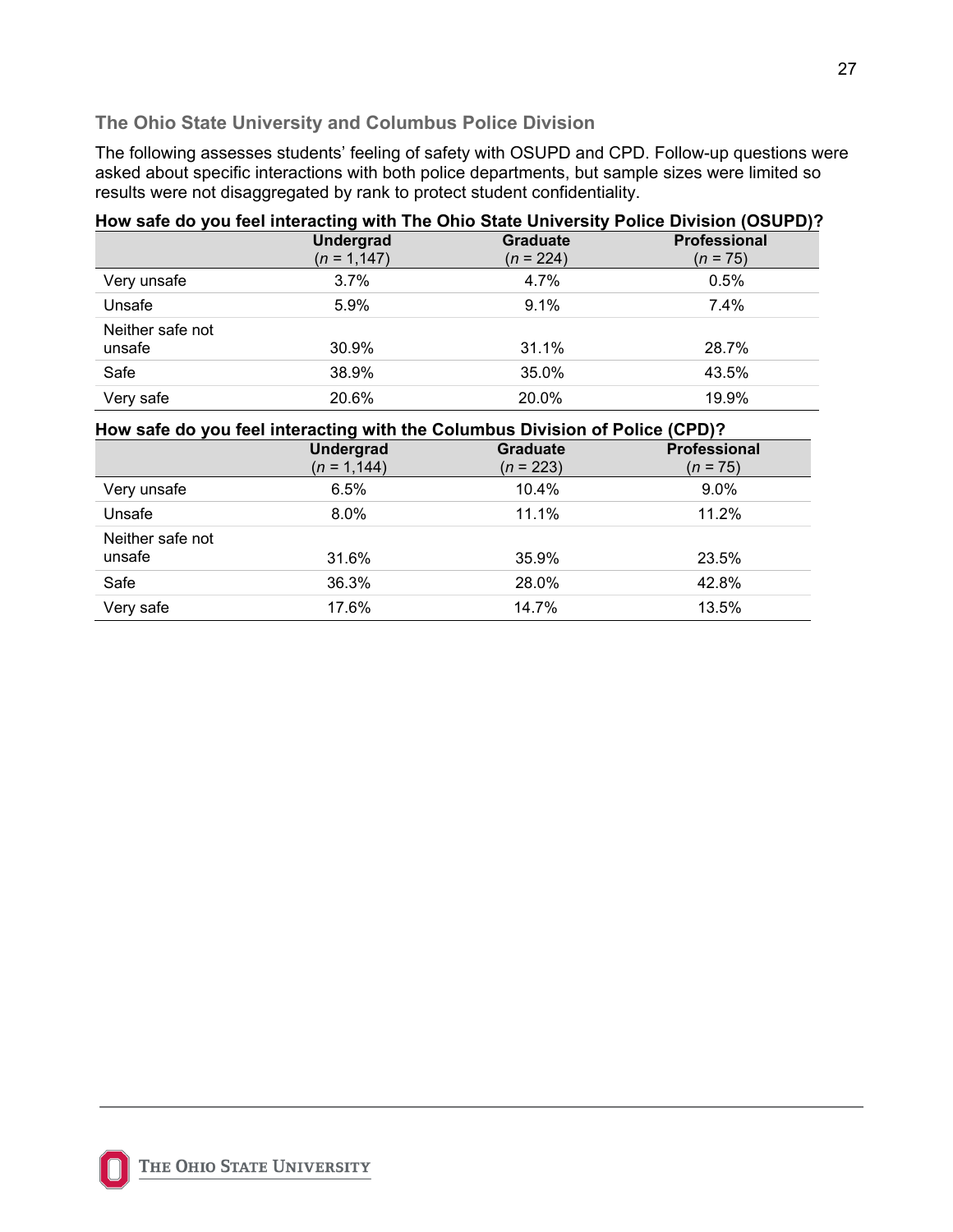### <span id="page-28-0"></span>**FINDINGS REGARDING STUDENTS' DEFINITIONS OF SAFETY**

At the beginning of the survey, students were asked to complete the sentence "Safety, to me, means \_". Table 1 outlines the themes that were identified in students' definitions of safety; each theme is detailed further in the sections that follow.

### **Table 1**

*Summary of What Safety Means to Students*

|                                                           | $n^7$ | $\%$  |
|-----------------------------------------------------------|-------|-------|
| <b>Feeling of Comfort</b>                                 |       |       |
| Living without worry or fear                              | 536   | 33.4% |
| General feeling of comfort                                | 478   | 29.8% |
| Living without harm or danger                             | 314   | 19.6% |
| Mental, emotional and physical security                   | 308   | 19.2% |
| Not feeling afraid walking around                         | 277   | 17.3% |
| Not being a victim of a crime                             | 250   | 15.6% |
| <b>Self-Action to Feel Safe</b>                           |       |       |
| Self-protection                                           | 82    | 5.1%  |
| Avoid harm via self-action                                | 64    | 4.0%  |
| <b>Community Action to Foster Safety</b>                  |       |       |
| Culture of collective care                                | 88    | 5.5%  |
| Others, besides the self, feel safe too                   | 60    | 3.7%  |
| <b>Environment</b>                                        |       |       |
| Both on- and off-campus environments are free from danger | 158   | 9.9%  |
| Adequate resources                                        | 94    | 5.9%  |
| COVID-19                                                  |       |       |
| Following safety protocols                                | 39    | 2.5%  |

7The sum of responses exceeds the overall *n* and the sum of percentages exceeds 100% because comments often addressed more than one theme.

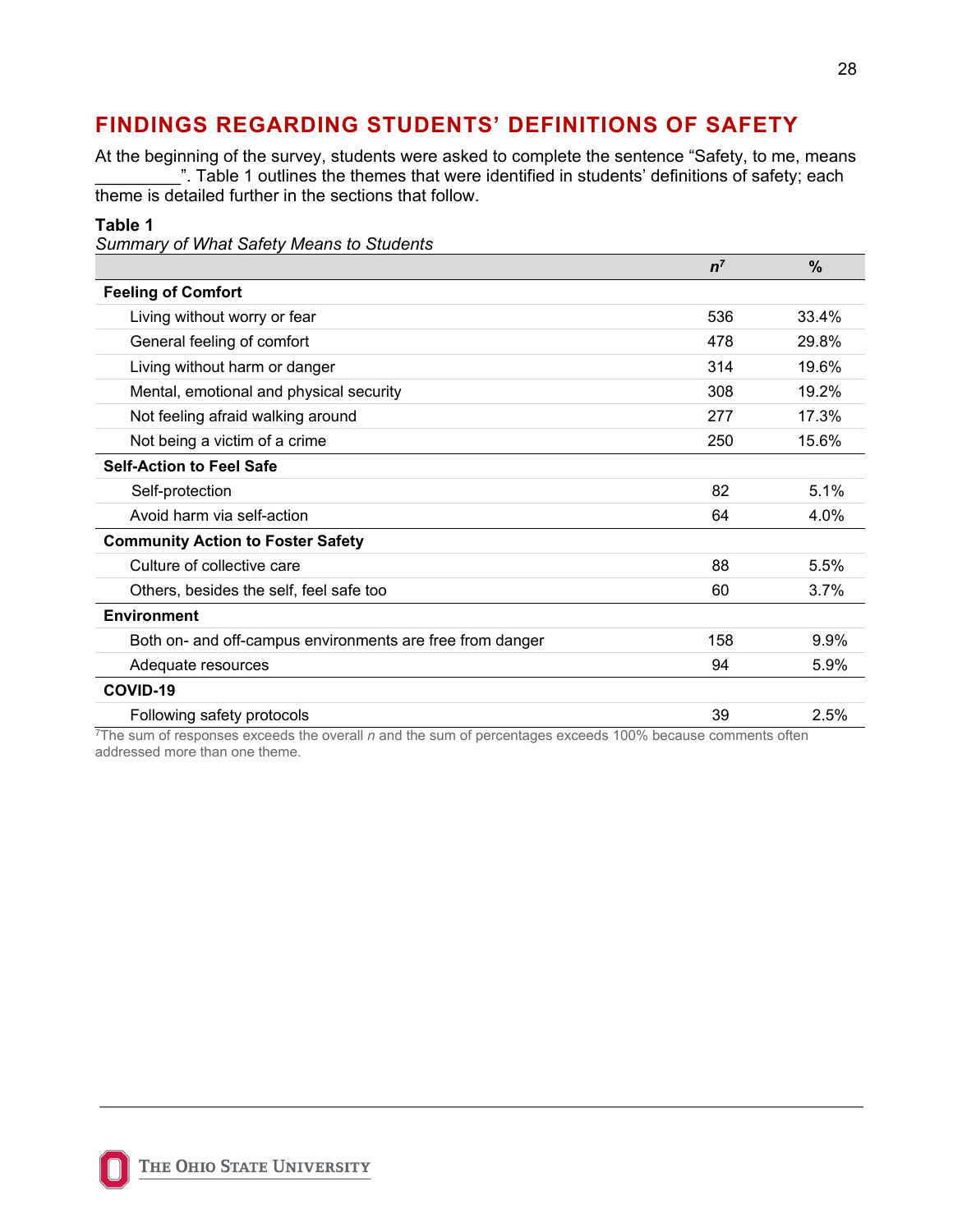### **FEELING OF COMFORT**

Students noted that safety meant feeling comfortable physically and emotionally. Students also wrote about not wanting to be a victim of crime and that walking around at night often made them feel uncomfortable. Generally, students wrote about wanting a sense of security that fostered a feeling of comfort without having to worry about danger.

### **General Feeling of Comfort**

Students wrote about comfort and generally feeling comfortable, but did not provide many details.

"Feeling comfortable with my surroundings and not feeling like I am in harms way."

 "Feeling comfortable living my life and doing my preferred tasks without fear for my physical or emotional well-being"

### **Living without Harm or Danger**

Many students defined safety as avoiding danger or potential harm. They noted that danger was often present in the campus environment and surrounding areas; as such, they wanted to avoid these areas.

"Safety means not putting myself or anyone around me in potential danger."

 "[…] Feeling confident that I'm not in danger. That includes danger from many sources such as people with criminal intent, negligent construction crews, traffic hazards, pathogens and more."

 "Feeling comfortable in my environment, not having to worry about anyone harming me or hurting me."

### **Living Without Worry or Fear**

Students often wrote that safety meant not having worry or fear. Students often noted this general fear or worry that something bad was going to happen to them. They often feared a nebulous person out there who was going to harm them. However, most did not name specifically what they feared; they simply expressed a general fear or worry about their safety. Instead of having this worry, they wanted to feel free to exist and move through the world without fear.

"Feeling comfortable in an environment without being hyper-focused on my surroundings. Safety should feel intrinsic."

"Freely being myself, not worrying about my surroundings."

 "Not having to worry about my environment and the people around me when going about my daily activities."

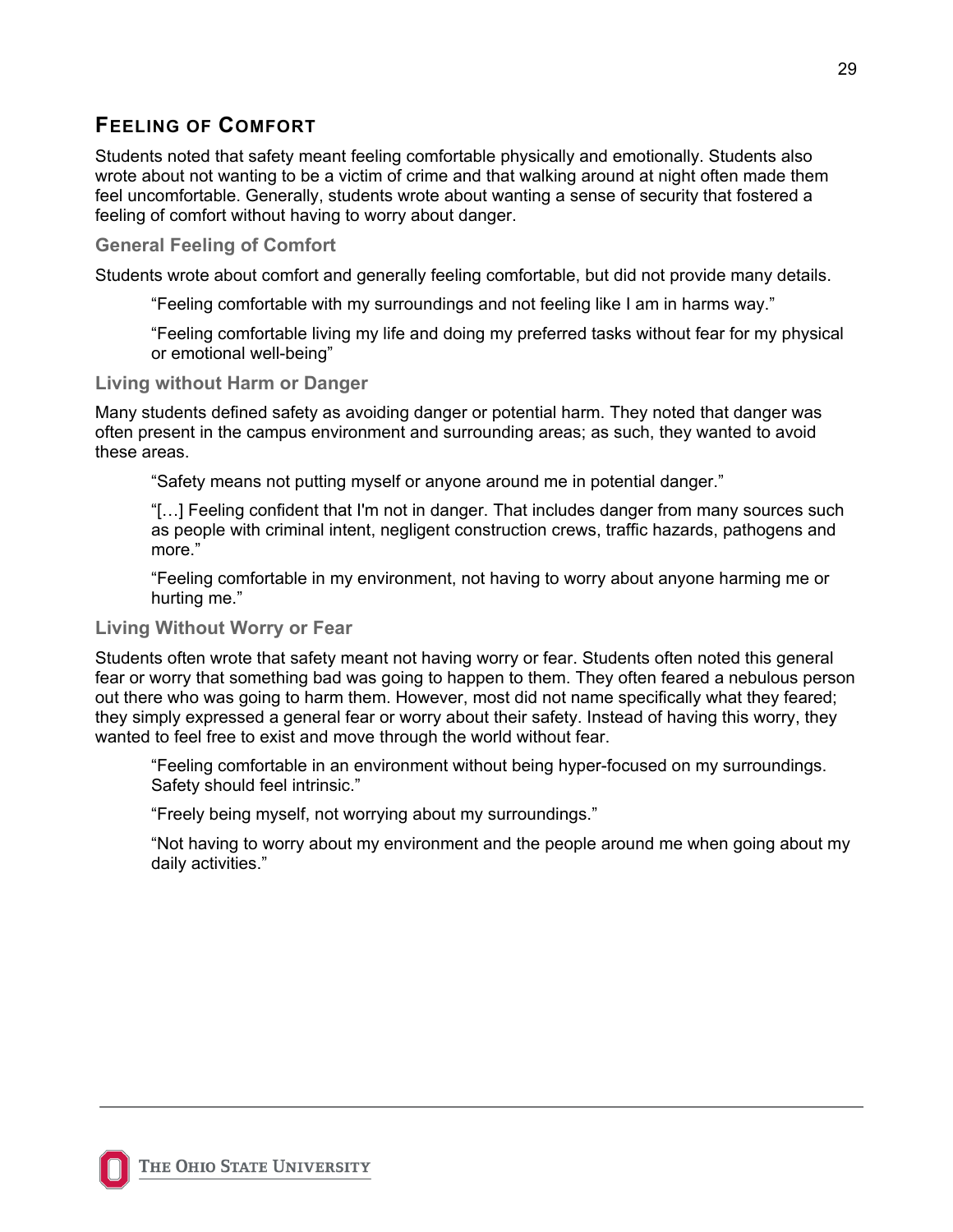#### **Not Being a Victim of Crime**

One of the most common comments expressed by students involved a desire to not be a victim of a crime. Students noted a range of crimes, including theft, sexual assault, getting shot, or kidnapping. Some also noted the OSU campus alerts, which heightened their feeling that they might be a victim of a crime.

 "Being able to perform daily life activities without worrying about being assaulted, mugged or robbed."

"Feeling like I can live comfortably in my house without fearing that it will get broken into in the middle of the night, robbed, my car will get stolen, etc. being able to safely walk around my neighborhood not fearing for mine or my friends' well-being."

#### **Mental, Emotional and Physical Security**

Many students wanted to feel mentally, emotionally, and physically safe. This meant not needing to think about their safety (mental); not having to worry or feel afraid (emotional); and feeling safe from physical harm or violence (physical). In essence, they desired to feel holistically safe.

"Feeling comfortable and secure in my physical and emotional self at a given place or time."

 "A sense of well-being and trust that my current environment wouldn't threaten my physical or mental health, or cause me to change my behavior in fear of a potential threat."

#### **Not Feeling Afraid Walking Around**

A number of students reported wanting to feel safe when walking, in particular at night. Safety to them meant not fearing that someone would harm them when they were walking alone.

"Being able to walk on the streets at any time of day/night without having to worry about being robbed/shot/stabbed/mugged/harassed/scared of sketchy people aggressively asking me for change."

"Knowing that I can confidently say that I will make it home from a walk at night in the town that I am in. Feeling secure in my decision to be able to walk home when I want to (even if that means I am totally alone) and not when my 5 other friends are ready too. It means carrying pepper spray around, but knowing that I will never actually use it."

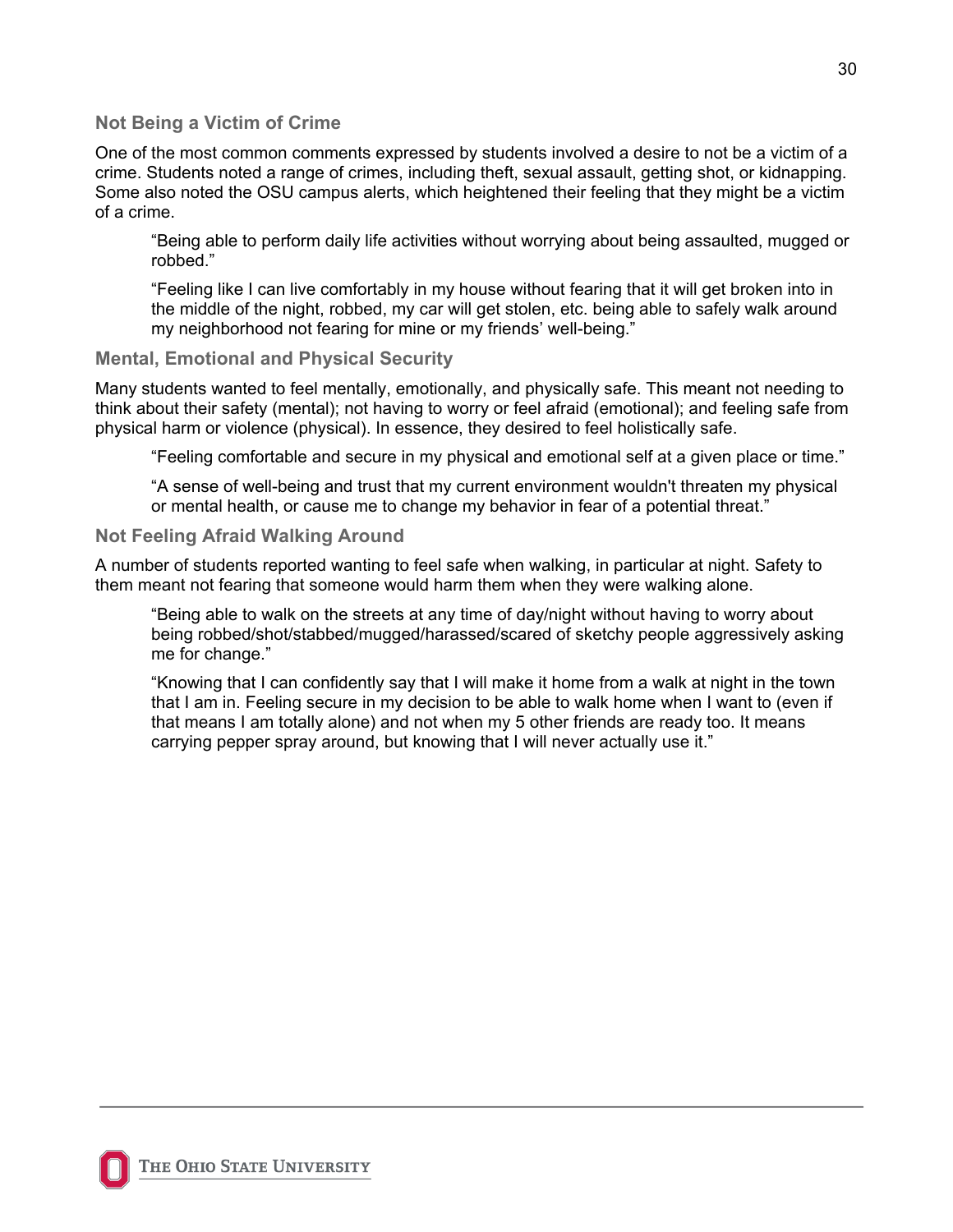### **SELF-ACTION TO FEEL SAFE**

This theme refers to the strategies students used to protect themselves or make themselves feel safe. Thus, this section details students taking on the onus for carrying out actions for self-protection to reduce their fear.

### **Self-Protection**

Students expressed a need to protect themselves from harm or danger. Some of these actions involved carrying around pepper spray, taking safety-related classes (e.g., karate, self-defense), and making decisions about routes to take when walking alone or in groups.

"Being ready and able to protect myself from danger."

"Safety, to me, means feeling secure in your environment by preparation and studying it. In Columbus, safety means carrying things that may potentially help you in a harmful situation like pepper spray. A physical strengthening and fighting class like jujitsu is also a means of safety which can be great to know in various environments. This 'preparation' I mentioned could also be external like from having a police officer or even a friend you decided to go out with near."

### **Avoid Harm via Self-Action**

Students also noted that safety involved avoiding harm and that they were responsible for taking the necessary steps to avoid harm. Many students did not express specifically what harm they sought to avoid; instead, they often named general threats, danger, or harm.

"Ensuring that I remain out of harm's way."

"Doing all that I can to stay away from threats to my well-being."

"Taking all possible and necessary precautions to protect myself and others from foreseeable harms/risks."

31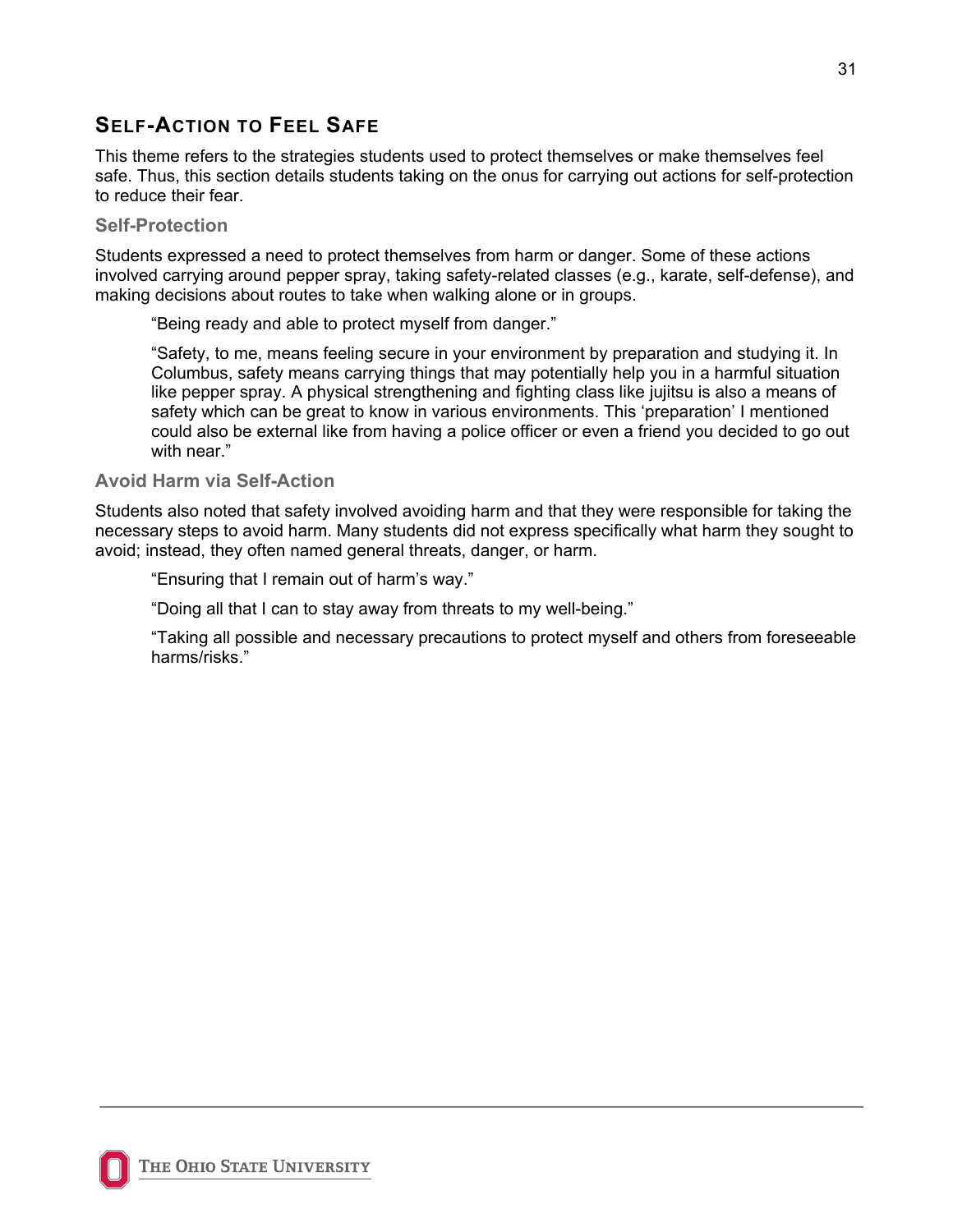### **COMMUNITY ACTION TO FOSTER SAFETY**

The previous theme included actions students took to protect themselves or make themselves feel safer. This theme involves actions the larger Ohio State community can take to increase safety.

### **Culture of Collective Care**

For some students, safety meant having a strong Ohio State community that looked out for its members. In other words, knowing that if a student was a victim of a crime or was harmed, someone would help them. It also meant the community met the basic needs of students.

"Feeling secure in my environment, knowing that the people around me will not hurt me. Knowing that if something happens to me, someone will help me."

"Peace at mind and knowing that if something potentially harmful to my wellbeing happens, I can call someone to help."

"A strong community that takes care of its own. Explicitly not the police."

**Others, Besides the Self, Feel Safe Too**

Focusing on others' needs and prioritizing others is the heart of this subtheme. Students conveyed that safety means thinking about their peers. It also means paying attention to their peers' different identities and how those identities mean they experience safety differently.

"Following rules/guidelines to ensure everyone's safe."

"Being in a clean, harmless environment and ensuring the safety of my fellow classmates as well"

### **ENVIRONMENT**

Students mentioned the environment in their comments about safety. The Environment refers to comments related to the physical structure of Ohio State, off-campus, or generally the environment.

**On- and Off-Campus Environments are Free from Danger**

Students desired to be able to traverse on- and off-campus without fear of being harmed. Safety meant feeling secure in their wellbeing both on OSU's campus and the surrounding areas.

"Feeling secure and confident of my wellbeing in any given area on or off campus."

"Being able to go out and walk down the street without anyone dangerously approaching (maybe not at night but during the day). This also means being able to not fear someone breaking into off campus housing."

"That I can walk on and around campus and not have to worry about being threatened in any way--physically and emotionally--by another person."

### **General Environment**

Within the general environment, students noted that safety is feeling comfortable in the environment and not having harm to one's wellbeing.

"An environment where you are not faced with harm or threats to your wellbeing."

"An environment which supports and upholds wellbeing of its occupants."

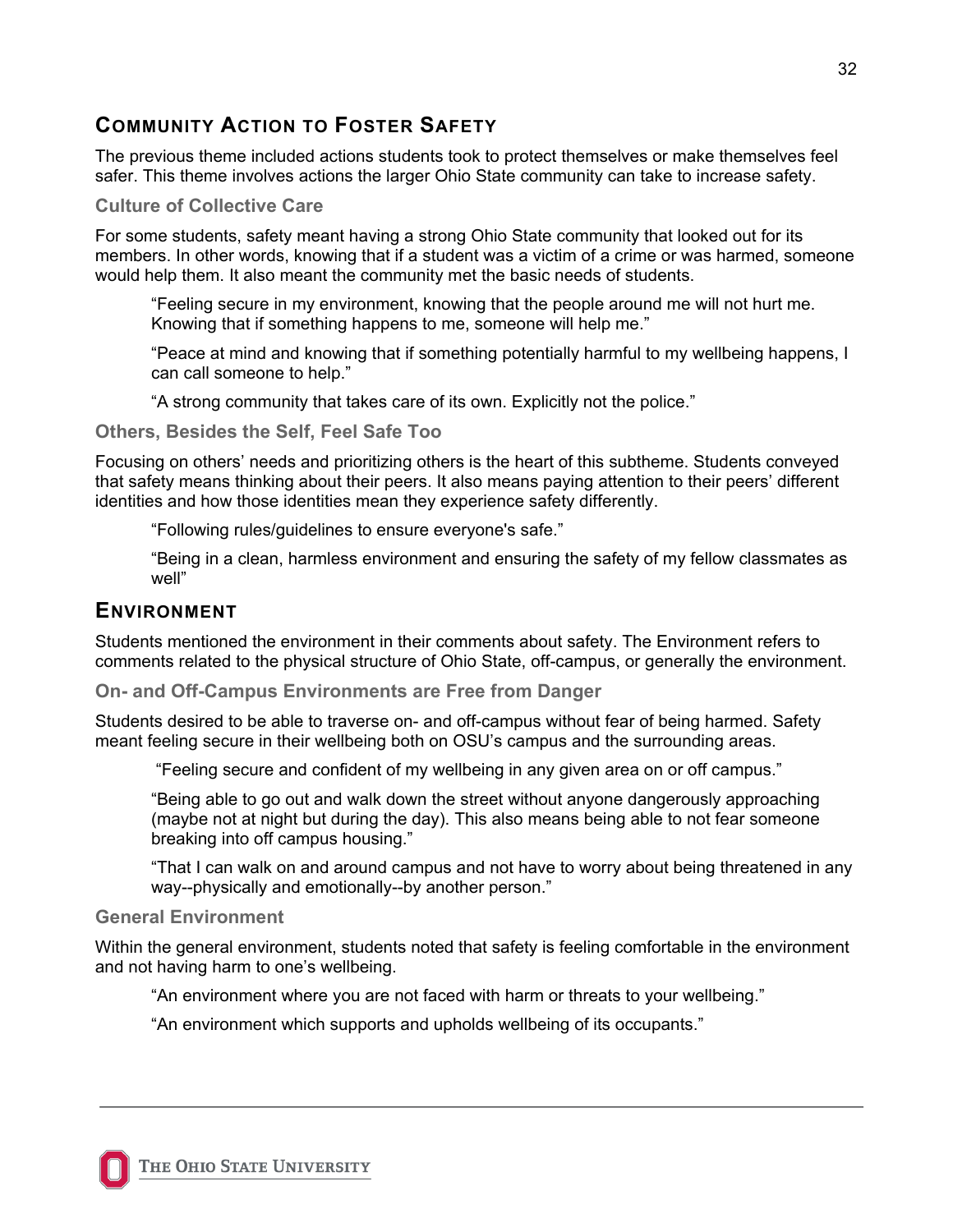### **Adequate Resources**

Students wanted adequate resources in the environment. Some students commented on needing better lighting, while others mentioned seeing security personnel as enhancing their safety.

"Enough resources to feel like I am not alone in any given situation and can navigate my way into a support network to help me out of any danger--real or perceived, without judgement or shame."

"Security and access to helpful resources like food, water, health, and transportation."

### **COVID-19**

Perhaps given when students completed the survey, many students noted safety regarding COVID-19. The core theme in this area reflected following appropriate safety protocols from the Centers for Disease Control and Ohio State guidelines.

### **Following Safety Protocols**

Students noted that feeling safe meant following social distancing rules, wearing masks, washing hands frequently, and generally observing the policies and guidelines related to protecting themselves and others from the virus.

"Everyone wearing masks and social distancing. Too many people walk around without properly wearing their masks."

"Adhering to the guidelines and recommendations of the university and the CDC. Wear masks, reduce unnecessary socializing, so as to ensure the health of myself and the people around me."

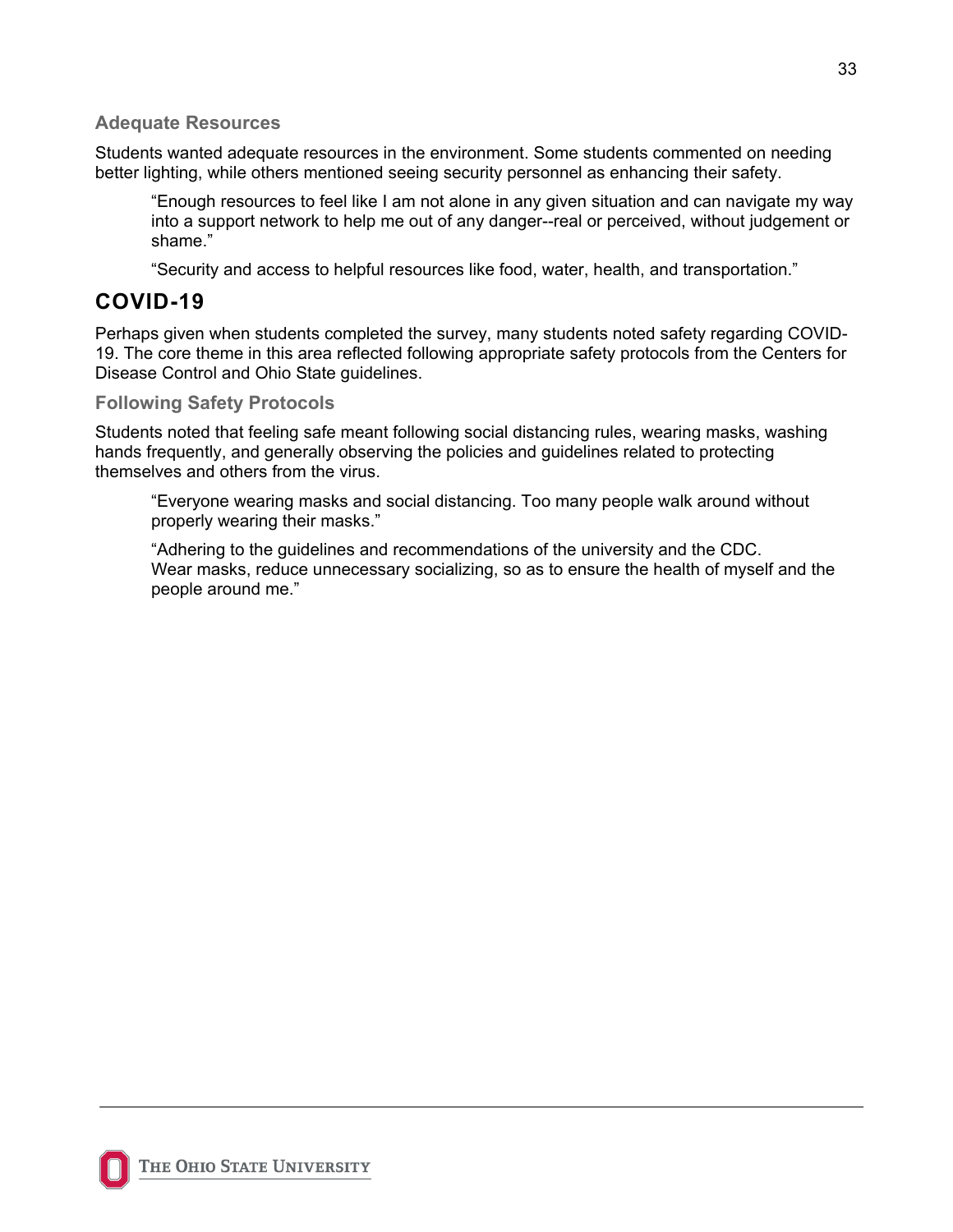### <span id="page-34-0"></span>**KEY FINDINGS OF SAFETY DEFINITIONS BY RACIAL AND ETHNIC IDENTITY**

The following section identifies the most commonly addressed themes by students' race and/or ethnicity. Students who identified as Hispanic/Latinx, Middle Eastern, Arab American, Native American, American Indian, Alaskan Native, Hawaiian, Pacific Islander, another racial or ethnic identity or preferred not to provide their racial or ethnic identity are presented in the "other racial/ethnic identity" category due to small sample sizes within each group.

|                                                           | $\mathbf n$ | $\%$  |
|-----------------------------------------------------------|-------------|-------|
| Living without worry or fear                              | 34          | 31.7% |
| General feeling of comfort                                | 32          | 29.7% |
| Living without harm or danger                             | 26          | 23.9% |
| Mental, emotional and physical security                   | 15          | 14.1% |
| Not being a victim of crime                               | 13          | 12.5% |
| Adequate resources                                        | 10          | 9.3%  |
| Not feeling afraid walking around                         | 10          | 9.3%  |
| Others, besides the self, feel safe too                   | 9           | 8.1%  |
| Following COVID-19 safety protocols                       | 7           | 6.5%  |
| Both on- and off-campus environments are free from danger | 7           | 6.5%  |
| Culture of collective care                                | 6           | 5.7%  |
| Self-protection                                           | 4           | 3.7%  |
| Avoid harm via self-action                                | 4           | 3.7%  |

#### **African American/Black (***n* **= 107)**

**Asian/Asian American (***n* **= 86)** 

|                                                           | $\mathbf n$ | $\frac{0}{0}$ |
|-----------------------------------------------------------|-------------|---------------|
| Living without worry or fear                              | 28          | 32.0%         |
| General feeling of comfort                                | 18          | 20.7%         |
| Not being a victim of crime                               | 14          | 16.4%         |
| Living without harm or danger                             | 13          | 15.1%         |
| Mental, emotional and physical security                   | 13          | 15.1%         |
| Not feeling afraid walking around                         | 13          | 15.1%         |
| Both on- and off-campus environments are free from danger | 10          | 11.6%         |
| Adequate resources                                        | 9           | 10.1%         |
| Others, besides the self, feel safe too                   | 4           | 4.9%          |
| Culture of collective care                                | 4           | 4.9%          |
| Following COVID-19 safety protocols                       | 3           | 3.5%          |
| Self-protection                                           | 3           | 3.5%          |
| Avoid harm via self-action                                | 3           | 3.5%          |

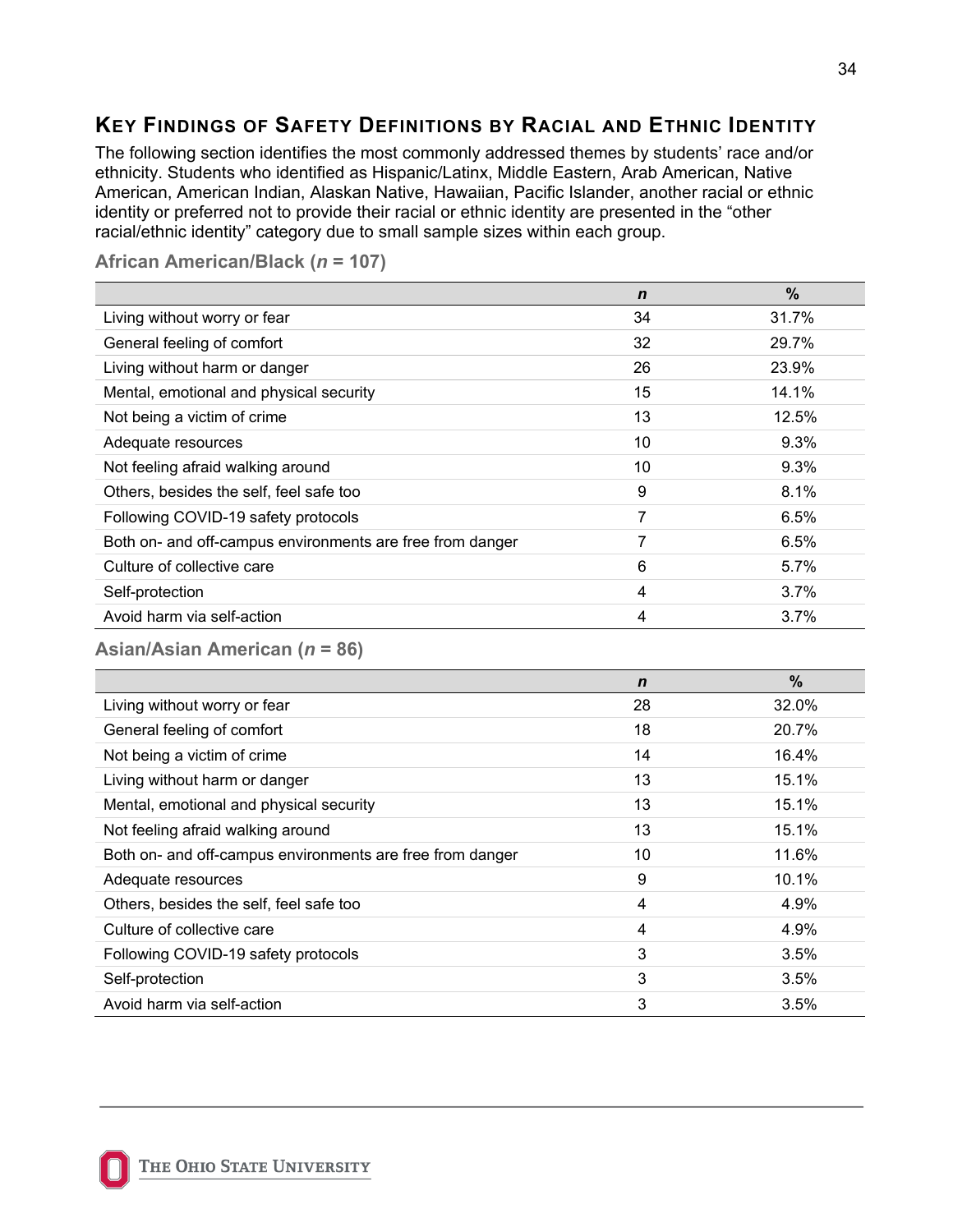### **White (***n* **= 964)**

|                                                           | $\mathbf n$ | $\frac{0}{0}$ |
|-----------------------------------------------------------|-------------|---------------|
| Living without worry or fear                              | 340         | 35.3%         |
| General feeling of comfort                                | 307         | 31.9%         |
| Living without harm or danger                             | 202         | 21.0%         |
| Mental, emotional and physical security                   | 196         | 20.3%         |
| Not feeling afraid walking around                         | 178         | 18.5%         |
| Not being a victim of crime                               | 159         | 16.5%         |
| Both on- and off-campus environments are free from danger | 98          | 10.2%         |
| Self-protection                                           | 50          | 5.1%          |
| Adequate resources                                        | 47          | 4.9%          |
| Culture of collective care                                | 42          | 4.3%          |
| Avoid harm via self-action                                | 35          | 3.6%          |
| Others, besides the self, feel safe too                   | 21          | $2.2\%$       |
| Following COVID-19 safety protocols                       | 13          | 1.4%          |
| Multi-Racial ( $n = 216$ )                                |             |               |

|                                                           | $\mathbf n$ | %       |
|-----------------------------------------------------------|-------------|---------|
| Living without worry or fear                              | 75          | 34.9%   |
| General feeling of comfort                                | 51          | 23.4%   |
| Mental, emotional and physical security                   | 43          | 19.8%   |
| Not feeling afraid walking around                         | 41          | 19.0%   |
| Living without harm or danger                             | 39          | 18.0%   |
| Not being a victim of crime                               | 31          | 14.6%   |
| Culture of collective care                                | 18          | 8.3%    |
| Both on- and off-campus environments are free from danger | 17          | 7.8%    |
| Adequate resources                                        | 13          | $6.0\%$ |
| Others, besides the self, feel safe too                   | 13          | $6.0\%$ |
| Self-protection                                           | 7           | 3.4%    |
| Following COVID-19 safety protocols                       | 6           | 3.0%    |
| Avoid harm via self-action                                | 4           | 1.9%    |

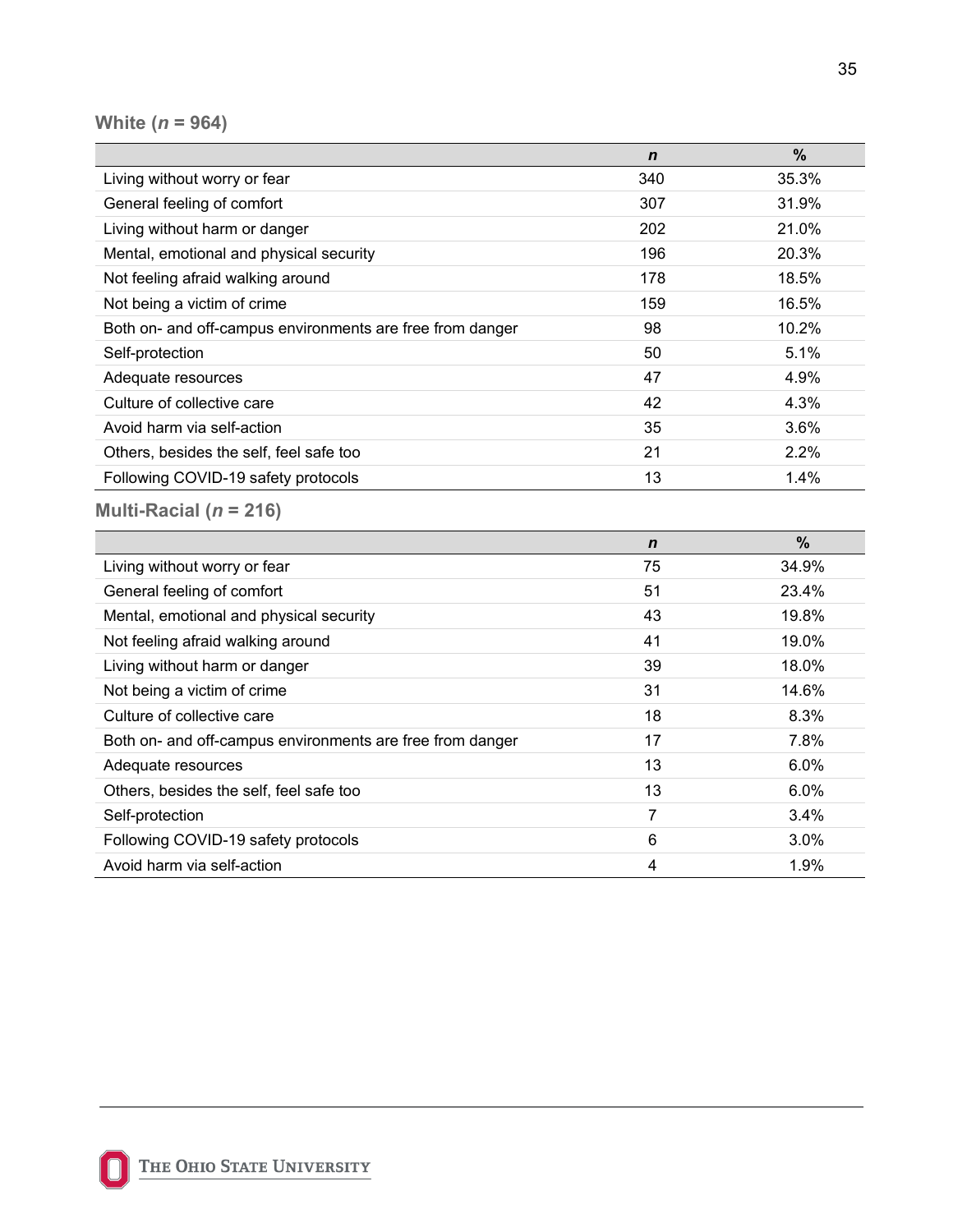### **Other Race/Ethnicity (***n* **= 231)**

|                                                           | $\mathbf n$ | $\frac{0}{0}$ |
|-----------------------------------------------------------|-------------|---------------|
| Living without worry or fear                              | 71          | 30.7%         |
| Without worry or fear                                     | 58          | 25.3%         |
| Mental, emotional and physical security                   | 41          | 17.9%         |
| Living without harm or danger                             | 35          | 14.9%         |
| Not feeling afraid walking around                         | 34          | 14.8%         |
| Not being a victim of crime                               | 32          | 13.9%         |
| Both on- and off-campus environments are free from danger | 26          | 11.3%         |
| Culture of collective care                                | 18          | 7.6%          |
| Self-protection                                           | 17          | 7.4%          |
| Avoid harm via self-action                                | 17          | 7.4%          |
| Adequate resources                                        | 15          | 6.5%          |
| Others, besides the self, feel safe too                   | 13          | 5.5%          |
| Following COVID-19 safety protocols                       | 10          | 4.4%          |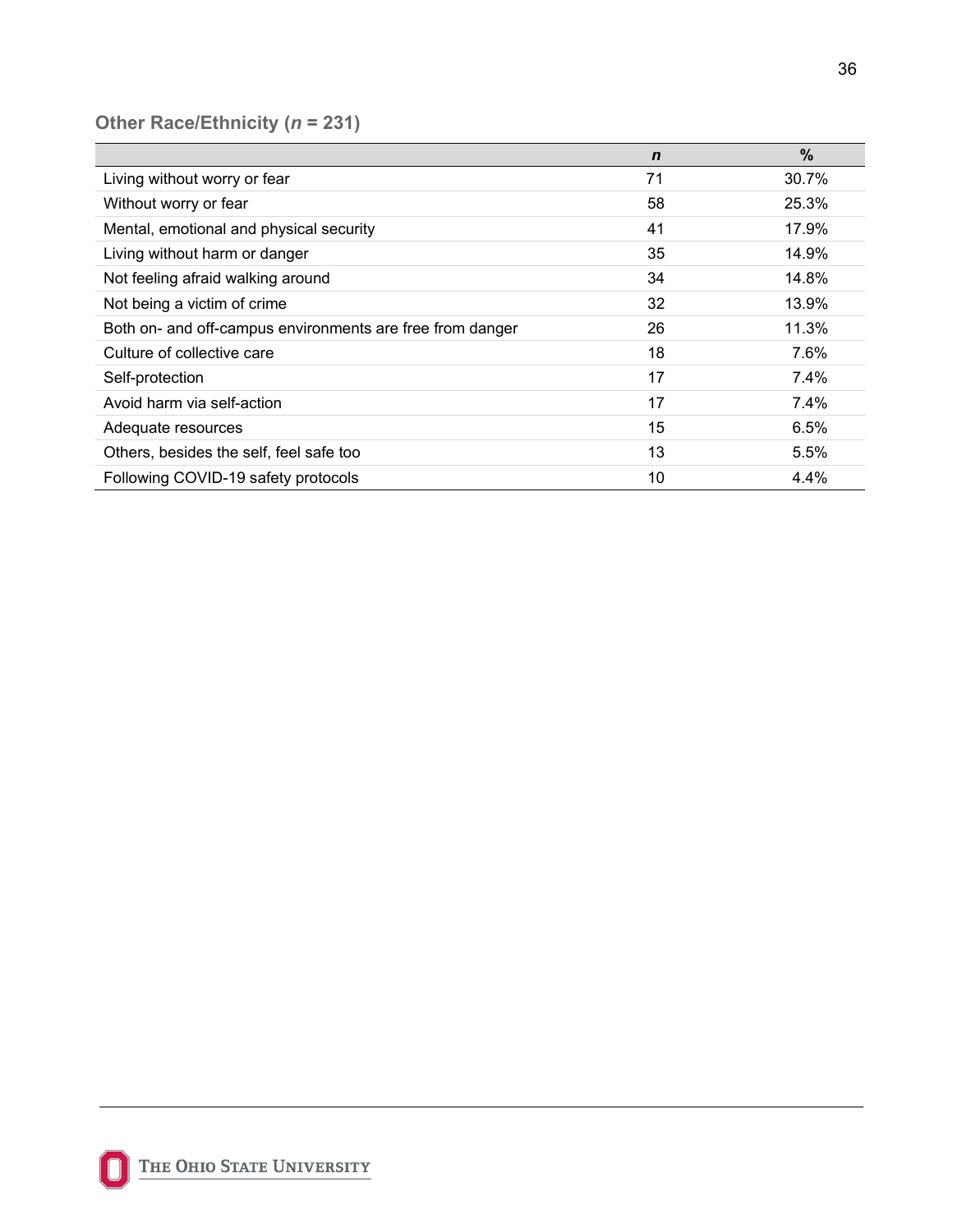### <span id="page-37-0"></span>**KEY FINDINGS OF SAFETY DEFINITIONS BY GENDER IDENTITY**

The following section identifies the most commonly addressed themes by students' self-reported gender identity. Due to small sample sizes, students who identified as agender, genderqueer or gender fluid, non-binary, trans men, trans women, two or more genders or other identity are combined for analysis and included in the category "Transgender and Gender Non-Conforming (TGNC)".

**Man**  $(n = 663)$ 

|                                                           | $\mathbf n$ | $\%$    |
|-----------------------------------------------------------|-------------|---------|
| Living without worry or fear                              | 228         | 34.4%   |
| General feeling of comfort                                | 146         | 22.1%   |
| Living without harm or danger                             | 136         | 20.6%   |
| Not being a victim of crime                               | 122         | 18.4%   |
| Mental, emotional and physical security                   | 117         | 17.7%   |
| Not feeling afraid walking around                         | 101         | 15.3%   |
| Both on- and off-campus environments are free from danger | 78          | 11.7%   |
| Adequate resources                                        | 37          | 5.5%    |
| Culture of collective care                                | 33          | 5.0%    |
| Self-protection                                           | 33          | $5.0\%$ |
| Avoid harm via self-action                                | 30          | 4.6%    |
| Others, besides the self, feel safe too                   | 27          | 4.0%    |
| Following COVID-19 safety protocols                       | 22          | 3.3%    |

**Woman (***n* **= 770)** 

|                                                           | $\mathbf n$ | $\frac{0}{0}$ |
|-----------------------------------------------------------|-------------|---------------|
| General feeling of comfort                                | 290         | 37.7%         |
| Living without worry or fear                              | 275         | 35.7%         |
| Mental, emotional and physical security                   | 169         | 21.9%         |
| Not feeling afraid walking around                         | 154         | 20.0%         |
| Living without harm or danger                             | 147         | 19.1%         |
| Not being a victim of crime                               | 106         | 13.8%         |
| Both on- and off-campus environments are free from danger | 69          | 8.9%          |
| Adequate resources                                        | 49          | 6.3%          |
| Culture of collective care                                | 45          | 5.9%          |
| Self-protection                                           | 42          | 5.4%          |
| Others, besides the self, feel safe too                   | 26          | 3.4%          |
| Avoid harm via self-action                                | 26          | 3.4%          |
| Following COVID-19 safety protocols                       | 9           | 1.2%          |

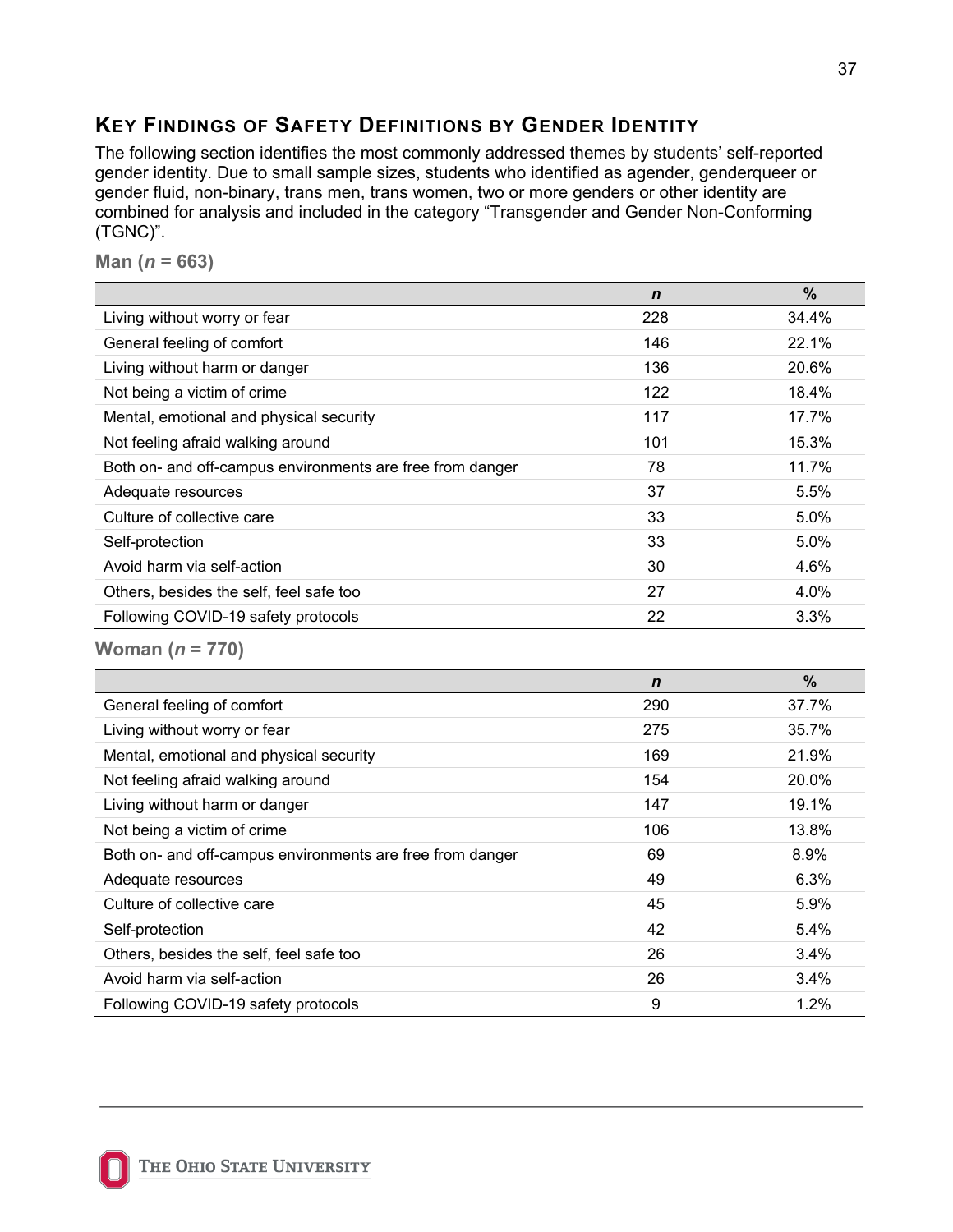### **Transgender/Gender Non-Conforming (***n* **= 42)**

|                                                           | $\mathbf n$ | %       |
|-----------------------------------------------------------|-------------|---------|
| Mental, emotional and physical security                   | 11          | 25.9%   |
| Not feeling afraid walking around                         | 8           | 19.0%   |
| Living without harm or danger                             | 8           | 19.0%   |
| Living without worry or fear                              |             | 16.4%   |
| General feeling of comfort                                | 6           | 13.9%   |
| Avoid harm via self-action                                | 4           | 9.5%    |
| Both on- and off-campus environments are free from danger | 3           | 7.1%    |
| Not being a victim of crime                               | 3           | 7.1%    |
| Adequate resources                                        | 3           | 7.1%    |
| Others, besides the self, feel safe too                   | 2           | 5.5%    |
| Following COVID-19 safety protocols                       | 2           | 4.8%    |
| Culture of collective care                                | 2           | 4.8%    |
| Self-protection                                           |             | $3.4\%$ |



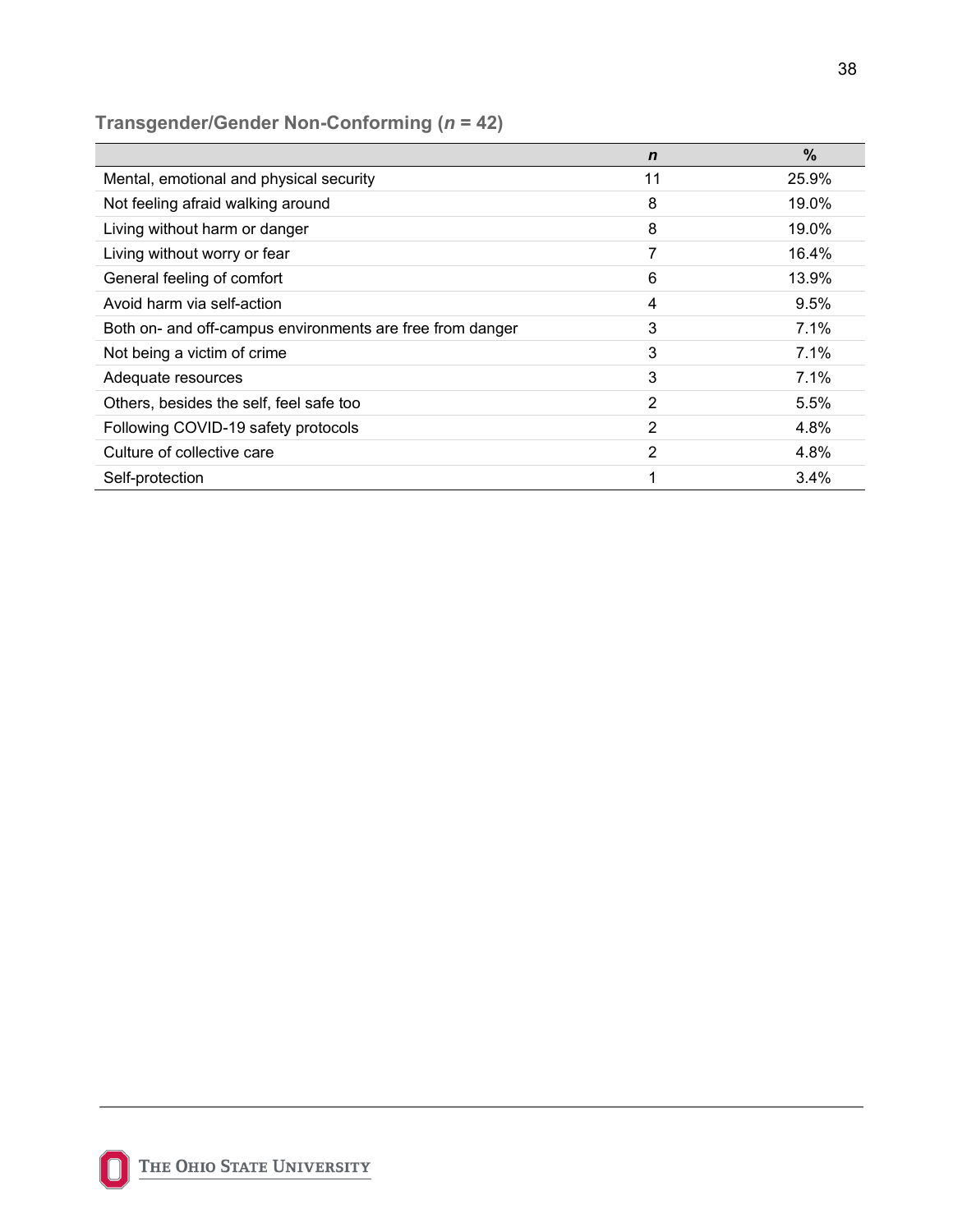### <span id="page-39-0"></span>**KEY FINDINGS OF SAFETY DEFINITIONS BY EDUCATIONAL LEVEL**

The following section identifies the most commonly addressed themes by students' educational level. Students are categorized based on their rank in the Student Information System as undergraduate, graduate or professional students.

**Undergraduate Students (***n* **= 1,262)** 

|                                                           | $\mathbf n$ | $\%$  |
|-----------------------------------------------------------|-------------|-------|
| Living without worry or fear                              | 424         | 33.6% |
| General feeling of comfort                                | 400         | 31.7% |
| Living without harm or danger                             | 247         | 19.5% |
| Mental, emotional and physical security                   | 243         | 19.3% |
| Not feeling afraid walking around                         | 226         | 17.9% |
| Not being a victim of crime                               | 182         | 14.4% |
| Both on- and off-campus environments are free from danger | 139         | 11.0% |
| Culture of collective care                                | 69          | 5.5%  |
| Adequate resources                                        | 66          | 5.3%  |
| Self-protection                                           | 56          | 4.4%  |
| Avoid harm via self-action                                | 49          | 3.8%  |
| Others, besides the self, feel safe too                   | 48          | 3.8%  |
| Following COVID-19 safety protocols                       | 24          | 1.9%  |

### **Graduate Students (***n* **= 262)**

|                                                           | $\mathbf n$ | $\%$    |
|-----------------------------------------------------------|-------------|---------|
| Living without worry or fear                              | 78          | 29.8%   |
| General feeling of comfort                                | 57          | 21.6%   |
| Not being a victim of crime                               | 54          | 20.4%   |
| Mental, emotional and physical security                   | 52          | 19.9%   |
| Living without harm or danger                             | 50          | 19.2%   |
| Not feeling afraid walking around                         | 37          | 14.0%   |
| Adequate resources                                        | 23          | $8.7\%$ |
| Self-protection                                           | 21          | 7.9%    |
| Culture of collective care                                | 15          | 5.8%    |
| Both on- and off-campus environments are free from danger | 14          | 5.5%    |
| Following COVID-19 safety protocols                       | 14          | 5.5%    |
| Avoid harm via self-action                                | 11          | 4.3%    |
| Others, besides the self, feel safe too                   | 9           | 3.4%    |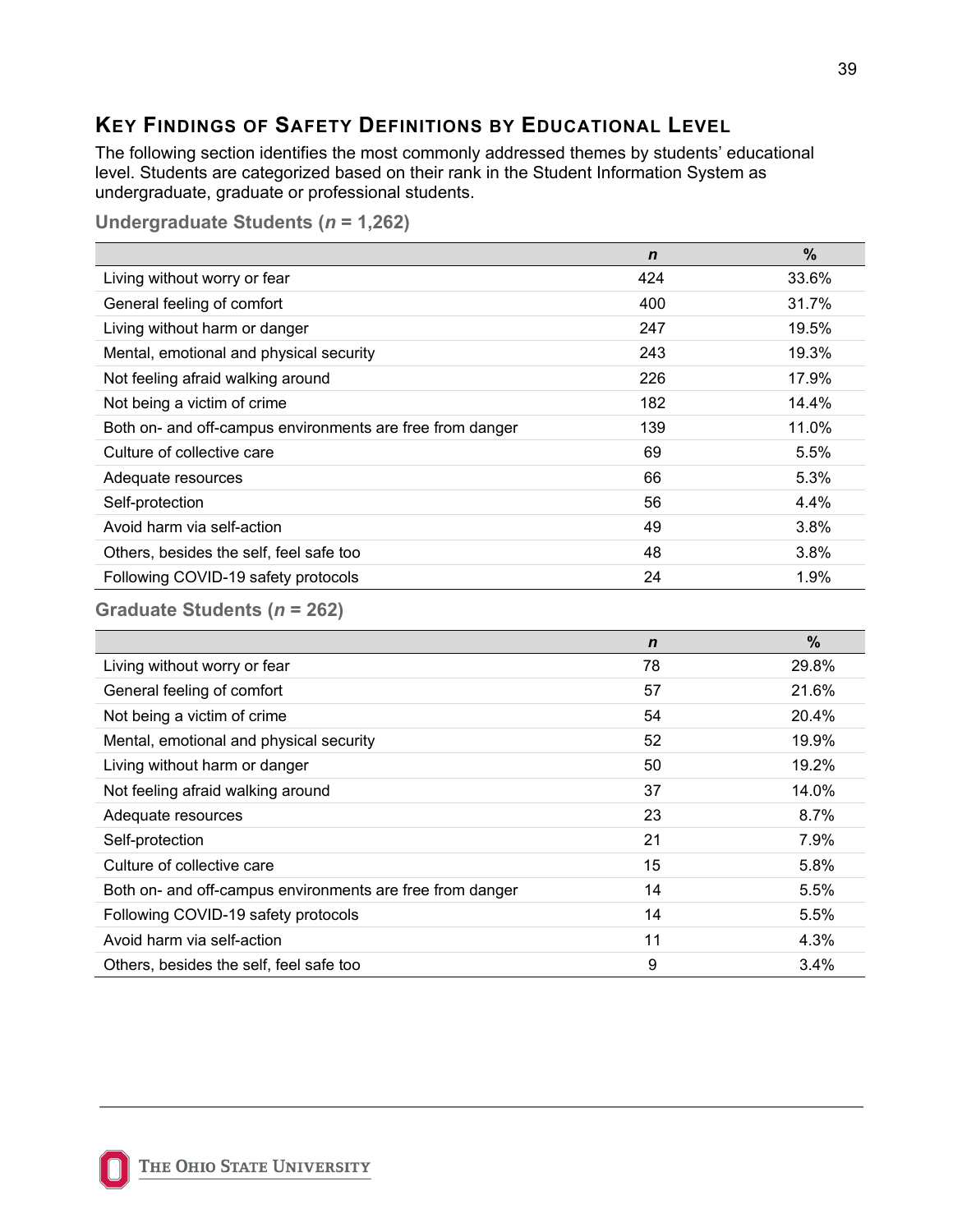### **Professional Students (***n* **= 80)**

|                                                           | $\mathbf n$ | $\%$  |
|-----------------------------------------------------------|-------------|-------|
| Living without worry or fear                              | 34          | 42.5% |
| General feeling of comfort                                | 22          | 27.0% |
| Living without harm or danger                             | 17          | 21.5% |
| Not being a victim of crime                               | 15          | 18.7% |
| Not feeling afraid walking around                         | 14          | 17.0% |
| Mental, emotional and physical security                   | 13          | 15.8% |
| Both on- and off-campus environments are free from danger | 6           | 7.4%  |
| Adequate resources                                        | 5           | 6.3%  |
| Self-protection                                           | 5           | 6.3%  |
| Avoid harm via self-action                                | 4           | 4.6%  |
| Others, besides the self, feel safe too                   | 3           | 3.8%  |
| Culture of collective care                                | 3           | 3.8%  |
| Following COVID-19 safety protocols                       | 1           | 1.3%  |

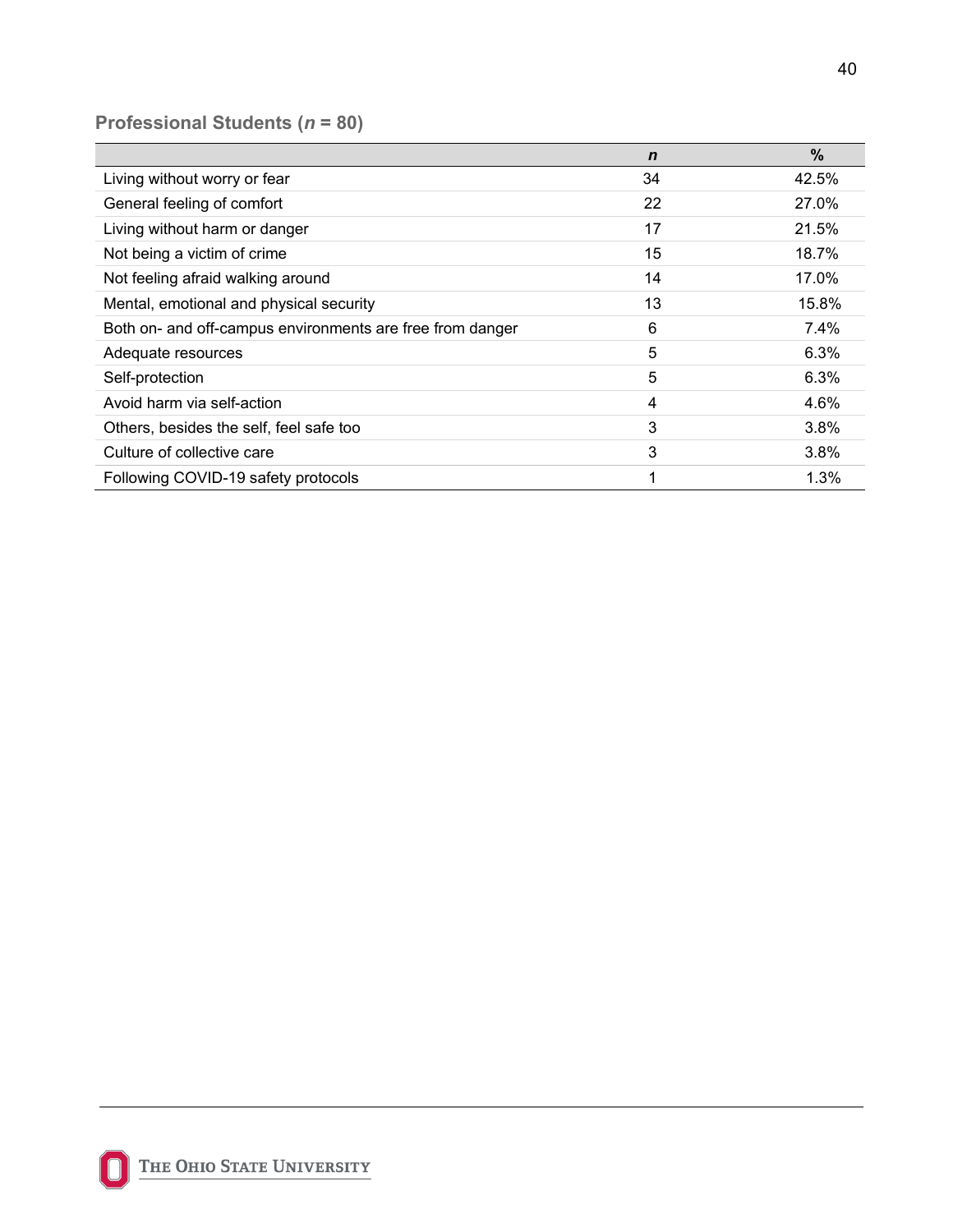### <span id="page-41-0"></span>**KEY FINDINGS FROM ADDITIONAL STUDENT FEEDBACK**

At the end of the survey, students had the opportunity to provide open-ended feedback about safety. Table 2 outlines the themes that were identified in students' open-ended comments; each theme is detailed further in the sections that follow.

### **Table 2**

*Summary of Additional Feedback from Students*

|                                                                                                                                                                          | n <sup>7</sup> | $\frac{9}{6}$ |
|--------------------------------------------------------------------------------------------------------------------------------------------------------------------------|----------------|---------------|
| <b>Unsafe in Off-Campus Areas</b>                                                                                                                                        |                |               |
| <b>Feedback</b>                                                                                                                                                          |                |               |
| General fear for off-campus safety (e.g., homeless presence, frequency of<br>crime, etc.)                                                                                | 172            | 38.0%         |
| Feeling unsafe because of identity (e.g., women, students of color, etc.)                                                                                                | 46             | 10.2%         |
| Experienced crime or harassment (e.g., car/house break-in, theft, stalking,<br>encounters with aggressive homeless individuals)                                          | 32             | 7.1%          |
| <b>Suggestions</b>                                                                                                                                                       |                |               |
| More police patrolling neighborhoods to deter suspicious activity                                                                                                        | 71             | 15.8%         |
| Infrastructure improvements (e.g., better lighting throughout neighborhoods,<br>blue light emergency phones, maintain icy sidewalks)                                     | 55             | 12.2%         |
| Transportation options for students staying late on campus (e.g., expand Lyft<br>discount time/area, free safety rides)                                                  | 8              | 1.7%          |
| <b>Police</b>                                                                                                                                                            |                |               |
| <b>Feedback</b>                                                                                                                                                          |                |               |
| Negative opinions about Columbus Police Department<br>(intimidating/aggressive, not wearing masks or following COVID-19<br>precautions, not taking reports seriously)    | 58             | 12.8%         |
| <b>Suggestions</b>                                                                                                                                                       |                |               |
| Minimize police presence (feeling unsafe around police)                                                                                                                  | 19             | 4.2%          |
| Additional training (e.g., diversity, de-escalation, community involvement,<br>$etc.$ )                                                                                  | 11             | 2.4%          |
| <b>University Communication</b>                                                                                                                                          |                |               |
| <b>Suggestions</b>                                                                                                                                                       |                |               |
| Alert students to all crimes with Neighborhood Safety Notices/Buckeye Alerts<br>on and off campus, in timely manner with detail (e.g., races of victims and<br>suspects) | 45             | 10.0%         |
| More education (e.g., how to report crimes, self-defense, avoiding fraud,<br>$etc.$ )                                                                                    | 41             | 9.0%          |
|                                                                                                                                                                          |                |               |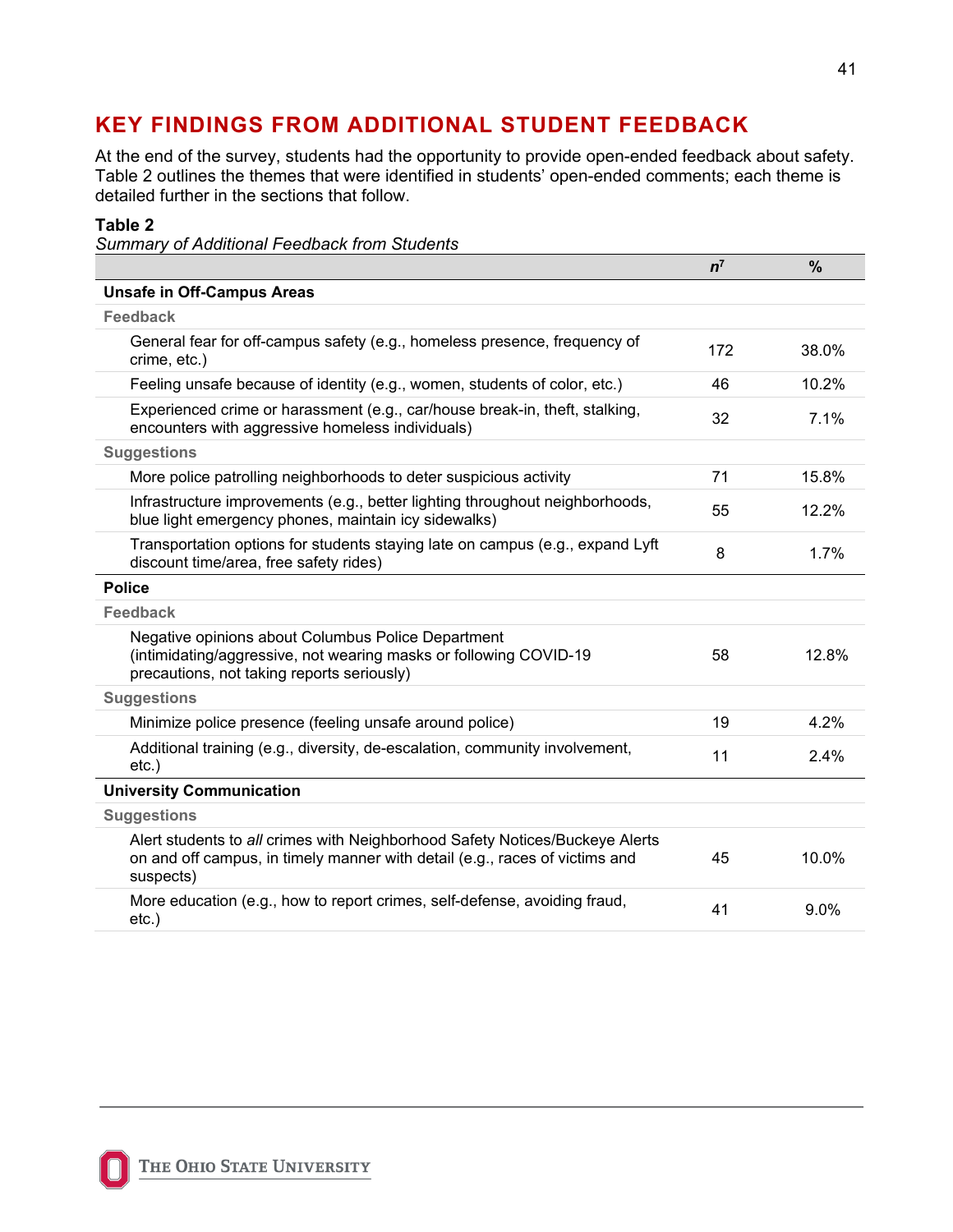**Other**

| Feedback                                                                                                                   |    |          |
|----------------------------------------------------------------------------------------------------------------------------|----|----------|
| Positive feedback (e.g., on-campus is generally safe, satisfied with OSUPD)                                                | 72 | $16.0\%$ |
| Feel unsafe in on-campus areas (e.g., after dark)                                                                          | 43 | 9.4%     |
| <b>Suggestions</b>                                                                                                         |    |          |
| More non-police resources (e.g., counselors, social workers, mental health<br>and crisis experts and community investment) | 24 | 5.3%     |

7The sum of responses exceeds the overall *n* and the sum of percentages exceeds 100% because comments often addressed more than one theme.

### **UNSAFE IN OFF-CAMPUS AREAS**

Many students expressed fear of off-campus neighborhoods, and that they would not feel comfortable walking alone during the day or at night. Students often wrote about their off-campus residences and sometimes referenced specific areas, such as High Street, Indianola, Chittenden, Summit, 4<sup>th</sup> and all streets between 11<sup>th</sup> and 18<sup>th</sup> avenues. Several students also mentioned feeling that the off-campus area is becoming increasingly unsafe compared to previous years.

### **General Fear for Off-Campus Safety**

Students often expressed concern for their overall safety in the areas surrounding campus. Some students may not have experienced crime or harassment, but had heard about incidents or know they need to be careful. Many students living off campus mentioned that they wanted to use campus buildings such as the library or the gym, but did not want to commute to campus past a certain time at night. Others mentioned feeling on edge even during the day.

"Off campus is not safe, and us students know it. As soon as you travel east of high street and up to 4th street at least, you are at exponentially more risk of being involved in an incident. It seems like car theft and assault are a daily occurrence there, with some shootings or high profile incidents every once in a while. I would never walk alone here, and would definitely discourage anyone else from doing so too. […] I think every student should invest in personal self defense if they are planning on going off campus. […]"

"I feel very unsafe living off campus. I have the citizen app that informs me of most crime activity around me and it makes me feel very unsafe. with the amount of assaults against ohio state student in my area (14th ave and 4th street), i do not walk at night. meaning after it gets dark (6pm) i drive or lyft everywhere because even in the daylight people are attacked and robbed in my area. […]"

"[…]There is a constant fear of crime where I live, not even two blocks away from the Union. I no longer feel comfortable walking to use the resources I pay tuition for, such as Thompson, when sun goes down. It's a horrible feeling shared among many students off campus […]"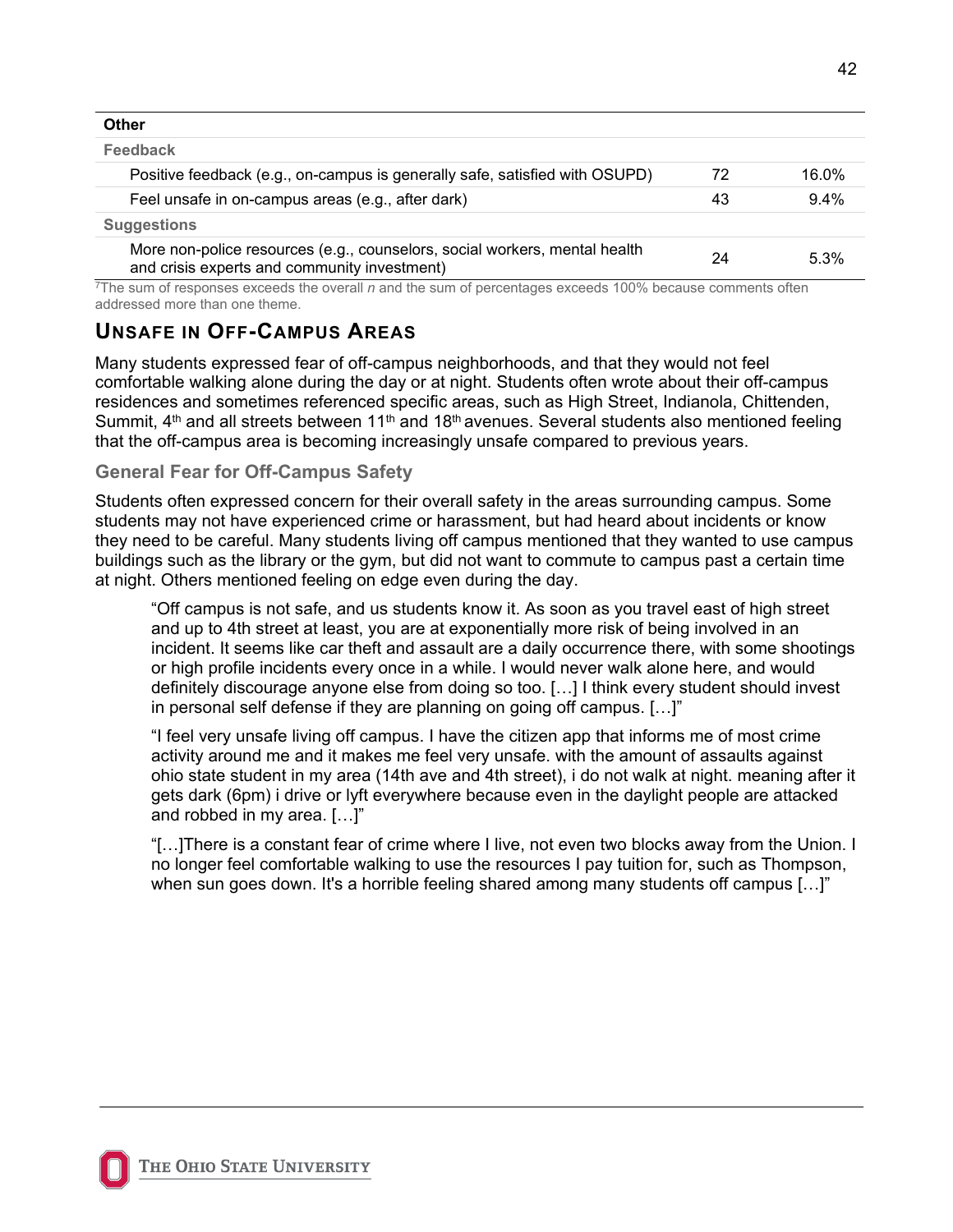**Feel Unsafe because of Identity**

Many students commented on their specific identities and noted how they contribute to the fear of being a victim of a crime. Gender, racial and ethnic identities, sexual orientation, political affiliation and immigration status were all identified as road blocks to off-campus safety.

**"Considering the increase of crimes against international students, especially Asians, in major cities in the United States, as a Chinese student, I concern about the safety of the international students in Columbus."** 

"Especially from the events in the past year, I fear not being taken seriously by the police, being abused by others including the police, and being assaulted due to my gender and race  $[\ldots]$ "

"off campus is a very scary place to be honest, particularly for women. I don't have a female friend who goes to school here who has not been harassed or assaulted while walking off campus, including myself. Multiple of my friends have been violently harmed. […]"

"The increasing number of crime/cases targeting Asian-Americans, especially Chinese in the past year, makes me feel unsafe and fear of being hurt even walk outside […]"

"[…] guys are terrified to walk alone, which should only let you know how scared girls are."

#### **Experienced Crime or Harassment**

Many students stated that they had been victims of a crime or harassment. Some students recounted multiple incidents. Comments addressed break-ins of off-campus residences and cars and stolen belongings. Other students wrote about being followed, harassed and assaulted by homeless individuals.

"I've taken the bus from campus to my home for four years. I always take it from the union on 13th avenue in front of the chipotle. There has constantly been a man standing there that leers at people walking by and standing at the bus stop. It makes me really uncomfortable. He makes lewd comments and never stops staring. Ive always been nervous standing there when he's around. I also had another man almost hit me for not talking to him. I constantly moved aww from him and he kept moving closer and getting angrier. He wasn't even phased by the fact that it was in broad daylight and everyone was around. I reported him to the police but there wasn't much that I could explain about his appearance and the police said they would take a look around. I knew that it wouldn't lead to anything fruitful but we should be able to walk on campus without being harassed like this. […]"

"[…] the perimeter of the campus where many students spend their time (near the Wexner Medical Center, along high street JUST across campus, off campus housing within minutes of campus) has been the scene of horrible events. I have been both an undergraduate and graduate student at OSU and have seen it get barely any better. People have experienced indecent exposures at their window, nurses have been followed leaving the Wexner medical center, I personally have had a person scream and spit in my face near Gateway plaza because I did not respond to their request for money […]"

"Safety doesn't exist off campus. My house has been robbed, my roommates cars have been broken in to and robbed, my roommates have been victims of crimes, I've been a victim of a crime. I've had to chase two random robbers out of my house twice in the past year"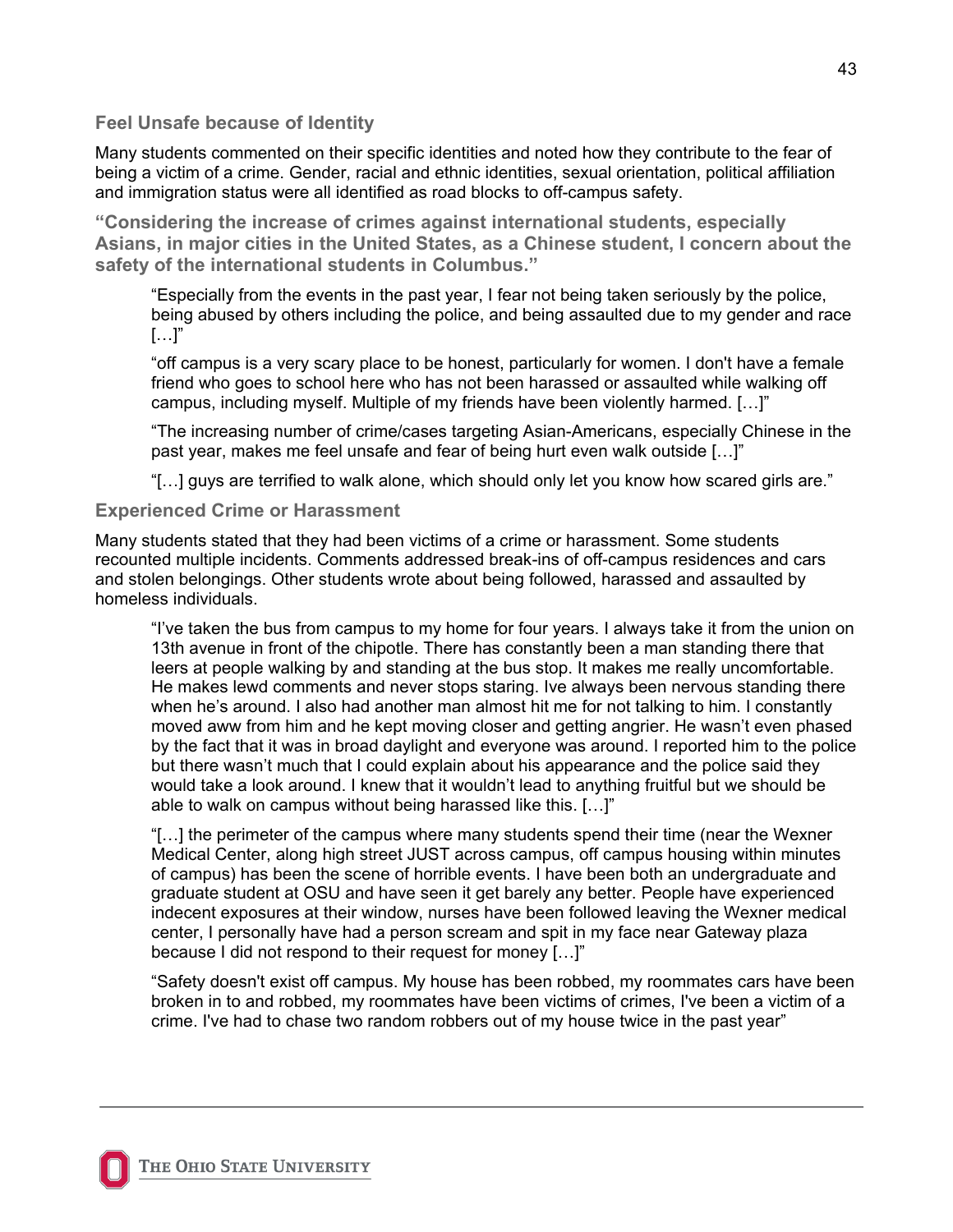### **More Police Patrolling Off-Campus Neighborhoods**

Students suggested having a larger police presence throughout the off-campus areas. They believe that police regularly patrolling the neighborhoods surrounding campus would help deter suspicious activity, dangerous individuals and crime.

**"There is a very clear problem area between 11th and 17th Avenues. I live close to this area and feel completely unsafe. There needs to be more police patrolling these areas and just a general increase in police presence, especially at night. I think having pedestrian officers would help as well, not just police cars rolling by because I think the alleys are probably the most sketchy."** 

"[…]it is immediately off-campus near 13th ave across the Ohio Union area where I feel most unsafe. Having a visible police presence in the areas with lots of homeless people I think would make off-campus seem less daunting to students walking to and from class everyday."

"[…] Nevertheless, the news of robbery and theft crimes occurring early in the morning or late at night to students around the school always makes us feel uneasy. Crimes like these pose a serious threat to the physical safety of students, so I hope that the surveillance and protection of schools, police, and local communities will be strengthened in certain times and places."

#### **Infrastructure Improvements**

Students identified off-campus infrastructure as a contributor to their fear of the surrounding neighborhoods. Suggestions for improving these physical elements included more lighting throughout the neighborhoods and more emergency blue light posts. Students also mentioned the danger of icy sidewalks off campus and that these sidewalks are not maintained during the winter months.

**"I live only one block from campus and feel extremely unsafe living off campus as an Ohio State student. Even after taken all precautions, I still fear for my life whenever walking to or from campus for class and work at the early morning or evening hours. Off campus living areas need to be improved and the lighting needs to be increased. The lack of parking off campus makes it dangerous for students returning home in the dark from their cars. My car has been broken into three times and my roommates harrassed by individuals on their way to 8am classes twice."** 

"Also, myhome (on indianola avenue) was robbed twice with two doors broken down. It was never reported on the Public Safety emails. I think lighting would be a major help off campus. Putting more lights on Indianola Avenue would make a difference. Currently, when walking at night, it is nearly pitch black in some places and the only light is coming from surrounding houses."

"I live far from campus - I'm only a few minute walk from med campus. I wish I could go to campus in the evening and take walks or go to the gym or get dinner when it is dark but I don't feel safe due to the lack of street lighting off campus. I feel safe on campus but even that short walk in the dark to my apartment is enough to scare me into avoiding doing these things. […] Considering it gets dark between 5:00-6:00 in the winter, this takes away a lot of opportunities for me to come to campus when I want to."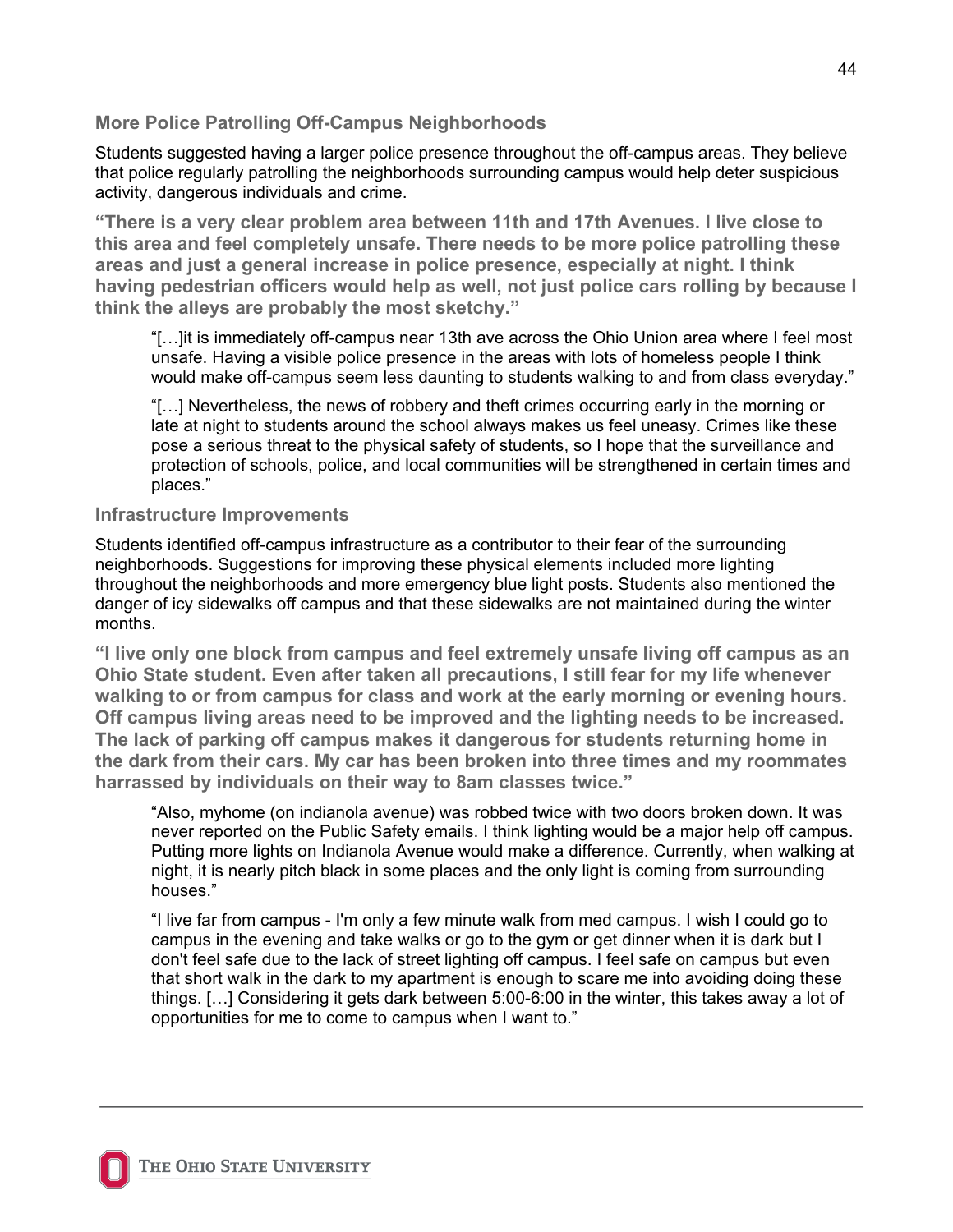"Please make sure that there is plenty of lighting in the neighborhood surrounding south campus and especially as you get closer to High Street. I feel very unsafe walking home past 8pm. Additionally, there are no emergency phones or police officers in sight."

"Ohio State NEEDS to put those blue light emergency boxes in off campus areas. […]"

**Transportation Options for Students Staying Late on Campus**

Studying, working and other activities often require students to remain on campus later into the evening. Students suggested having additional options to travel home safely when in those situations.

"Because of finances, I had to move further from campus. This means I can no longer take advantage of things like the Lyft ride share option. I'd love it if we could get discounts on evening rides that pick up OR drop off within the service areas, not just rides that are exclusively within the service area."

"[…] the Lyft discount time should start earlier. Many time I have to go somewhere earlier than 9 pm and don't have the fund to pay full price for a Lyft. Especially in the winter it gets dark extremely early and fell VERY unsafe, as a female, walking a short distance; even when with another individual. I think it would be beneficial for the Lyft discount to start at 7, especially in the winter when it gets dark at 5 pm."

"I am a nursing student and have clinicals at the Wexner. I often don't leave the hospital till 8pm or later. I feel unsafe walking home to off campus housing in the evening. I wish there was accommodations/transportation for healthcare students with clinicals at late hours."

"PLEASE bring back student safety rides for student workers on campus! I work at sloopy's multiple nights a week, usually until really late hours in the night and don't always have a free available ride home. The Lyft Ride Smart is a relatively cheap option; however, I would trust the OSU student safety workers over a random stranger in a lyft to drive me home. Not only is it dangerous off campus so late at night, but i am especially a target as a small young woman. I know COVID impacted a lot of things, but I must fight that those rides genuinely impact my lively hood."

### **POLICE**

Law enforcement was a popular topic throughout students' comments. Some students addressed their anger toward police and others offered suggestions on how to strengthen the department.

**Negative Opinions About Columbus Police Division (CPD)**

Although a greater CPD police presence off campus was often requested, many students expressed distrust, fear and anger toward the CPD. Some students wrote about their own negative interactions and concerns, while others commented on the potential threat to their safety.

"Students have pushed back against the involvement of CPD on our campus. CPD is responsible for the killings of numerous black and brown people, and their involvement on our campus is a a safety issue. OSU needs to do better to support its students (especially black and brown students), and more police involvement is not the answer."

"Distrust of police, especially due to their actions over the summer against peaceful protesters and reporters."

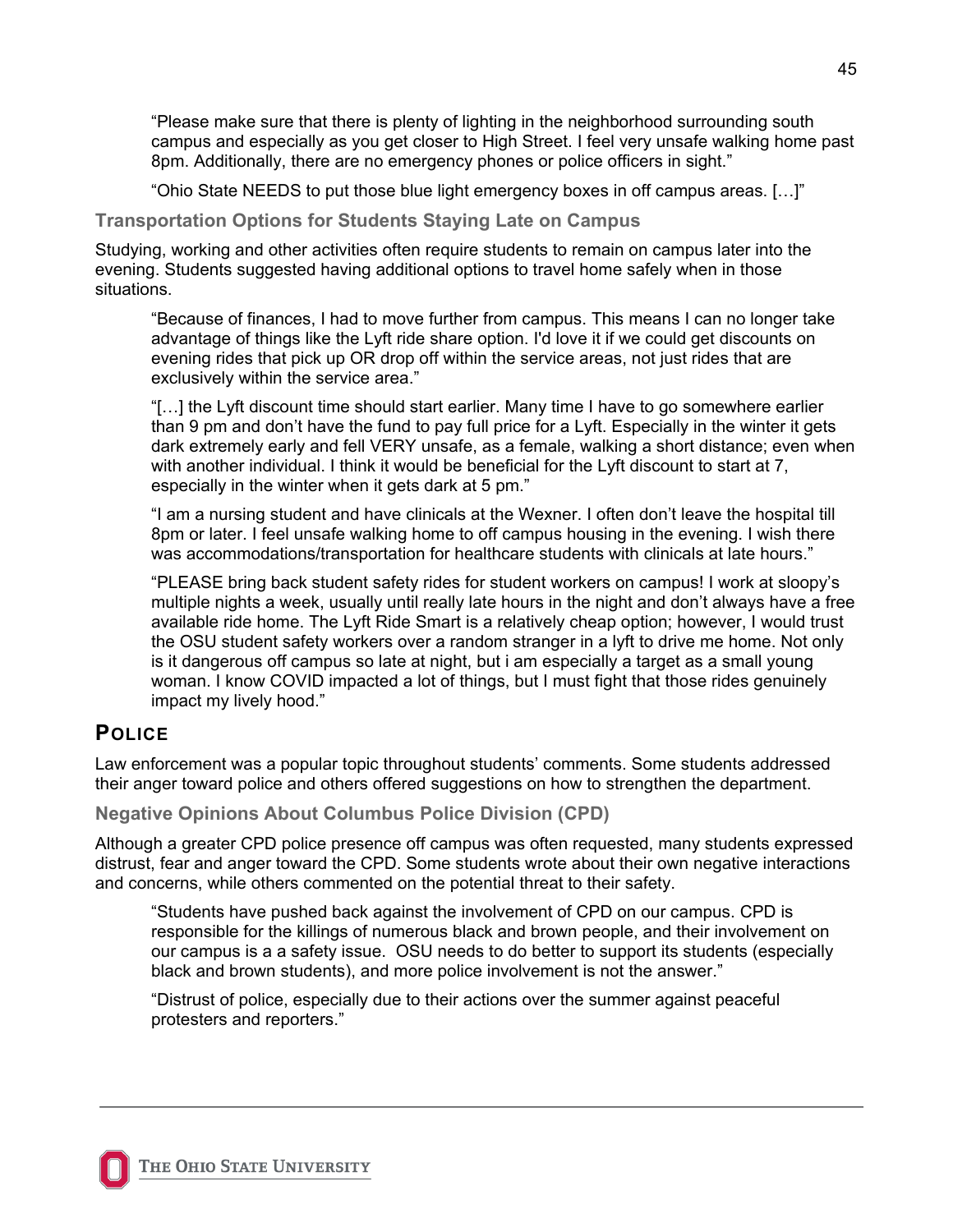"Columbus Police have a long history of excessive force violations and complaints and are a threat to the safety of students of color on this campus. Continued relationships with Columbus police threaten the safety of our student, and shows that this university will continue to support and retain an organization that perpetuates systems of abuse."

"CPD is the worst police department I have ever seen. At OSU, CPD would be hostile towards residents in resident halls and overall never appeared to care about us. The eagerness to be armed and "flex" that power is absolutely not conducive to a safe campus. OSUPD does appear to be education and even though I have had limited interactions with them, they do seem to want drug and alcohol offenses to be educational; I believe this is needed. My biggest comment and suggestion: CPD is unprofessional, aggressive, and frankly rude, to individuals on OSU's campus and surrounding areas, and I believe must be limited in any campus event to ensure people feel safe."

#### **Minimize Police Presence**

Although an increase in police presence was a common suggestion, other students expressed fear, concern and distrust and suggested just the opposite. Some students wrote about negative experiences they had with police, and others wrote about their concern for the safety of their peers.

"Cut ties with Columbus PD. More police presence, especially from a department that has killed multiple unarmed black people very recently, is a terrible idea and will make people of color feel more unsafe."

"[…] Basically, [the survey] says: what would make you feel more safe, with many of the options revolving around increasing policing. I would feel more safe with less police. I've been a victim of police violence, I do not want more cops, I want less, and this was not even listed as an option."

"[...] I'm a queer white woman and  $*1*$  do not feel safe around them. I cannot imagine how unsafe BIPOC folx feel being surrounded by cops that disproportionately monitor and aggress them. Put money into community solutions and organizing, stop acting like we want more cops. Cops don't make us safe. We've seen that they will actively attack students, and don't adhere to COVID protocols. period."

"Safety to me is community care. We take care of each other, heal each other, help each other. I don't trust the police and I don't think they are effective in bringing safety. I support fewer police on campus, and more social workers, more resources for mental health, more resources to help meet not only OSU students' basic needs, but the community's basic needs."

#### **Additional Training**

Students offered suggestions regarding additional education and training for police officers to improve their community interactions and response to crime.

"Increasing the paid training for police officer seems like a critical step in the right direction. Also increasing the continued learning of officers; this further should not be a burden to them so they do not look on it in a negative light. I truly believe that most officers want to help their community but if you but too many hoops for them to jump through corner will get cut. But above all else we should be asking the officers what tools, and training they think would be most effective at helping them protecting the community; they are the people who are out there every day."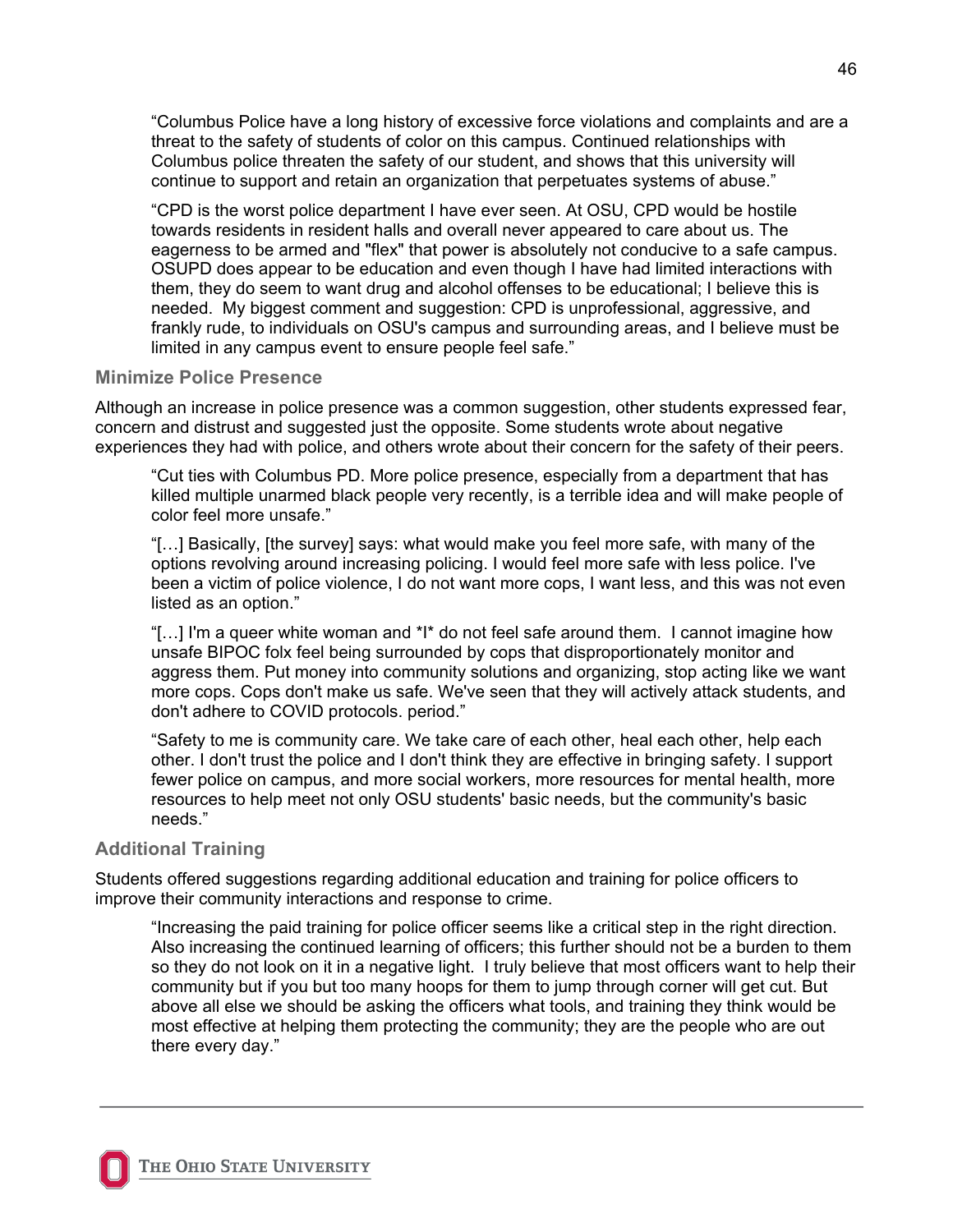"Police education on safe ways to deal with conflict. Diversity training. Punishment for police crimes."

"[…] The remaining OSU Police organization should be reimagined with an emphasis on community-building, restorative justice, anti-racism, feminism, and support for LGBTQ+ persons."

### **UNIVERSITY COMMUNICATION**

Frequent and transparent communication from Ohio State related to crime and safety was also in high demand. Students expressed feeling that their safety is not the University's top priority but should be.

### **Alerting Students About Crimes**

Buckeye Alerts and Neighborhood Safety Notices are reaching students, but some students do not find them to be helpful. Many students requested to receive these notifications in a more timely manner so they have the chance to avoid certain areas and protect themselves. Students also requested that the notifications include as much detail as possible, such as the races of the victims *and* suspects. Additionally, students often wrote about experiencing or hearing about crimes that were never addressed via Buckeye Alert or Neighborhood Safety Notice and requested that all crimes, on and off campus, are sent to students.

"[…] Almost every night during this academic year, I've received notifications from other applications (citizen) informing me of shootings, stabbings, thefts, armed robberies, and sexual assaults all occurring within 0-5 miles from campus. Social media and outside applications are more reliable than the university when it comes to reporting crimes and informing students. […]"

"The buckeye alerts/emails are not fast enough. There should be immediate alerts when a crime is reported in the area, not the next day. The street I live on has had multiple robberies at gun point as well as gun related crimes. There are also many robberies/theft. I don't think that hearing about the crime the next day is very helpful when people are still walking around when and shortly after the crime has occurred."

"I feel extremely unsafe off campus and I have noticed I am hearing about crimes and not getting buckeye alerts. ANY CRIME THAT HAPPENS NEEDS TO HAVE A BUCKEYE ALERT. I don't like finding out about situations not from the university."

"More timely alerts would be helpful. Last week there was a crime on 13th (where I live) at 7:25 am and we didn't get the email until around 6:00 pm at night. I had gone to class and walked alone shortly after the occurrence and had no idea it had happened."

### **More Education**

A popular request from students was that the University provide more educational opportunities and training related to safety. Some students referenced specific topics they would be interested in learning about, such as self-defense and how to use pepper spray or mace, how to report a crime, how to avoid being a victim of a crime, how to handle a dangerous situation and general education about available resources.

"[…] I don't know what OSU can do to improve off campus safety.. but its definitely a huge issue. I would love to know more about opportunities like the offered self-defense classes and videos. I would also love to be taught how to use pepper spray or mace. everyone says to carry it but like? How do I use it?"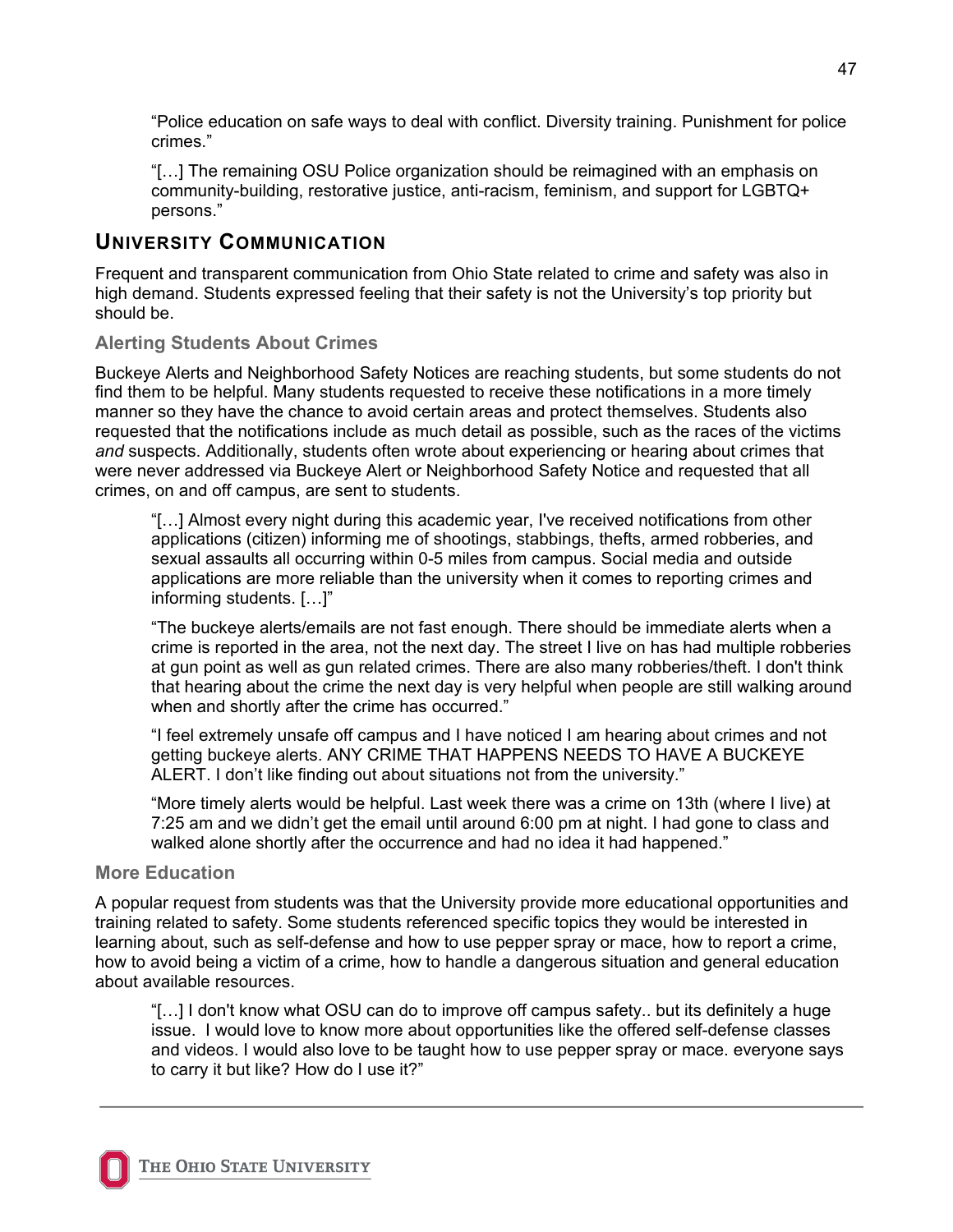"there should be a program that could help train yourself to recognize a bad situation before the bad thing happens."

"As an international student, I feel it is hard to get information about safety. When the same amount of information is given, we are hard to understand them fully. We also do not know where to report when something happens, and there is fear that the police officer cannot understand my situation over the phone. Maybe a regular spread of manual to report might be helpful especially for international students."

"[…] Also, many undergrads I have taught come from small towns or very safe suburbs--they don't know how to live in and navigate cities. Educating undergrads about this seems really important."

"I have never interacted with university police, so I hardly know anything about the policies of being a police officer at a university. I don't know their rights and I don't know my rights when it comes to getting help or being questioned. That's a major concern for me."

"[…] One suggestion is to mention the tornado warning system in a fall semester newsletter similar sirens had a different meaning where I was raised, and I've met other people who similarly didn't know what the sirens meant for their first few years at OSU."

### **OTHER**

In addition to comments related to off-campus safety, police and university communication, common themes emerged that were not included in these categories. Students provided positive feedback with regards to safety, concerns for safety in on-campus areas and suggestions for resources beyond law enforcement.

### **Positive Feedback**

Although students mostly provided suggestions and expressed concerns regarding safety, several students indicated having positive experiences as well. The consensus among students who provided positive feedback was that students felt relatively safe on campus and had pleasant interactions with officers of The Ohio State University Police Department.

"I've been pretty satisfied with on campus patrolling overall, and feel relatively safe in most areas off campus."

"I appreciate the work the Ohio State campus police department does, I can see the results of their work compared to the surrounding areas"

### **Feeling Unsafe in On-Campus Areas**

Although most students wrote about their fear of off-campus areas, several students commented on aspects of the on-campus area that make them feel unsafe.

"I have never thought of campus as being all that safe. I have friends who have been assaulted in the dorms and I received mace as a graduation gift. That just is how it is. […]"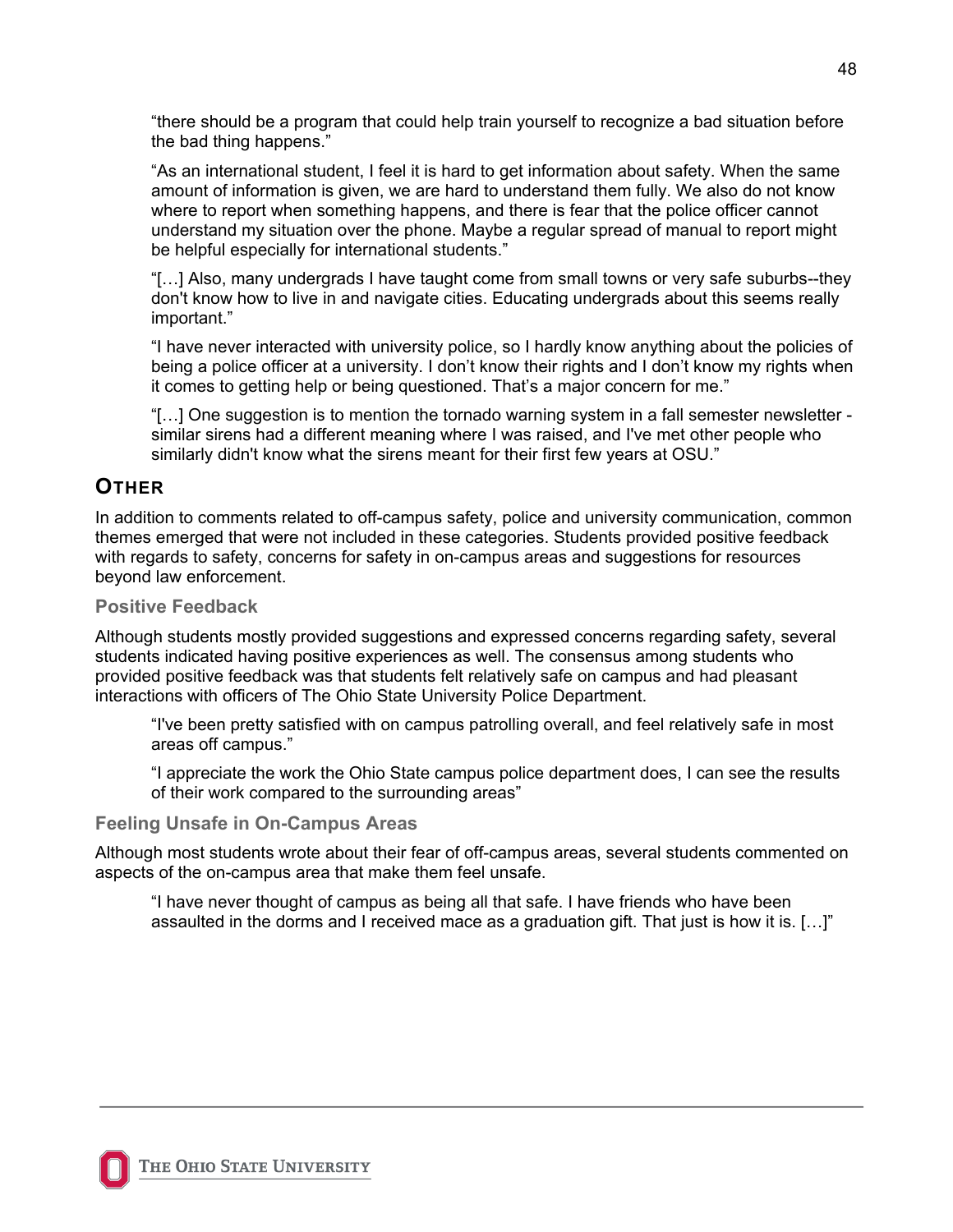"I usually feel safe on campus but I feel most unsafe when people aren't following covid safety. There is a man in the union who walks around asking for money and does not wear a mask. I've seen him there multiple times within an hour and on multiple occasions. He asks me multiple times for money while I am trying to study, which is annoying, but I feel very on edge and uncomfortable around him because I know virtually everyone in the union has been tested for covid recently and is wearing masks, except for him. I wish the university did more to prevent this kind of thing from happening, especially since if there's not security to make him wear a mask, how could there be enough security present if there's assault or something more serious."

"You can't walk around campus past 9 by yourself without being scared. It's quite and dark and i rarely see any OSU cops."

"I think that there should be more regulation in the people that are allowed to enter campus buildings."

#### **More Non-Police Resources**

Rather than investing in the local police departments, students suggested redirecting those funds into the community and other resources outside of law enforcement, such as social workers and mental health experts.

"I feel the best way to improve safety is to move funds out of police departments (OSU PD and CPD) and into community resources such as social workers who can respond to crises, more public education funding, and job training programs."

"[…] The way I see it, the best thing to do right now is to increase mental health crisis responders and other emergency responders who can come help in situations where a gun is not needed. I do think there are certain situations in which police officers do need to be armed, but there are a lot of situations where they are and they don't need to be."

"We should be investing more in the communities surrounding OSU to create a safer environment rather than hiring more police"

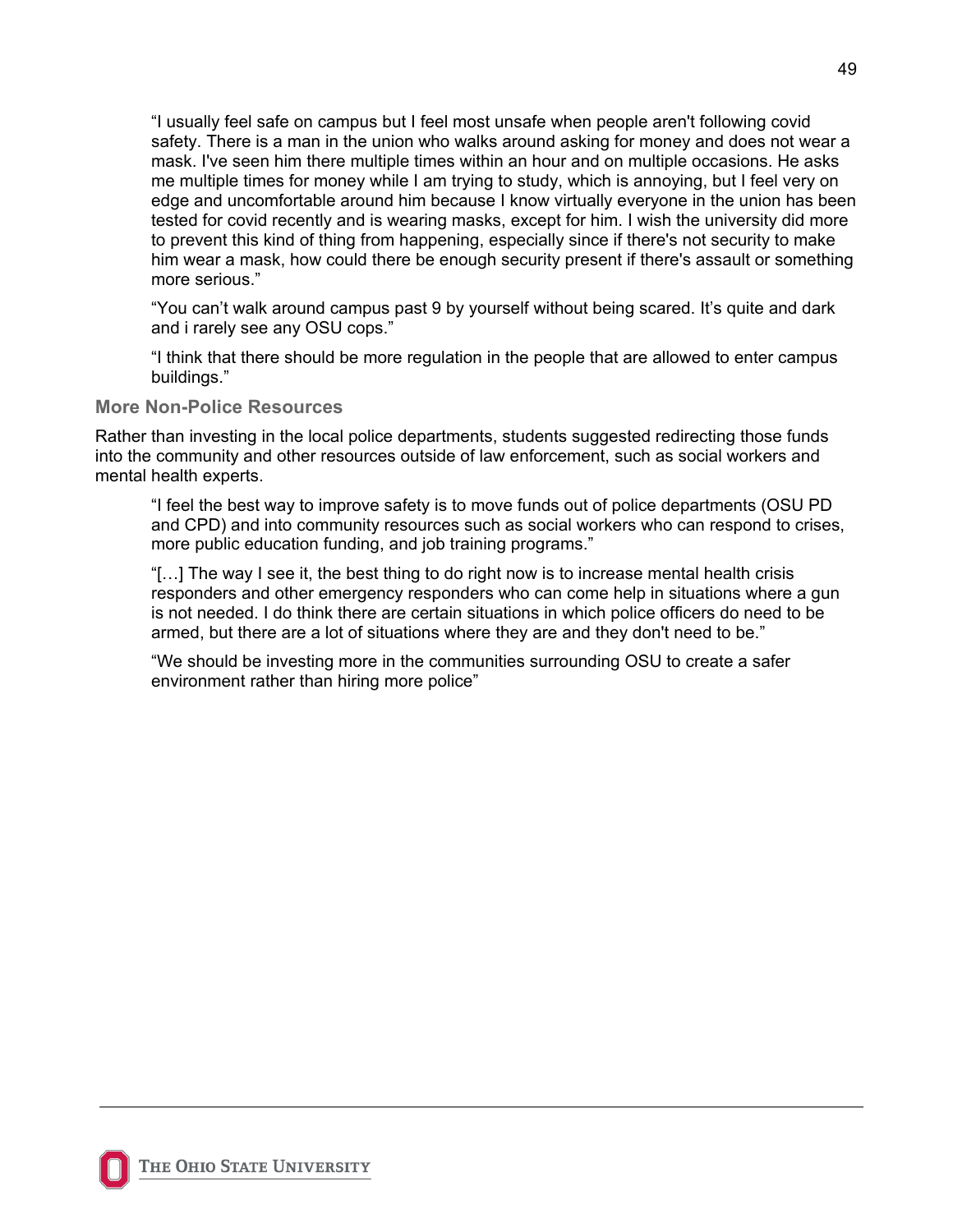### <span id="page-50-0"></span>**KEY FINDINGS FROM ADDITIONAL FEEDBACK BY RACIAL AND ETHNIC IDENTITY**

The following section identifies the most commonly addressed themes by students' race and/or ethnicity. Students who identified as Hispanic/Latinx, Middle Eastern, Arab American, Native American, American Indian, Alaskan Native, Hawaiian, Pacific Islander, another racial or ethnic identity or preferred not to provide their racial or ethnic identity are presented in the "other racial/ethnic identity" category due to small sample sizes within each group and to ensure their results are presented.

|  | African American/Black (n = 16) |  |  |  |
|--|---------------------------------|--|--|--|
|--|---------------------------------|--|--|--|

|                                                              | $\mathbf n$ | $\%$    |
|--------------------------------------------------------------|-------------|---------|
| Negative opinions about CPD                                  | 5           | 31.3%   |
| Positive feedback                                            | 4           | 25.0%   |
| General fear for off-campus safety                           | 3           | 18.8%   |
| More educational opportunities (for students)                | 3           | 18.8%   |
| More non-police resources                                    | 3           | 18.8%   |
| Minimize police presence                                     | 2           | 12.5%   |
| More police patrolling neighborhoods                         | 2           | 12.5%   |
| Feel unsafe on campus                                        | 2           | 12.5%   |
| Additional training (for police)                             |             | 6.3%    |
| Infrastructure improvements (off campus)                     |             | 6.3%    |
| Feel unsafe because of identity                              |             | 6.3%    |
| Transportation options (for students staying late on campus) | 0           | $0.0\%$ |
| Alerting students about crimes                               | 0           | $0.0\%$ |
| Experienced crime or harassment                              | 0           | $0.0\%$ |

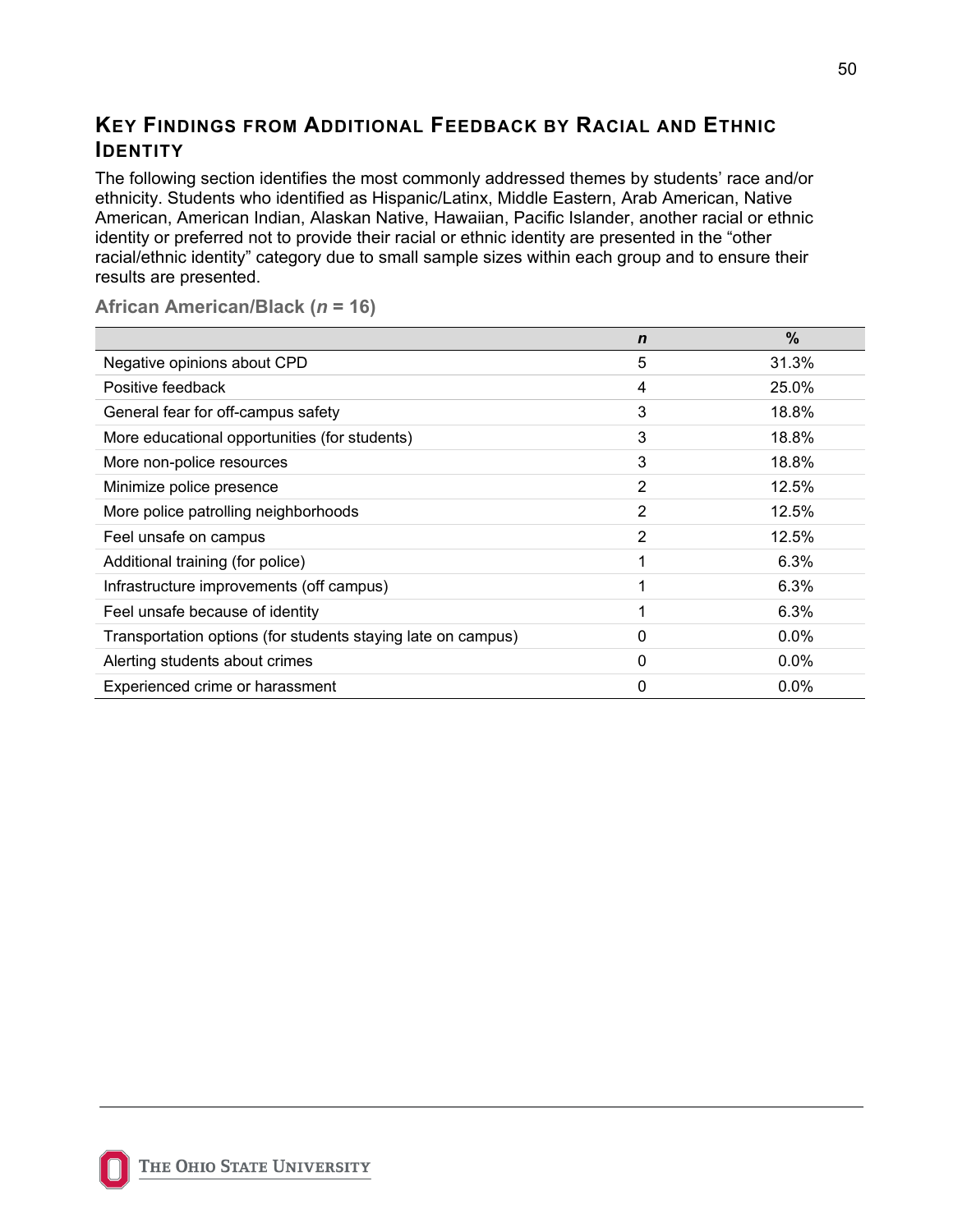### **Asian/Asian American (***n* **= 16)**

|                                                              | $\mathbf n$    | $\frac{9}{6}$ |
|--------------------------------------------------------------|----------------|---------------|
| Feel unsafe because of identity                              | 3              | 18.8%         |
| Negative opinions about CPD                                  | $\overline{2}$ | 12.5%         |
| More educational opportunities (for students)                | $\overline{2}$ | 12.5%         |
| General fear for off-campus safety                           | $\overline{2}$ | 12.5%         |
| Experienced crime or harassment                              | $\overline{2}$ | 12.5%         |
| More police patrolling neighborhoods                         | $\overline{2}$ | 12.5%         |
| Infrastructure improvements (off campus)                     | $\overline{2}$ | 12.5%         |
| Positive feedback                                            | $\overline{2}$ | 12.5%         |
| More non-police resources                                    | $\overline{2}$ | 12.5%         |
| Feel unsafe on campus                                        | 1              | 6.3%          |
| Transportation options (for students staying late on campus) | 0              | 0.0%          |
| Additional training (for police)                             | $\mathbf{0}$   | 0.0%          |
| Minimize police presence                                     | $\mathbf 0$    | 0.0%          |
| Alerting students about crimes                               | $\overline{0}$ | 0.0%          |
| White $(n = 301)$                                            |                |               |
|                                                              | $\mathbf n$    | $\frac{0}{0}$ |
| General fear for off-campus safety                           | 125            | 41.7%         |
| Positive feedback                                            | 62             | 20.7%         |
| More police patrolling neighborhoods                         | 44             | 14.6%         |
| Alerting students about crimes                               | 36             | 12.0%         |
| Infrastructure improvements (off campus)                     | 34             | 11.3%         |
| Feel unsafe because of identity                              | 34             | 11.3%         |
| Negative opinions about CPD                                  | 34             | 11.3%         |
| More educational opportunities (for students)                | 25             | 8.3%          |
| Feel unsafe on campus                                        | 24             | 8.0%          |
| Experienced crime or harassment                              | 20             | 6.6%          |
| Minimize police presence                                     | 16             | 5.3%          |
| More non-police resources                                    | 10             | 3.3%          |
| Additional training (for police)                             | $\overline{7}$ | 2.3%          |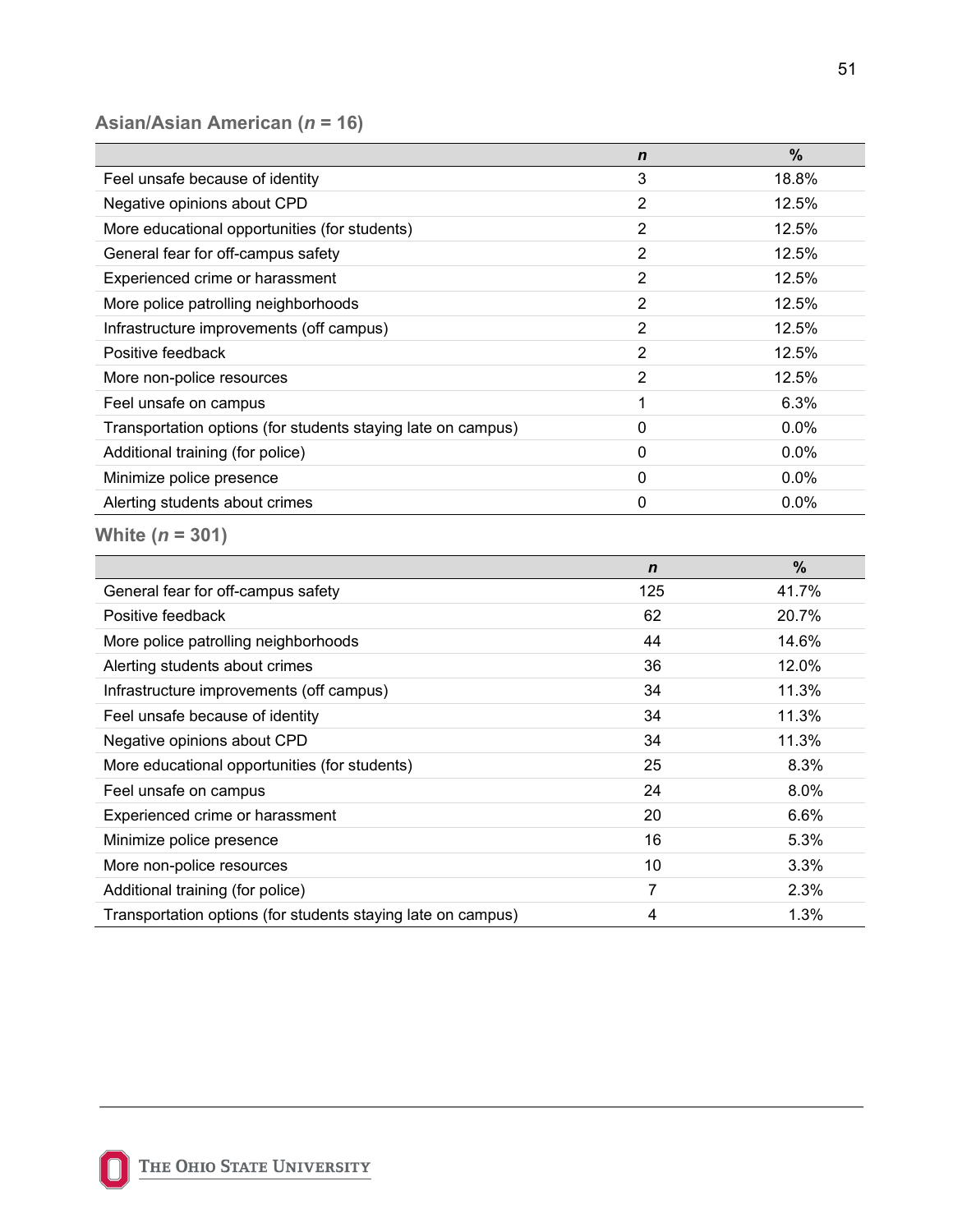### **Multi-Racial (***n* **= 60)**

|                                                              | $\mathbf n$ | %       |
|--------------------------------------------------------------|-------------|---------|
| General fear for off-campus safety                           | 23          | 38.3%   |
| More police patrolling neighborhoods                         | 12          | 20.0%   |
| Infrastructure improvements (off campus)                     | 11          | 18.3%   |
| Negative opinions about CPD                                  | 11          | 18.3%   |
| More educational opportunities (for students)                | 7           | 11.5%   |
| Feel unsafe on campus                                        | 6           | 9.8%    |
| More non-police resources                                    | 6           | 9.8%    |
| Alerting students about crimes                               | 6           | 9.8%    |
| Experienced crime or harassment                              | 4           | $6.7\%$ |
| Feel unsafe because of identity                              | 3           | 4.9%    |
| Additional training (for police)                             | 3           | 4.9%    |
| Positive feedback                                            |             | 1.7%    |
| Minimize police presence                                     |             | $1.7\%$ |
| Transportation options (for students staying late on campus) |             | 1.7%    |

### **Other Race/Ethnicity (***n* **= 59)**

|                                                              | $\mathbf n$ | %       |
|--------------------------------------------------------------|-------------|---------|
| General fear for off-campus safety                           | 18          | 30.5%   |
| More police patrolling neighborhoods                         | 12          | 20.3%   |
| Feel unsafe on campus                                        | 10          | 16.9%   |
| Infrastructure improvements (off campus)                     | 7           | 11.9%   |
| Experienced crime or harassment                              | 7           | 11.9%   |
| Negative opinions about CPD                                  | 6           | 10.0%   |
| Feel unsafe because of identity                              | 5           | 8.5%    |
| More educational opportunities (for students)                | 4           | 6.8%    |
| More non-police resources                                    | 4           | 6.8%    |
| Alerting students about crimes                               | 3           | 5.1%    |
| Positive feedback                                            | 3           | 5.1%    |
| Transportation options (for students staying late on campus) | 2           | 3.4%    |
| Minimize police presence                                     | 0           | $0.0\%$ |
| Additional training (for police)                             | 0           | $0.0\%$ |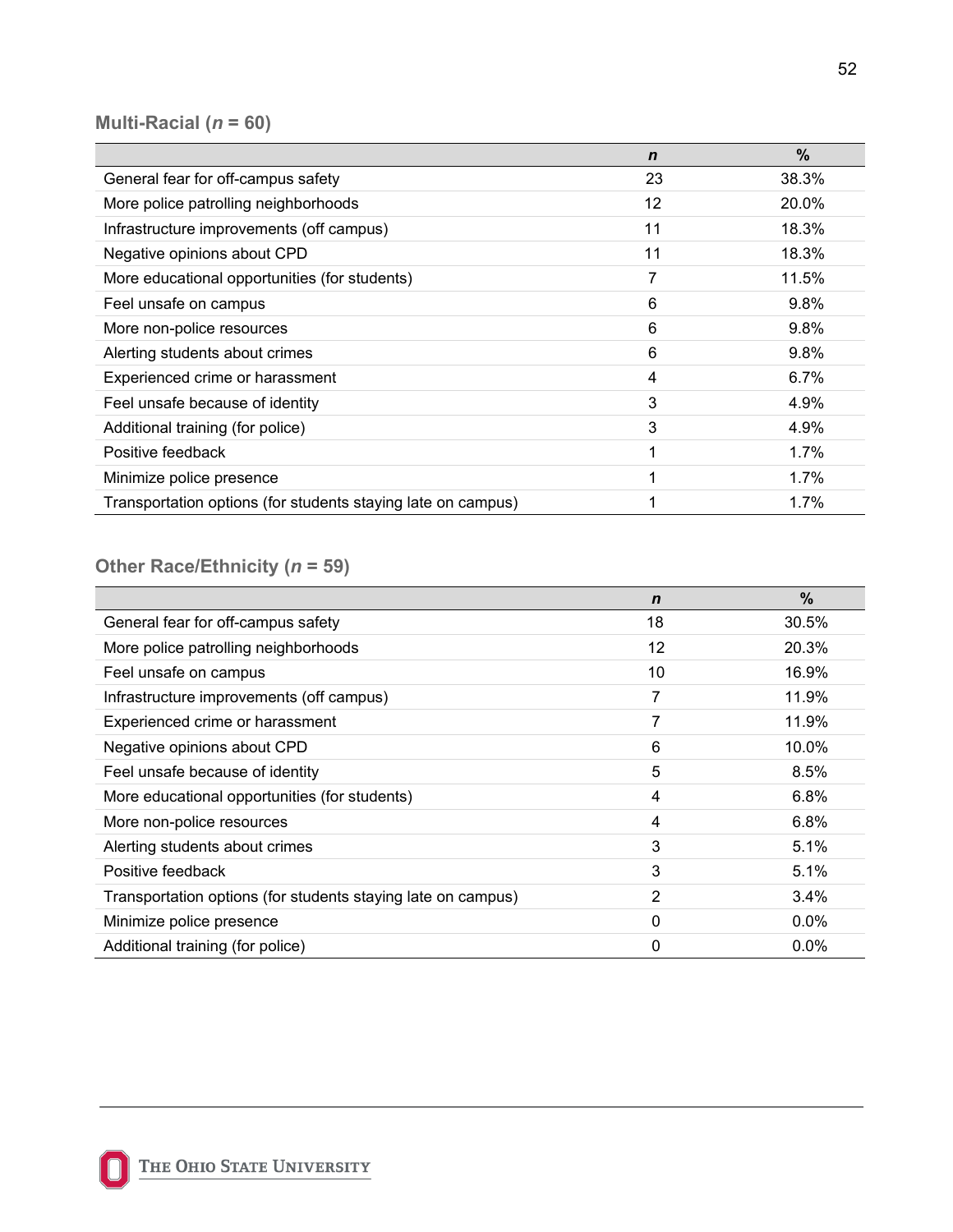### <span id="page-53-0"></span>**KEY FINDINGS FROM ADDITIONAL FEEDBACK BY GENDER IDENTITY**

The following section identifies the most commonly addressed themes by students' self-reported gender identity. Due to small sample sizes, students who identified as agender, genderqueer or gender fluid, non-binary, trans men, trans women, two or more genders or other identity are combined for analysis and included in the category "Transgender and Gender Non-Conforming (TGNC)".

**Man (***n* **= 192)** 

|                                                              | $\mathbf n$ | $\frac{0}{0}$ |
|--------------------------------------------------------------|-------------|---------------|
| General fear for off-campus safety                           | 73          | 38.0%         |
| Positive feedback                                            | 38          | 19.8%         |
| More police patrolling neighborhoods                         | 34          | 17.7%         |
| Infrastructure improvements (off campus)                     | 21          | 10.9%         |
| Feel unsafe on campus                                        | 21          | 10.9%         |
| Negative opinions about CPD                                  | 19          | $9.9\%$       |
| More educational opportunities (for students)                | 15          | 7.8%          |
| Alerting students about crimes                               | 13          | $6.8\%$       |
| Experienced crime or harassment                              | 13          | 6.8%          |
| More non-police resources                                    | 12          | 6.3%          |
| Feel unsafe because of identity                              | 11          | 5.7%          |
| Minimize police presence                                     | 4           | 2.1%          |
| Additional training (for police)                             | 2           | 1.0%          |
| Transportation options (for students staying late on campus) | 1           | 0.5%          |

**Woman (***n* **= 225)** 

|                                                              | $\mathbf n$ | $\frac{9}{6}$ |
|--------------------------------------------------------------|-------------|---------------|
| General fear for off-campus safety                           | 95          | 42.2%         |
| More police patrolling neighborhoods                         | 32          | 14.2%         |
| Alerting students about crimes                               | 32          | 14.2%         |
| Infrastructure improvements (off campus)                     | 31          | 13.8%         |
| Feel unsafe because of identity                              | 30          | 13.3%         |
| Negative opinions about CPD                                  | 30          | 13.3%         |
| Positive feedback                                            | 29          | 12.9%         |
| More educational opportunities (for students)                | 25          | 11.1%         |
| Experienced crime or harassment                              | 18          | 8.0%          |
| Feel unsafe on campus                                        | 18          | 8.0%          |
| More non-police resources                                    | 9           | 4.0%          |
| Minimize police presence                                     | 9           | 4.0%          |
| Additional training (for police)                             | 8           | 3.6%          |
| Transportation options (for students staying late on campus) | 3           | 1.3%          |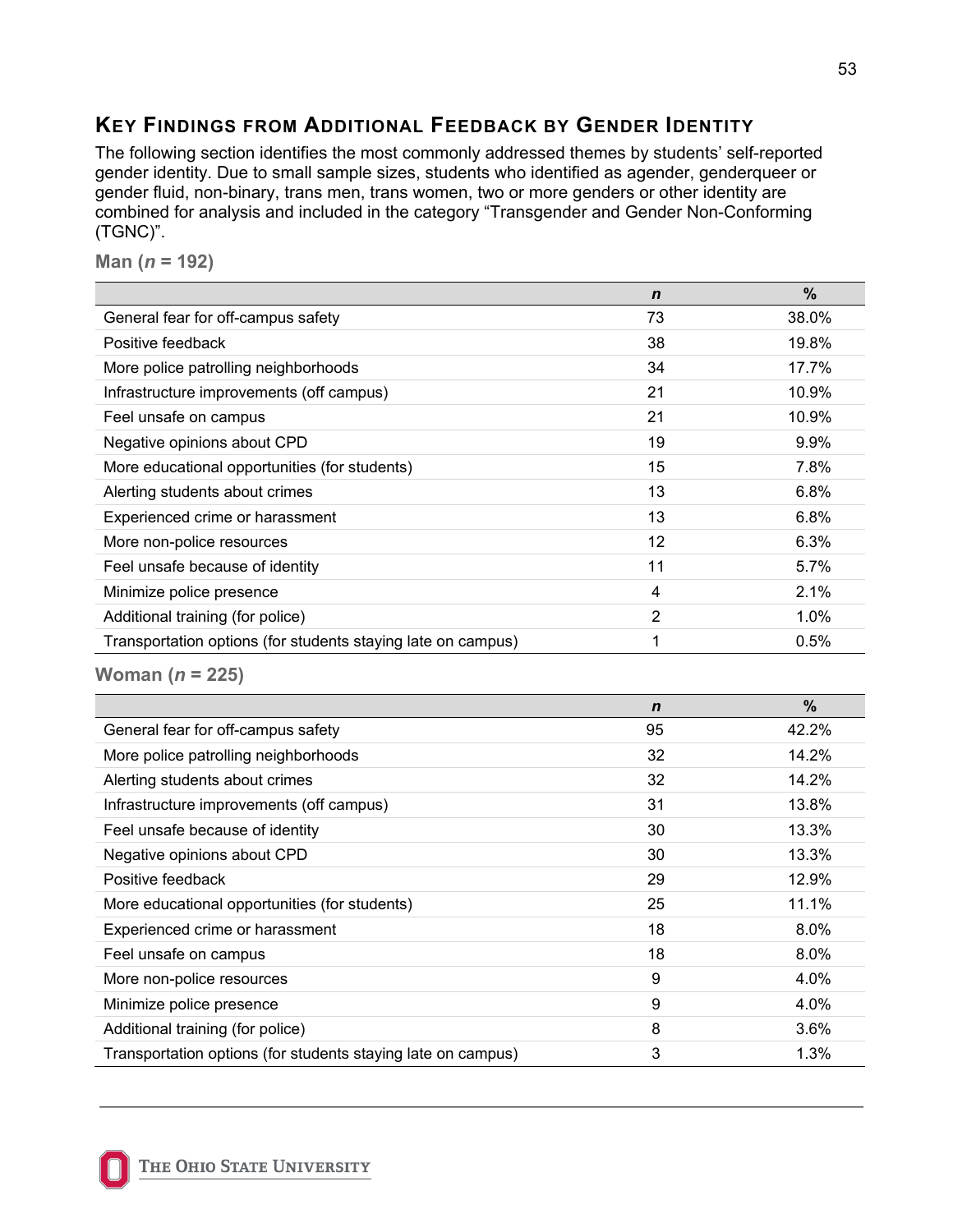### **Transgender/Gender Non-Conforming (***n* **= 11)**

|                                                              | $\mathbf n$ | $\%$    |
|--------------------------------------------------------------|-------------|---------|
| Minimize police presence                                     | 5           | 45.5%   |
| Negative opinions about CPD                                  | 5           | 45.5%   |
| More non-police resources                                    | 2           | 18.2%   |
| Feel unsafe because of identity                              | 2           | 18.2%   |
| Infrastructure improvements (off campus)                     | 0           | $0.0\%$ |
| Experienced crime or harassment                              | 0           | $0.0\%$ |
| Feel unsafe on campus                                        | $\Omega$    | $0.0\%$ |
| More educational opportunities (for students)                | 0           | $0.0\%$ |
| General fear for off-campus safety                           | $\Omega$    | $0.0\%$ |
| More police patrolling neighborhoods                         | 0           | $0.0\%$ |
| Alerting students about crimes                               | 0           | $0.0\%$ |
| Positive feedback                                            | 0           | $0.0\%$ |
| Transportation options (for students staying late on campus) | 0           | $0.0\%$ |
| Additional training (for police)                             | 0           | $0.0\%$ |

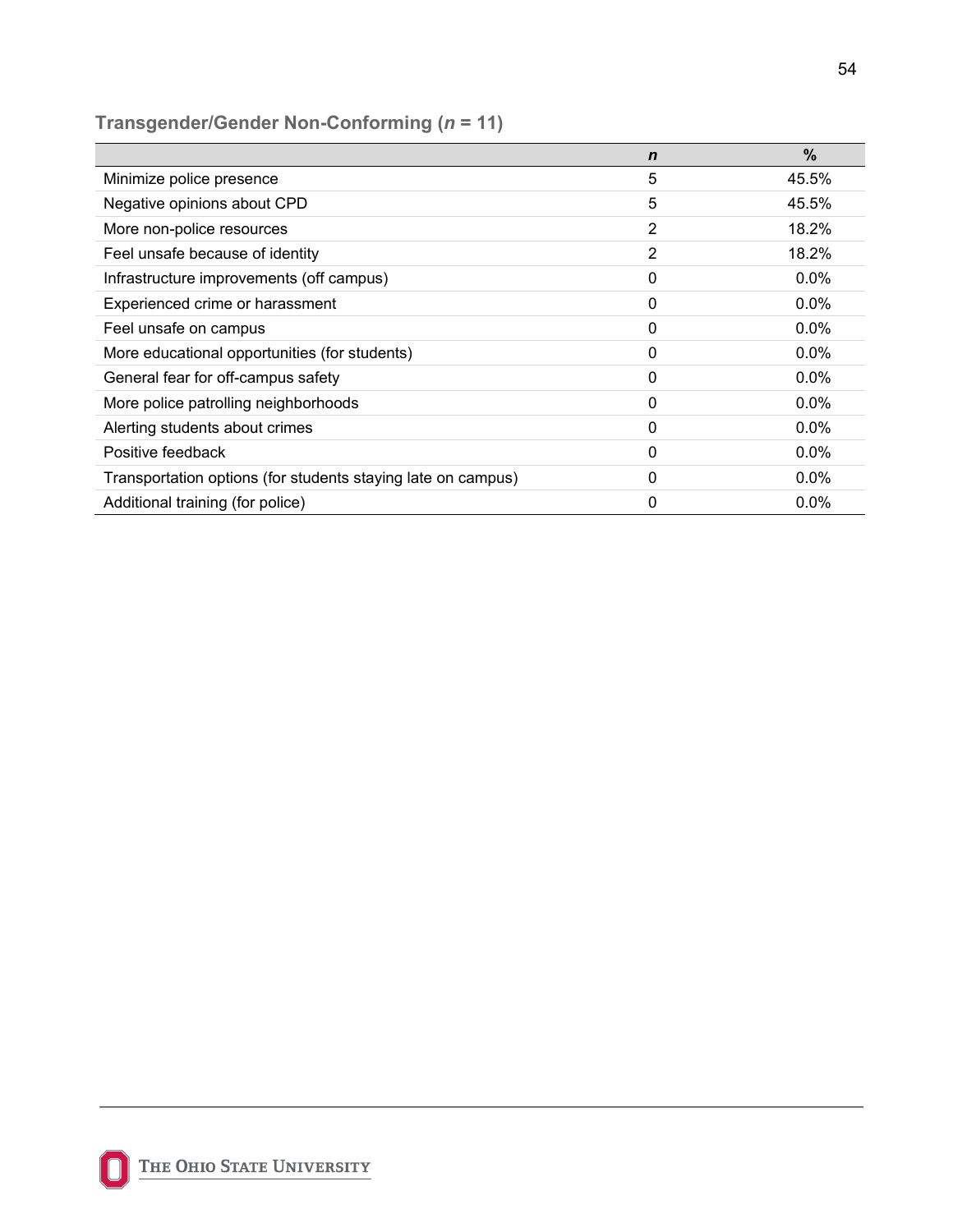### <span id="page-55-0"></span>**KEY FINDINGS FROM ADDITIONAL FEEDBACK BY EDUCATIONAL LEVEL**

The following section identifies the most commonly addressed themes by students' educational level. Students are categorized based on their rank in the Student Information System as undergraduate, graduate or professional students.

**Undergraduate Students (***n* **= 374)** 

| $\%$    |
|---------|
| 42.2%   |
| 18.2%   |
| 16.3%   |
| 12.0%   |
| 11.0%   |
| 10.4%   |
| 10.4%   |
| $9.6\%$ |
| 8.6%    |
| 7.0%    |
| 3.5%    |
| 3.5%    |
| 1.6%    |
| 1.3%    |
|         |

|                                                              | $\mathbf n$    | %       |
|--------------------------------------------------------------|----------------|---------|
| Negative opinions about CPD                                  | 13             | 21.7%   |
| More non-police resources                                    | 10             | 16.7%   |
| Feel unsafe because of identity                              | 9              | 15.3%   |
| General fear for off-campus safety                           | 9              | 15.3%   |
| More police patrolling neighborhoods                         | 8              | 13.6%   |
| Infrastructure improvements (off campus)                     | 8              | 13.6%   |
| More educational opportunities (for students)                | 8              | 13.6%   |
| Alerting students about crimes                               | 5              | 8.5%    |
| Minimize police presence                                     | 4              | 6.8%    |
| Additional training (for police)                             | 4              | 6.8%    |
| Experienced crime or harassment                              | 3              | 5.1%    |
| Positive feedback                                            | 3              | 5.1%    |
| Transportation options (for students staying late on campus) | $\overline{2}$ | $3.4\%$ |
| Feel unsafe on campus                                        | 1              | 1.7%    |